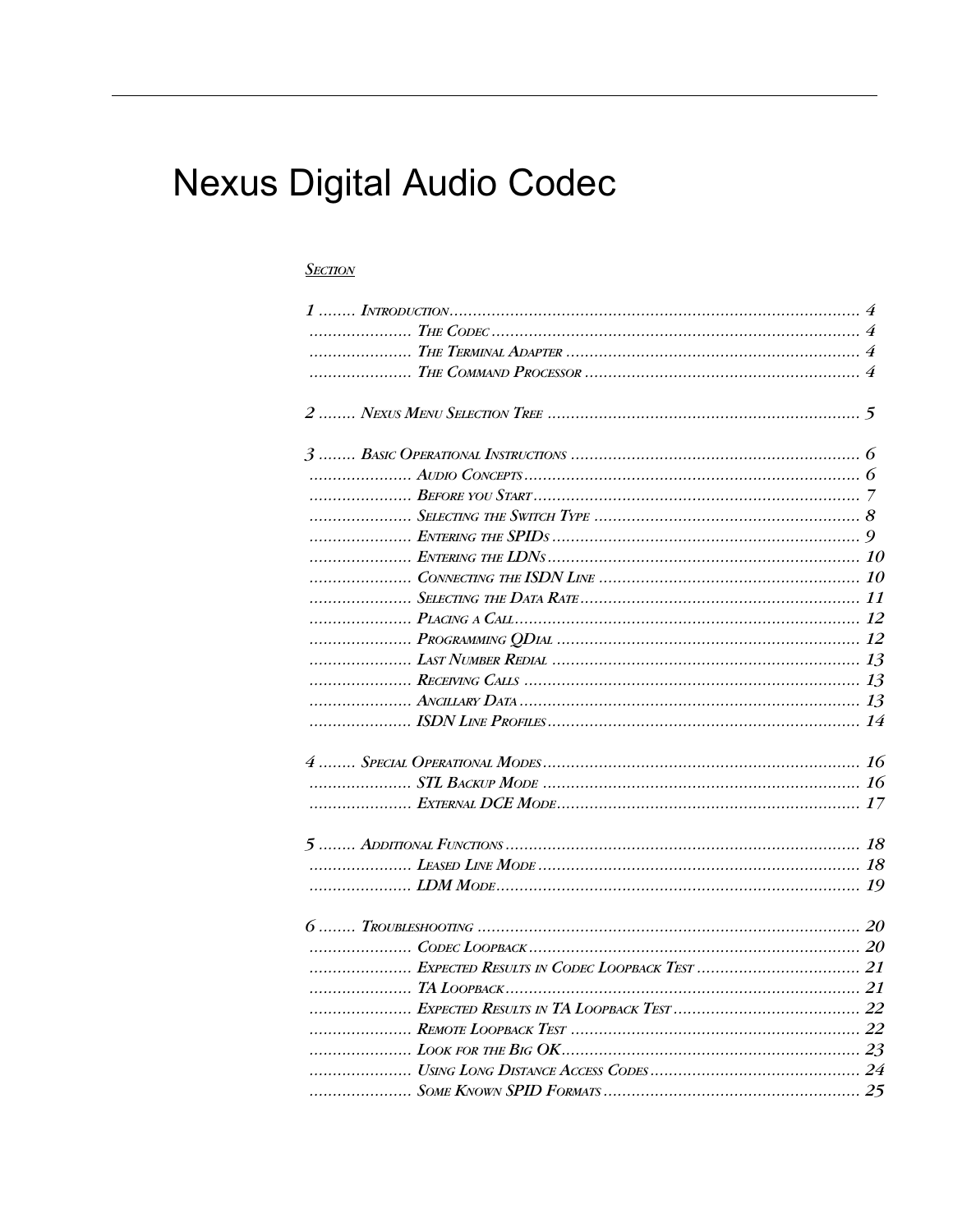| TROUBLESHOOTING THE ANCILLARY DATA CHANNEL  37 |  |
|------------------------------------------------|--|
|                                                |  |
|                                                |  |
|                                                |  |
|                                                |  |

 $S$ CHEMATIC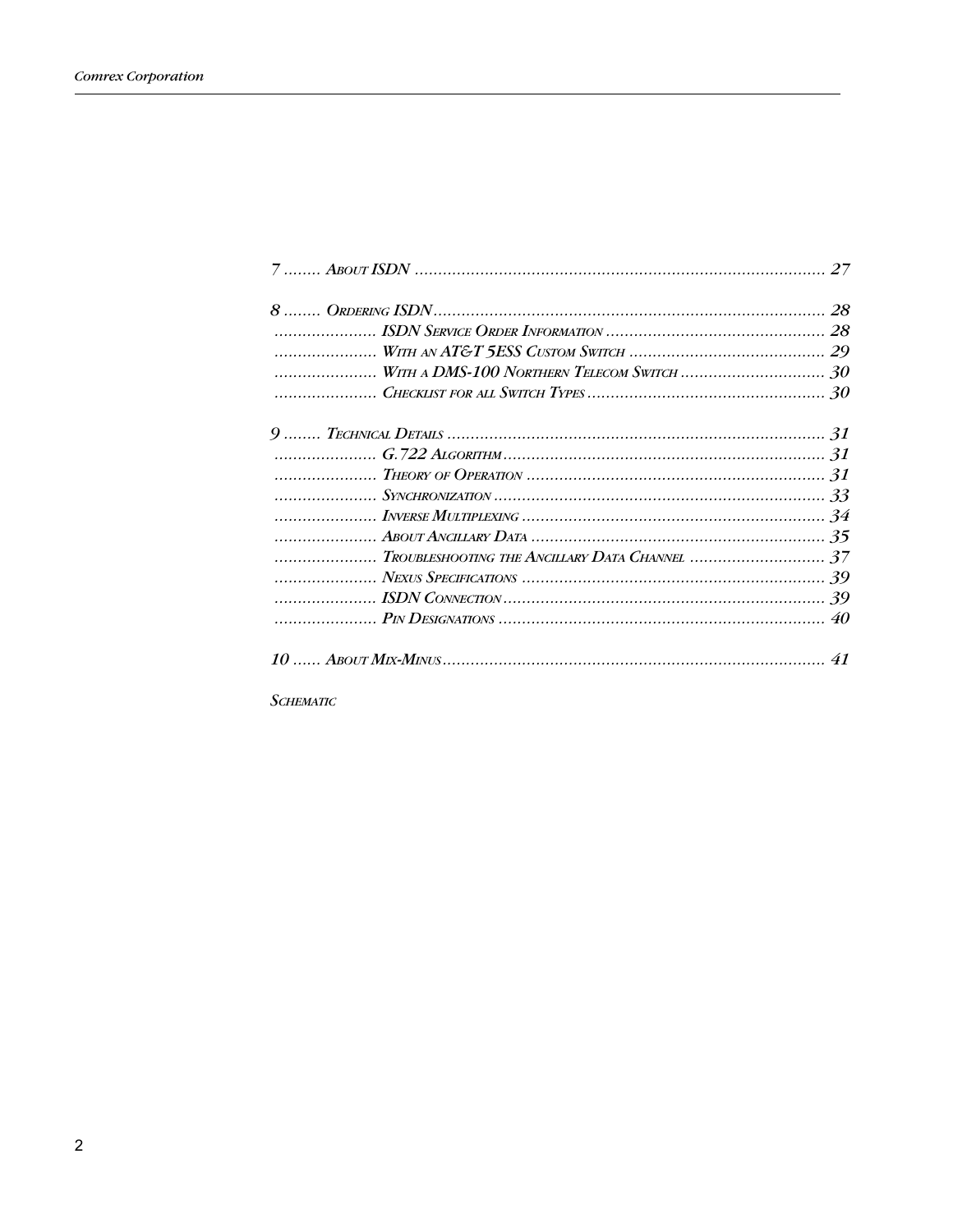### About Comrex

Comrex has been building reliable, high quality broadcast equipment since 1961. Our products are used daily in every part of the world by networks, stations, and program producers.

Every product we manufacture has been carefully designed to function flawlessly, under the harshest conditions, over many years of use. Each unit we ship has been individually and thoroughly tested. Most items are available off-the-shelf, either directly from Comrex or from our stocking dealers.

Comrex stands behind its products. We promise that if you call us for technical assistance, you will talk directly with someone who knows about the equipment and will do everything possible to help you.

Our toll free number in North America is 800-237-1776. Product information, Engineering Notes and User Reports are available on the World Wide Web at http://www.comrex.com. Our internet E-Mail address is info@comrex.com.

### Warranty and Disclaimer

All equipment manufactured by Comrex Corporation is warranted by Comrex against defects in material and workmanship for one year from the date of original purchase, as verified by the return of the Warranty Registration Card. During the warranty period, we will repair or, at our option, replace at no charge a product that proves to be defective, provided you obtain return authorization from Comrex and return the product, shipping prepaid, to Comrex Corporation, 19 Pine Road, Devens, MA 01432 USA. For return authorization, contact Comrex at 978-784-1776 or fax 978-784-1717.

This Warranty does not apply if the product has been damaged by accident or misuse or as the result of service or modification performed by anyone other than Comrex Corporation.

With the exception of the warranties set forth above, Comrex Corporation makes no other warranties, expressed or implied or statutory, including but not limited to warranties of merchantability and fitness for a particular purpose, which are hereby expressly disclaimed. In no event shall Comrex Corporation have any liability for indirect, consequential or punitive damages resulting from the use of this product.

### Copyright Notice

The Comrex proprietary code and licensed, third party proprietary code residing in and otherwise associated with this product are protected by copyright law and international treaties. Unauthorized reproduction or distribution of this product, or any portion of it, may result in civil and criminal sanctions, and will be prosecuted to the fullest extent of the law.

US Government Restricted Rights - Use, duplication, or disclosure by the US Government is subject to restrictions set forth in subparagraph  $(c)(1)(ii)$  of the Rights in Technical Data and Computer Software clause at DFARS (48 CFR) 252.227-7013 or subparagraphs (c)(1) and (2) of the Commercial Computer Software-Restricted Rights clause at FAR (48 CFR) 52.227-19, as applicable.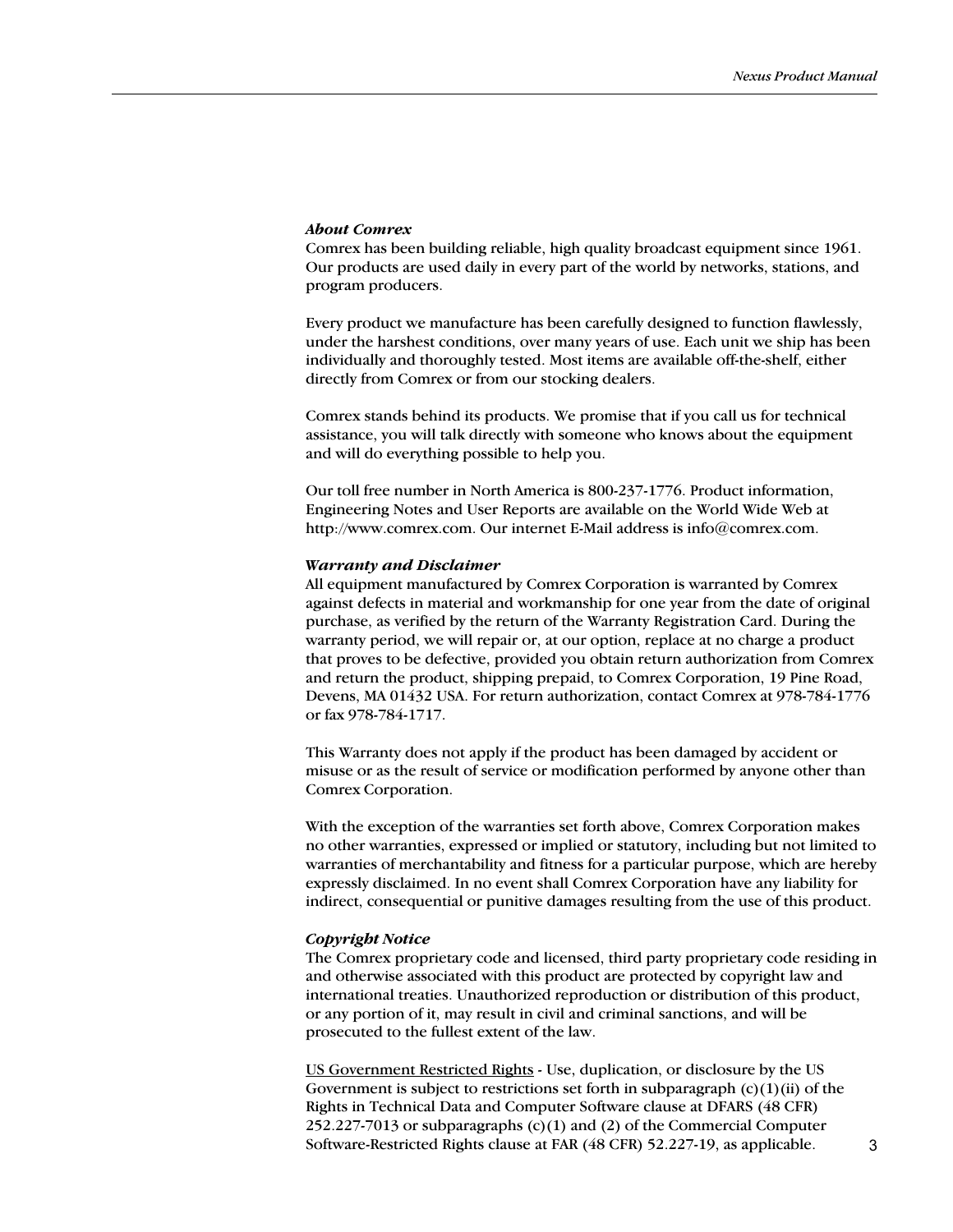# SECTION 1. **INTRODUCTION**

The Comrex Nexus is a device designed to send and receive either 7.5 kHz or 15 kHz audio on ISDN digital telephone circuits. Its functions and pieces are best broken down and described individually: Codec is an acronym for Coder/Decoder. We define this as the part of the Nexus which takes in an analog audio signal, converts it to a digital bit stream, and performs operations on this bit stream to remove redundant information. This operation is known as Digital Audio Compression. The codec section also takes an incoming, previously compressed bit stream and converts it to analog audio. In the Nexus codec, the analog audio inputs and outputs are available to the user. The input and output compressed bit streams are connected internally to the terminal adapter section. There are different types of compression, and the type is often defined by the name of the algorithm employed. The Nexus uses the international standard G.722 algorithm, and it is also capable of a higher speed version of G.722 which provides 15 kHz bidirectional audio at 112/ 128 kb/s. For more information on this subject, see the "G.722 Algorithm" section on page 31. We call this the "TA" for short. This section can be thought of as a modem, but one that only works on a special type of telephone line. This line is called an Integrated Services Digital Network line, or ISDN. A description of this service is included on page 27. The TA takes the encoded audio from the codec and feeds it to the telephone line. It also feeds audio data from the phone line to the codec. It allows you to dial and answer ISDN phone calls and provides the functions required to "handshake" with the ISDN line as well as to troubleshoot problems should they occur. The TA in the Nexus includes a section called the NT1 which is a conditioning circuit that interfaces with the phone line. This eliminates the requirement for another external box on your circuit. The Nexus TA also can combine the two ISDN "B" channels using a standard called BONDING. This allows for a transmission rate of 112/128 kb/s on ISDN. For more information on this subject, see the "Inverse Multiplexing" section on page 34. This is the "brain" of the Nexus. It communicates with the codec and TA, sets them to the correct modes and provides the user interface for configuring and dialing the TA. It also provides the ancillary data function and allows you to communicate to the TA via computer. THE CODEC THE TERMINAL ADAPTER THE COMMAND PROCESSOR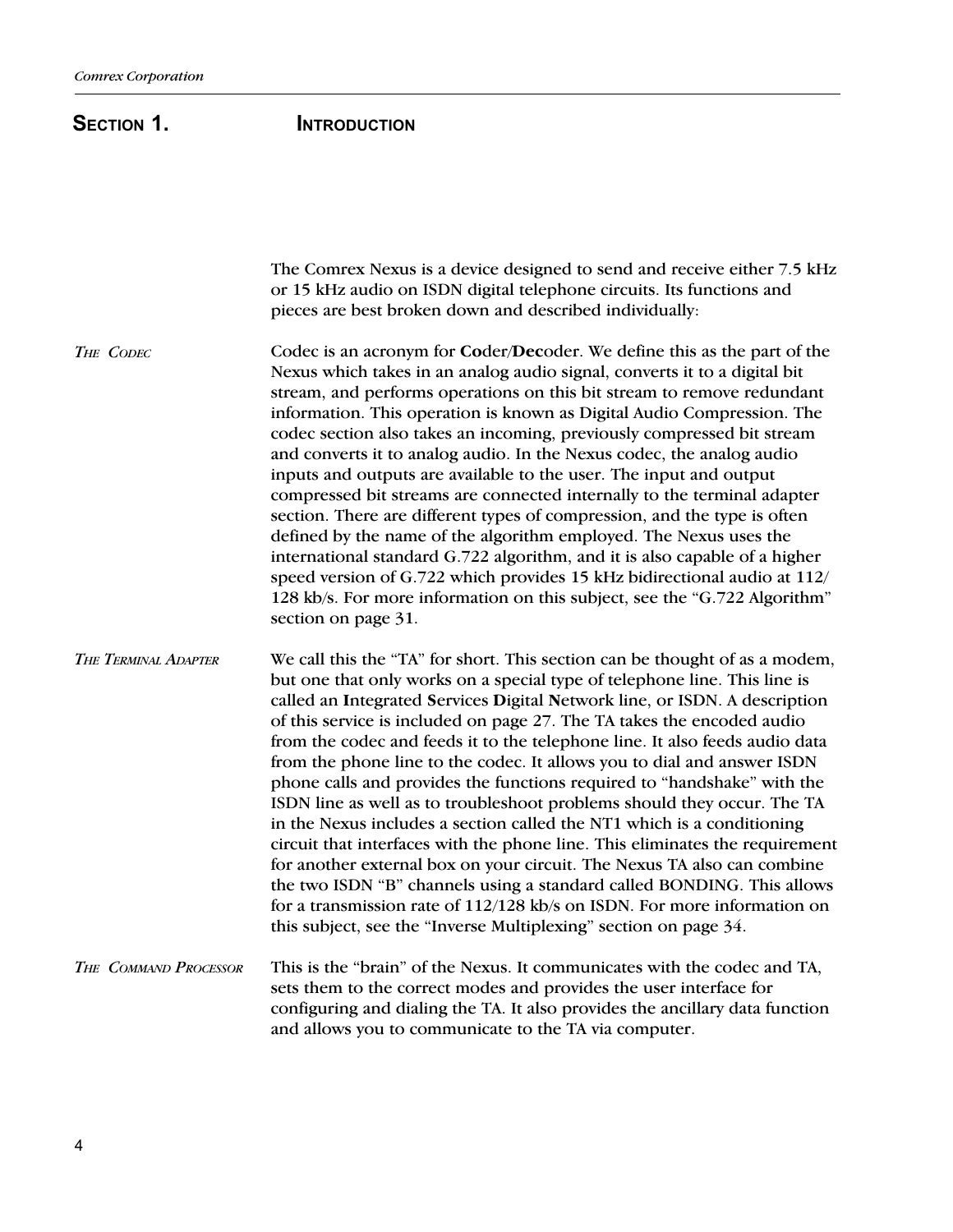# SECTION 2. NEXUS MENU SELECTION TREE

In this sample display, the Nexus is set to dial at 128 kb/s (for 15 kHz audio). The switch type is National ISDN 1. The OK in the upper right hand corner shows that the inital handshake with the line was successful.

 128 NI OK Enter for Menu

| 1) Dial    | Enter $#$ :       |                                           |                                   |                                     |
|------------|-------------------|-------------------------------------------|-----------------------------------|-------------------------------------|
| 2) Config  | 1) PgmQdl         | Qdial $#: (01-39)$                        |                                   | Enter $#$ to save:                  |
|            | $2)$ KB/s         | 1) 56K                                    |                                   |                                     |
|            |                   | 2) 64K                                    |                                   |                                     |
|            |                   | 3) 112K                                   |                                   |                                     |
|            |                   | 4) 128K                                   |                                   |                                     |
|            |                   | 5) 128K Leased Mode<br>6) 128K LDM Master |                                   |                                     |
|            |                   | 128K LDM Slave                            |                                   |                                     |
|            |                   |                                           |                                   |                                     |
|            | 3) Ntwrk          | 1) Switch                                 | 1) 5ESS                           |                                     |
|            |                   |                                           | 2) DMS-100                        |                                     |
|            |                   |                                           | $3)$ NI-1                         |                                     |
|            |                   | 2) SPID                                   | SPID1 (CNCL=bksp)                 | <b>SPID Stored</b>                  |
|            |                   |                                           | SPID2 (CNCL=bksp)                 | <b>SPID Stored</b>                  |
|            |                   |                                           |                                   |                                     |
|            |                   | $3)$ LDN                                  | LDN1 $(CNCL = bksp)$              | <b>LDN</b> Stored                   |
|            |                   |                                           | LDN2 $(CNCL = bksp)$              | <b>LDN</b> Stored                   |
|            |                   | 4) Profiles                               | 1) Store Profile                  | Enter Config Profile $\#$ : (0-9)** |
|            |                   |                                           | 2) Load Profile                   | Enter Config Profile $#:(0-9)$      |
|            |                   |                                           |                                   |                                     |
|            | 4) AncDat         | 1) Anc Data Off                           |                                   |                                     |
|            |                   | $\overline{2)}$<br>Anc Data On            |                                   |                                     |
| 3) Test    | 1) TA Loopback    |                                           | TA Loopback Cancel = Exit         |                                     |
|            | 2) Codec Loopback |                                           | Codec Loopback Cancel = Exit      |                                     |
|            |                   |                                           |                                   |                                     |
| 4) Special | $1)$ STL          |                                           | STL Backup Mode Cancel = Exit     |                                     |
|            | 2) Ext DCE        |                                           | <b>Ext DCE Mode Cancel = Exit</b> |                                     |

\*\* Once the Profile number has been selected, the menu will automatically sequence through the standard menus for storing SPIDs, LDNs, Switch Type, Anc Data (on/off), and Data Rate.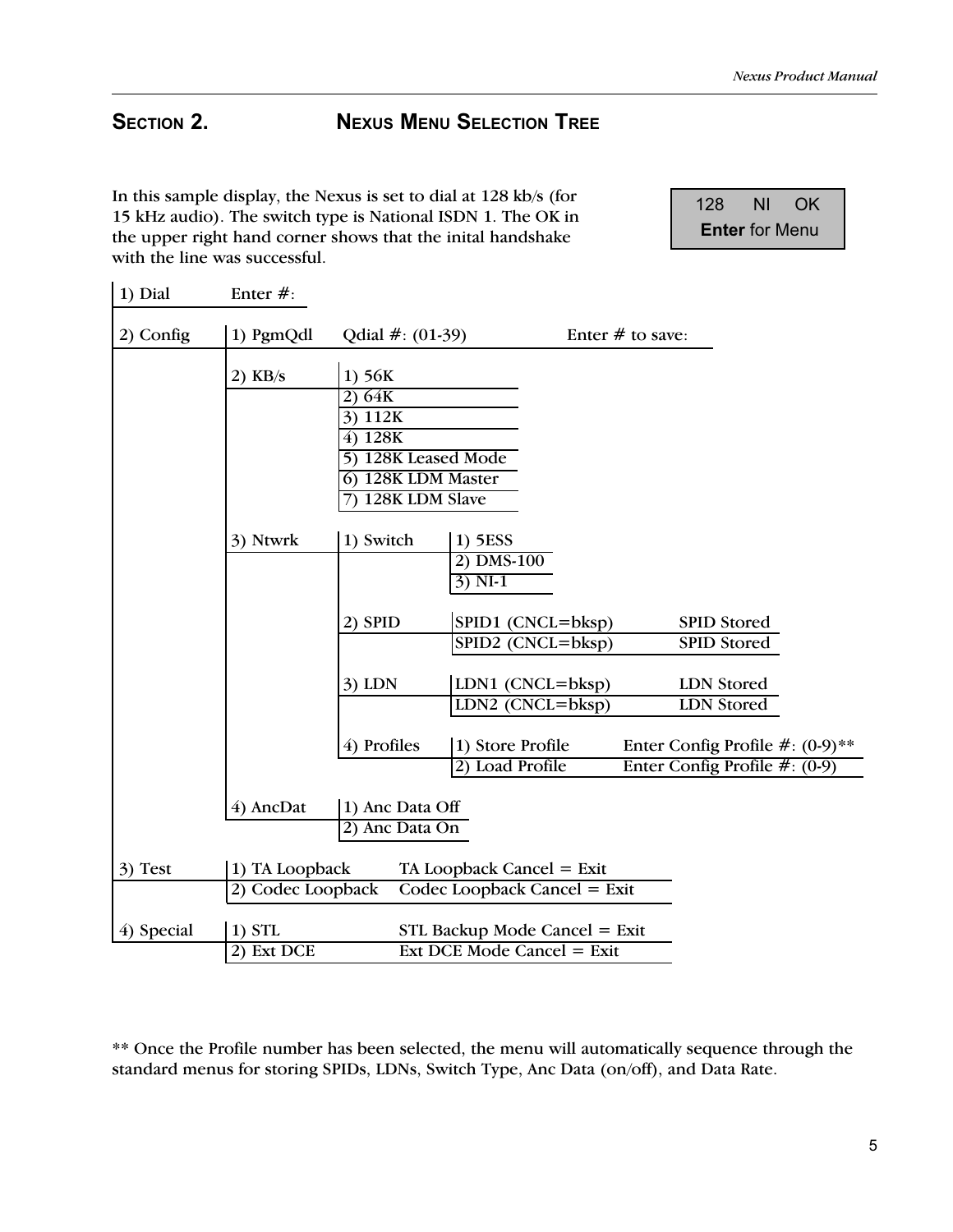The Nexus has two audio inputs and two audio outputs. The main input and output are on female and male 3 pin XLR connectors respectively. These are designed for professional level, balanced audio signals. They can be interfaced with other kinds of "consumer" equipment, but the system performance may suffer. The input audio may also be applied to a mini jack, designed to be compatible with portable tape recorders. This input level is fixed, and the audio received from it is mixed with the main audio input. The audio output is also available on a stereo headphone jack. See the "Nexus Speifications" on page 39 for hookup information. AUDIO CONCEPTS

> There are three audio controls on the Nexus front panel, along with one switch. The switch is designed to choose what type of audio signal is applied to the main XLR input. The user may choose between a MIC or LINE level. If you are connecting a microphone directly to the Nexus, or if you are using a mixer or a console with an output labeled "microphone level out, you will want this switch set to MIC. Most other users will want this switch set to LINE mode. In either mode, you may use the AUDIO INPUT level control (green) to raise or lower the input level to the Nexus. The output audio of the Nexus is a mixture of the audio from the decoder section along with the audio being sent to the encoder. This is so you can monitor what you are sending as well as what you are receiving. If you do not wish to receive any of your own audio, simply turn the LOCAL PROGRAM control (red) all the way down, and adjust the RETURN AUDIO control (yellow) to the correct level for your system. If you wish to receive some of your own audio, adjust the relative levels of the local and return audio to suit. The Nexus headphone output features the same mix of audio, adjustable via the same output level control.

> When setting levels, adjust the INPUT LEVEL control first. You do not need to place a call in order to set this level. Simply feed some audio into the Nexus at the level you will typically use. Adjust the INPUT LEVEL control until the PEAK indicator on the Nexus front panel lights just occasionally on program peaks. This indicates that the internal peak limiter is active on occasional peaks and the input level is correct. If the input level suddenly increases, the limiter will protect the audio and keep it from clipping. If the PEAK light never comes on during your program audio, you may be underdriving the audio circuitry which can create noise problems. If the PEAK light is on most of the time, you run the risk of overloading the limiter and causing distortion. If using the tape input jack, you will need to adjust the output level of your tape machine until the peak light comes on occasionally.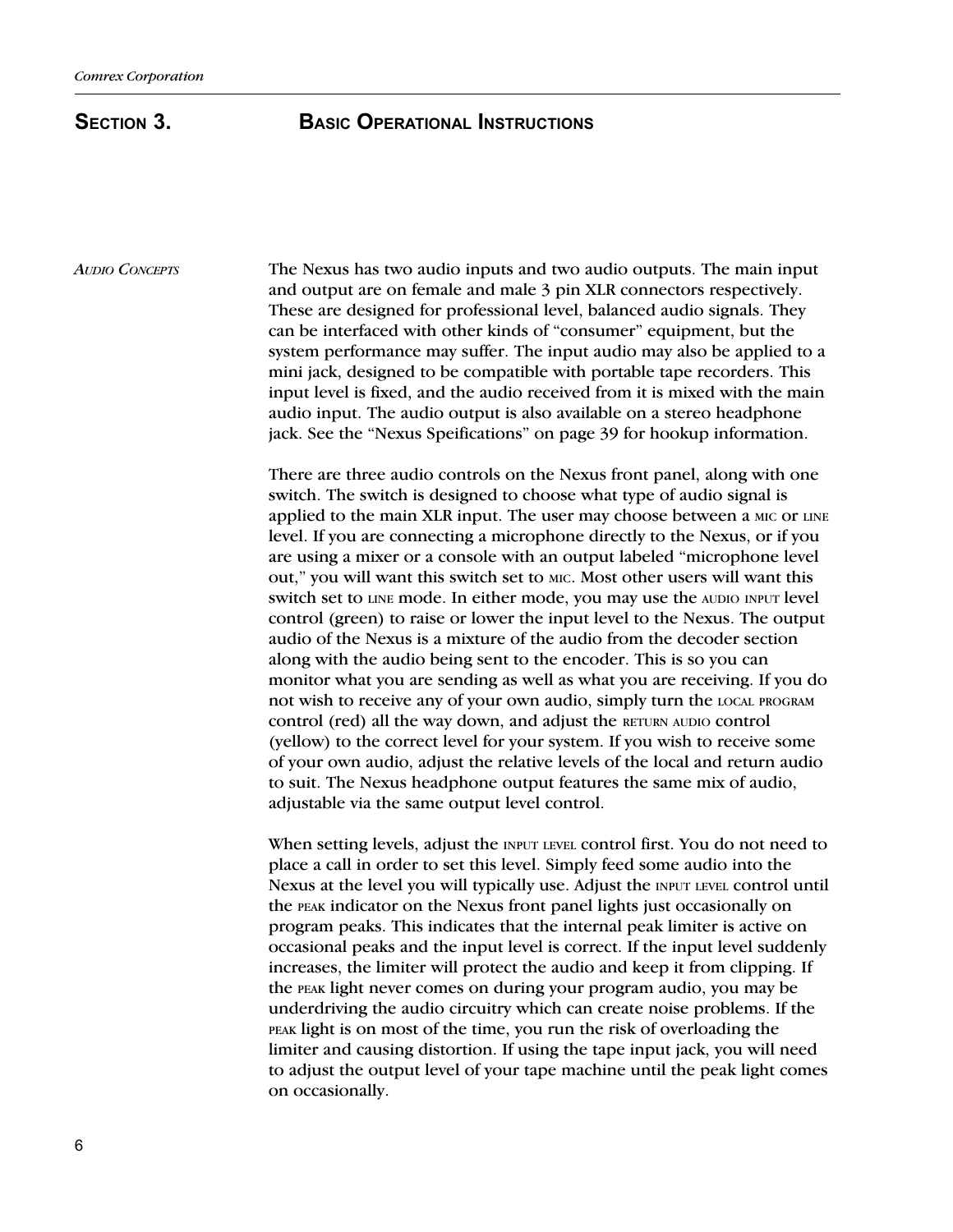|                         | You may also adjust the LOCAL PROGRAM Output without placing a call. This<br>control is primarily for those who will be monitoring only the output of the<br>Nexus and need to hear themselves as well as the return audio (as an<br>example, the host of a call-in talk show at a remote location whose calls are<br>being taken at a radio station). The outgoing Nexus channel is used to send<br>the host to the station, and the return Nexus channel is used to send the<br>callers to the host. The host will hear a mix of himself and the callers. In this<br>scenario, the station where the callers are being received must send a mix-<br>minus back to the host (that is the callers and any commercial breaks, but<br>not the host's voice, which will be mixed in locally by the Nexus). |  |  |
|-------------------------|---------------------------------------------------------------------------------------------------------------------------------------------------------------------------------------------------------------------------------------------------------------------------------------------------------------------------------------------------------------------------------------------------------------------------------------------------------------------------------------------------------------------------------------------------------------------------------------------------------------------------------------------------------------------------------------------------------------------------------------------------------------------------------------------------------|--|--|
|                         | With the input level set correctly, adjust the LOCAL PROGRAM control until the<br>level is appropriate for the system or for your headphones. Users who do not<br>wish to have any local audio mixed with the output will turn this control all<br>the way down. After you have completed the rest of the setup procedures<br>and established your first call, you can set the RETURN AUDIO control.                                                                                                                                                                                                                                                                                                                                                                                                    |  |  |
| <b>BEFORE YOU START</b> | The Switch Type, SPID numbers (Service Profile IDentifiers), and Local<br>Dialing Numbers (LDNs) have to be programmed into the Nexus before it is<br>connected to an ISDN line and whenever it is moved to a new line.                                                                                                                                                                                                                                                                                                                                                                                                                                                                                                                                                                                 |  |  |
|                         | This data is provided by the telephone company, and it is unique to the<br>specific ISDN line to which you are connecting. Don't let your ISDN installer<br>leave without being certain that you have the correct information in hand.<br>Otherwise, it can result in the Nexus not working at all, or "partially" working<br>and can require time-consuming troubleshooting. Incorrect phone company<br>information is the number one source of difficulty when configuring ISDN<br>equipment. The second is incorrectly installed phone lines, which we deal<br>with in the "Look for the Big OK" section on pages 23 - 24.                                                                                                                                                                           |  |  |
|                         | The Switch Type, SPIDs, and LDNs need to be programmed into the Nexus<br>before it is attached to the ISDN line. If you reenter any of these values once<br>the Nexus has "shaken hanks" with the line, disconnect the Nexus from the<br>line temporarily or power it down momentarily in order to initiate a new<br>"handshake." Any information entered into the Nexus will be saved if it is<br>turned off or loses power, so you will not need to reprogram the line<br>information unless you move it to another ISDN line.                                                                                                                                                                                                                                                                        |  |  |
|                         | Note: If you are installing the Nexus for a full time application, we<br>recommend protecting it with a Universal Power Supply with built-in surge<br>protection. A model in the 250 watt category should be fine. They are<br>available from computer and eletronic stores.                                                                                                                                                                                                                                                                                                                                                                                                                                                                                                                            |  |  |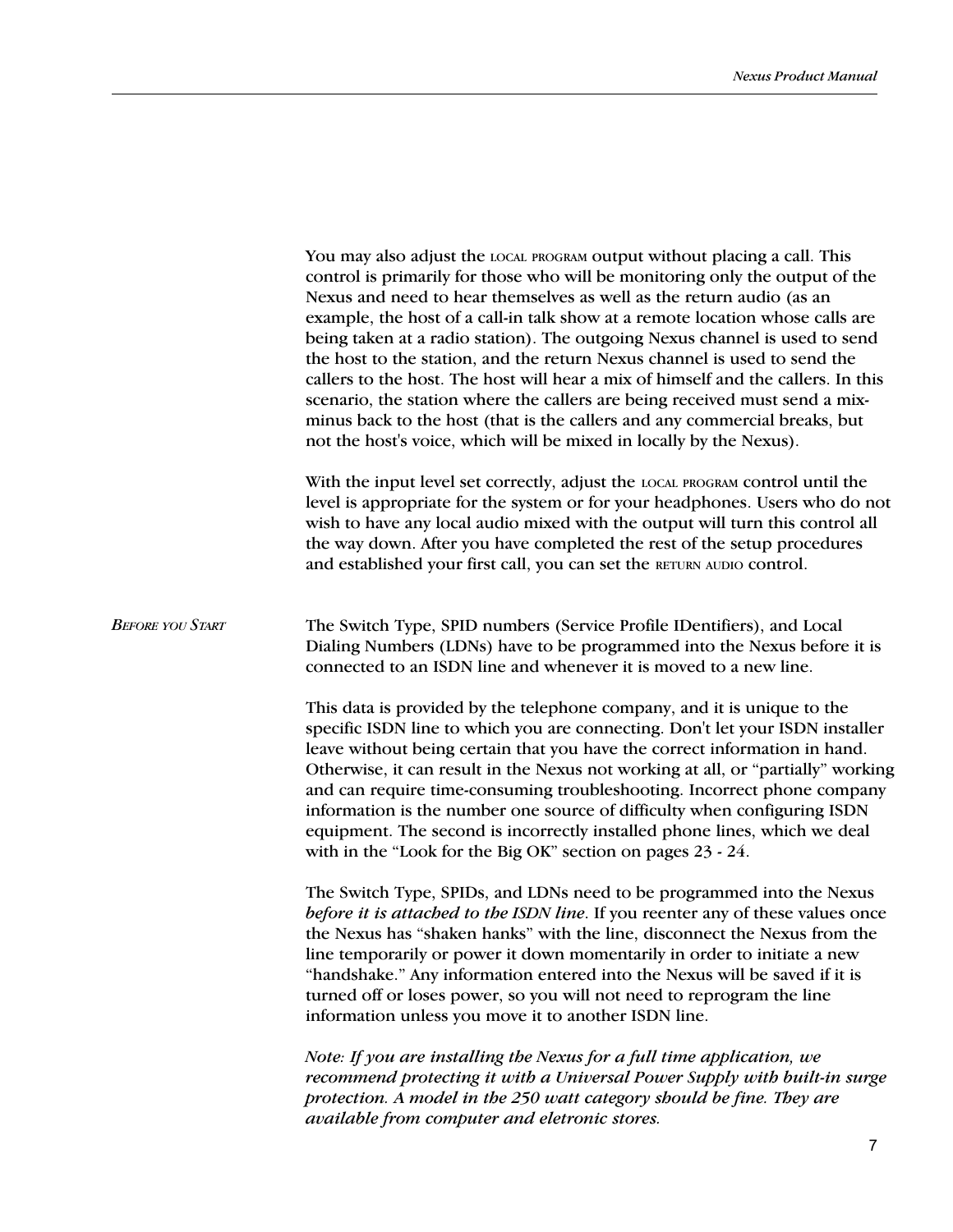SELECTING THE SWITCH TYPE The telephone company will need to tell you the switch type so you can select it on the Nexus. The switch type describes the type of equipment on the telephone companys end of the ISDN line. The choices are AT&T 5ESS, Northern Telecom DMS-100, and National ISDN 1 (NI1). Note that the AT&T and Northern Telecom switches can work in NI1 mode, so if this is the case NI1 is the correct choice. 5ESS or DMS-100 should only be selected if the telephone company has specified these custom configurations for your line. If in doubt about this choice, contact the company that installed your ISDN line.

> Before attaching the ISDN line, be sure you have the above information, and then power up the Nexus by plugging the external supply to A/C and turning the switch on the rear panel of the Nexus to ON. Do not connect to the ISDN line before entering the switch type, SPIDs, and LDNs. After a few seconds, the Main Status Display will appear. Don't be concerned with the LNKDN display at this point. Press the ENTER key on the keypad to access the Main Menu. Press 2 on the keypad to select the Configuration Menu. Press 3 on the keypad for the Network Configuration Menu. Select 1 on the keypad to enter the Switch Type Menu and make the appropriate selection. The Nexus will store your selection and return to the Network Configuration Menu.

| NI LnkDn<br>64<br><b>Enter for Menu</b>     | <b>Main Status Display</b>                  |                           |
|---------------------------------------------|---------------------------------------------|---------------------------|
| 1) Dial<br>2)Config<br>4)Special<br>3) Test | <b>Main Menu</b>                            |                           |
| 1) PgmQdl 2) KB/s<br>3) Ntwrk 4) AncDat     | <b>Configuration Menu</b>                   |                           |
| 2)SPID<br>1)Switch<br>4)Profiles<br>3)LDN   | <b>Network</b><br><b>Configuration Menu</b> |                           |
| 1) 5ESS 2) DMS-100<br>$3)$ NI-1             | <b>Switch</b><br><b>Stored</b>              | <b>Select Switch Type</b> |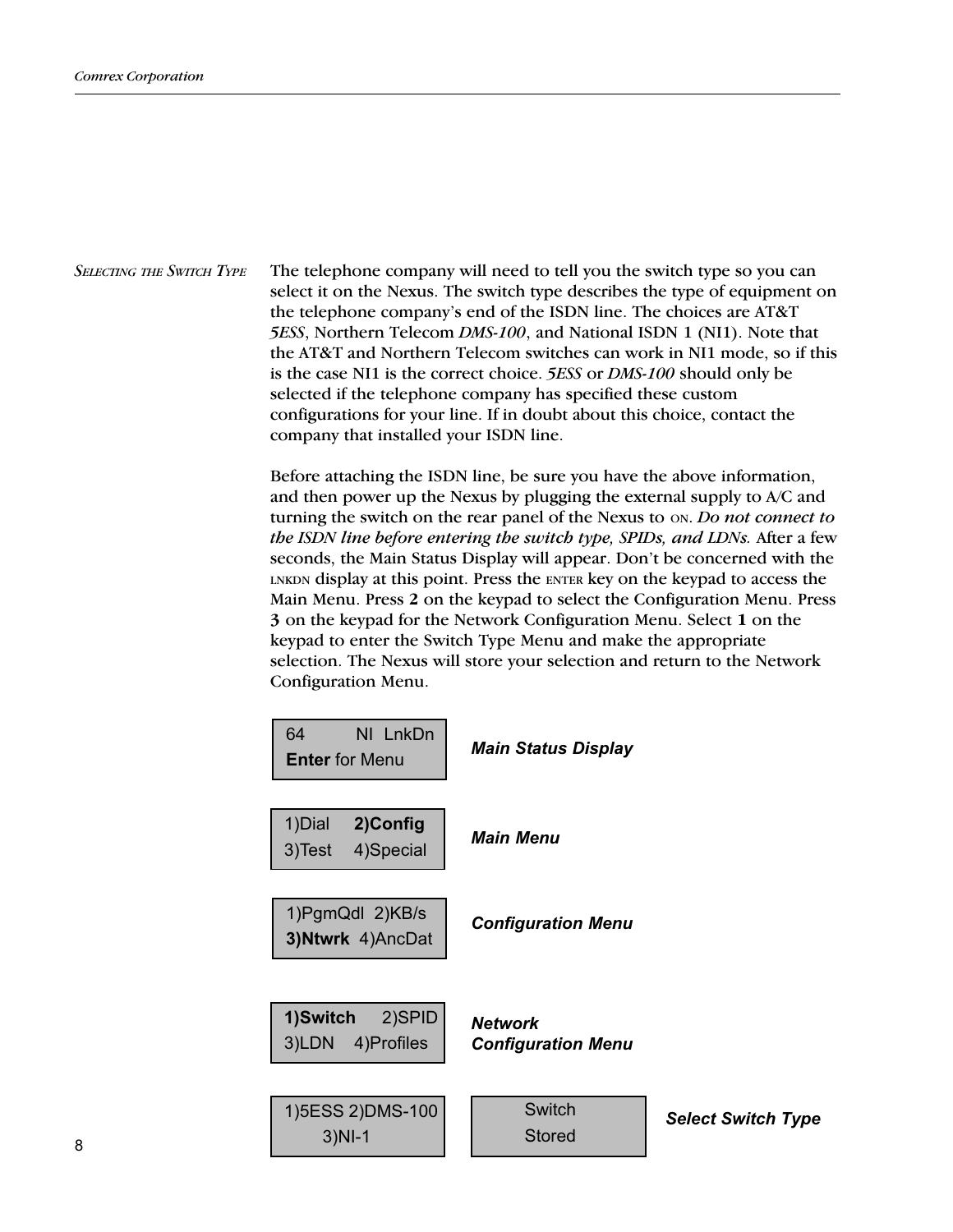ENTERING THE SPIDS You will now program the exact Service Profile ID Number that the telephone company gave you for each channel of your ISDN line. This number is used to handshake between the telephone company and the Nexus. Press 2 while in the Network Configuration Menu to begin entering the SPIDs. After SPID 1 is programmed, press ENTER. The SPID 2 menu will appear. After programming SPID 2, press ENTER to return to the Network Configuration Menu.

> If SPIDs were previously programmed into your Nexus, they will appear after a short pause. If they are correct, press ENTER until you return to the Network Configuration Menu. If you wish to change a previously programmed SPID or if you make a mistake while entering the number, press the CANCEL key to backspace until the number is cleared, and then enter the correct number.

> Note: Some ISDN lines use two SPIDs, some use one, and some use none at all. Often, your SPID resembles your phone number plus area code with leading or trailing digits. If your line was configured for two SPIDs, you must enter the appropriate numbers exactly as they have been given to you by the phone company into the SPID 1 and SPID 2 menus. If your line has only one SPID, program that number into both SPID 1 and SPID 2 menus. If you have ordered service on only one "B" channel (1B+D), enter the SPID number into SPID 1 and leave SPID 2 blank. Finally, if your line has no SPIDs, verify that there are no numbers programmed into SPID 1 and SPID 2.

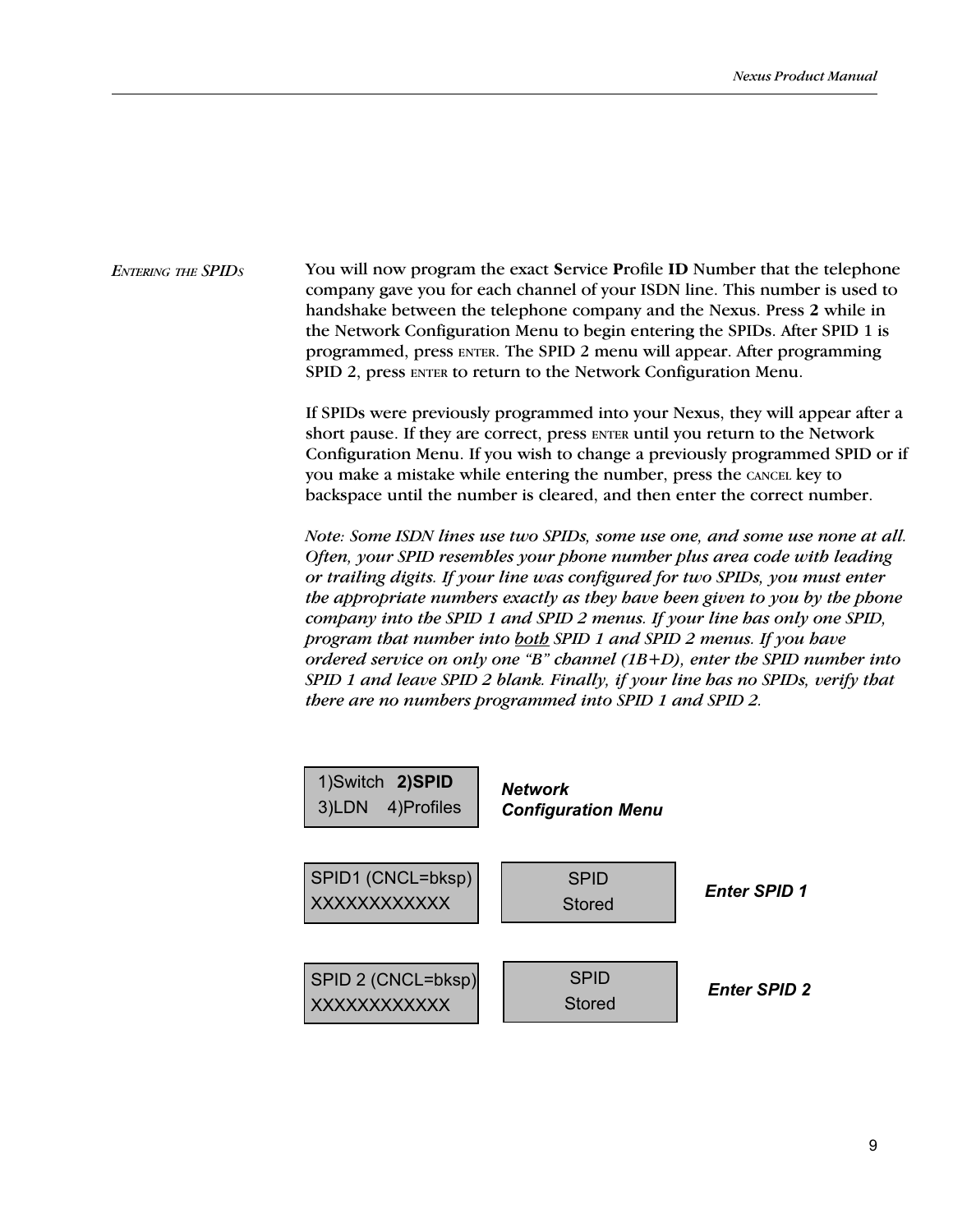### Now you will program the local phone numbers for your ISDN line. From the Network Configuration Menu, press 3 to begin entering the LDNs. After LDN 1 is programmed, press ENTER. The LDN 2 menu will appear. After you have programmed LDN 2, press ENTER to return to the Network Configuration Menu. ENTERING THE LDNS

If LDNs were previously programmed into your Nexus, they will appear. If they are correct, press ENTER until you return to the Network Configuration Menu. If you wish to change a previously programmed LDN or if you make a mistake while entering the number, press the CANCEL key to backspace until the number is cleared, and then enter the correct number.



Note: The LDN is the Local Dialing Number for your line. It is usually only seven digits long. Do not include your area code in the LDN. For example: The Comrex ISDN Nexus test phone number is 978-772-9404, and the LDN is 772-9404. Some ISDN lines have a different number for each of the two channels, some use the same number for both. If you have only one number, program it into both the LDN menus.

After the switch type, SPIDs, and LDNs are programmed correctly, press the CANCEL key until you are again at the Main Status Display. Now attach the ISDN line to the telephone connector on the rear of the Nexus. In about one minute, the LNKDN status display should change to OK. This means that the Nexus has correctly "shaken hands" with the telephone company along the ISDN line. If the line is removed or the Nexus is turned off, this handshake will need to take place again. If the  $\alpha$  signal does not appear within about a minute, refer to the "Look for the Big OK" section on pages 23-24. Note: The Main Status Display also shows the data rate selected (see next section for programming) and the switch type selected. CONNECTING THE ISDN LINE

> 64 NI OK **Enter** for Menu

Main Status Display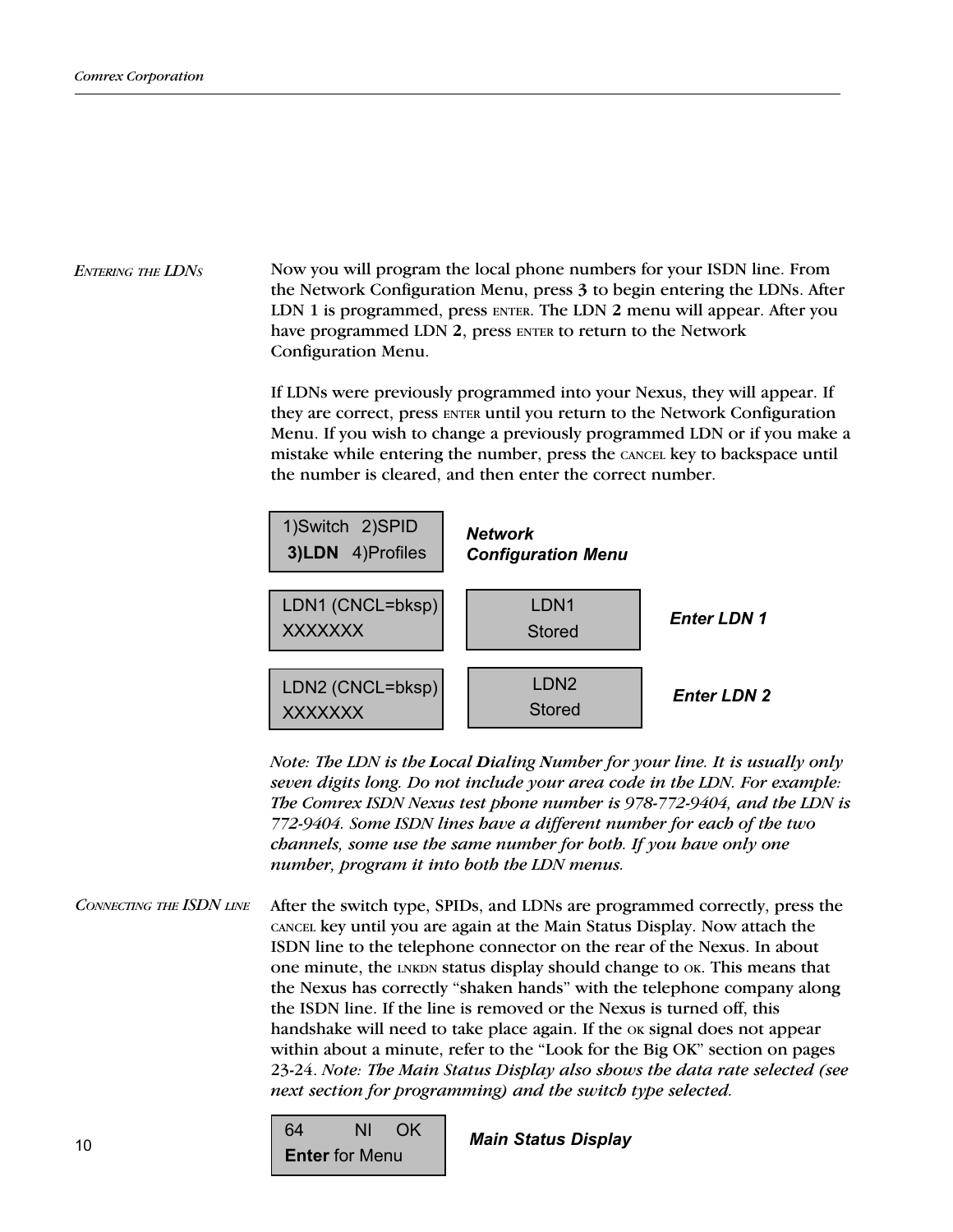Now that the Nexus has been set up for your ISDN service, you will need to tell it a few things about what you want to accomplish. The first selection will be data rate. The Nexus can communicate at four different data rates: 56, 64, 112 or 128 kb/s. The 56 or  $64$  kb/s data rates use only one "B" Channel, and you will only be billed for one ISDN phone call at these rates. The 112 and 128 kb/s rates actually place two different calls between points using both "B" Channels (although it looks to you like one call is placed), and you are billed for twice the connect charges. SELECTING THE DATA RATE

> Audio bandwidth varies with data rate. At 56 and 64 kb/s, the Nexus carries 7.5 kHz audio bandwidth. This is nearly transparent audio for voice applications, although you might notice a slight cutoff at the "ss" sound in voices. At 112 or 128 kb/s, the Nexus carries through 15 kHz audio, providing full, FM radio quality bandwidth for voice and music. There is little perceivable difference between 56 and 64 kb/s (as well as 112 and 128 kb/s). The 56 and 112 kb/s rates are provided for compatibility with ISDN lines which do not provide clear channel 64 kb/s transmission and also to interwork with Switched 56 systems. If you are using ISDN on both ends of your system, you should attempt to connect first at 64 (or 128) kb/s, and if you experience problems, try backing down to 56 (or 112) kb/s.

> To select your data rate, press ENTER from the Main Status Display. Press 2 for CONFIG and then press 2 again to select KB/S. Select the appropriate number of the data rate you want to use. Press ENTER to store. Use the CANCEL key to return to the Main Status Display. Under most circumstances, two Nexus which are set to different data rates will negotiate down to the setting of the lowest unit (however, this feature is dependent on the network and may not always work). This allows for a unit which accepts incoming calls to be set to 128 kb/s and automatically adjust to take calls from units set to lower rates.

| ΝI<br>64<br>OK.<br><b>Enter</b> for Menu  | <b>Main Status Display</b>     |
|-------------------------------------------|--------------------------------|
| 1)Dial<br>2)Config<br>3)Test<br>4)Special | <i><b>Main Menu</b></i>        |
| 1) PgmQdl 2) KB/s<br>3) Ntwrk 4) AncDat   | <b>Configuration Menu</b>      |
| $1)56K$ 2)64K<br>3)112K 4)128K            | <i><b>Select Data Rate</b></i> |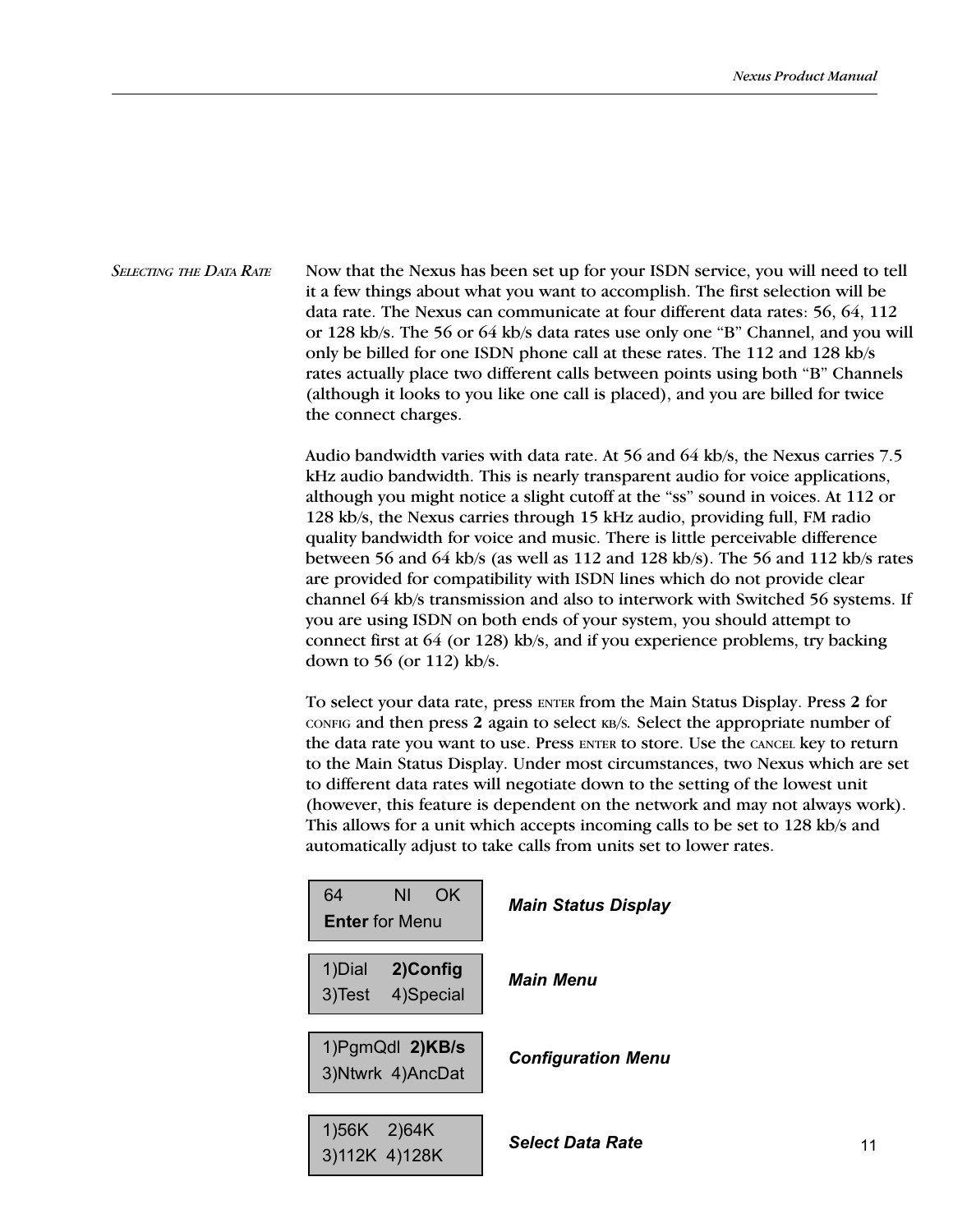There are two ways to place a call with the Nexus. You can dial manually or use the Quick Dial option for automatic dialing. To manually dial, press ENTER to access the Main Menu. Press 1 to select DIAL, key in the number you wish to dial, and press the ENTER key to start dialing. If you make a mistake, simply press the CANCEL key until the number is cleared, and then enter the correct number. If at any point you wish to terminate the call, simply press the HANGUP key. PLACING A CALL

|             | 1) Dial 2) Config<br>3)Test 4)Special | <b>Main Menu</b>                  |
|-------------|---------------------------------------|-----------------------------------|
| Enter $#$ : |                                       | Key in number<br>and press ENTER. |

Note: ISDN dialing numbers use the same local and international access and area codes as normal analog calls, *i.e.* if you use a "1" before a number for a normal long distance call, use  $a$  "1" before the ISDN number.

To place a QDial call, simply press the QDIAL key while in the Main Status Display, followed by the QDial number (01-39), that you wish to dial. Programming QDial is discussed below.

The Nexus has 39 memory locations which allow you to store a number and dial it quickly using the Q-DIAL button on the keypad. To program your QuickDial memory, press 2 to select CONFIG from the Main Menu. Then press 1 to select PGMQDL. Enter your memory index number (01-39) and then input the dialing number. If a number was programmed into that QDial location previously, it will appear. You may erase the number (or backup if you make a mistake) using the CANCEL key. Press ENTER when your number is complete. Press CANCEL unitl you reach the Main Status Display. The QDial numbers will remain in memory, even if the Nexus loses power. PROGRAMMING QDIAL

> 1)Dial 2)Config  $3)$ Test 4)Special **Main Menu**

1)PgmQdl 2)KB/s 3)Ntwrk 4)AncDat **Configuration Menu**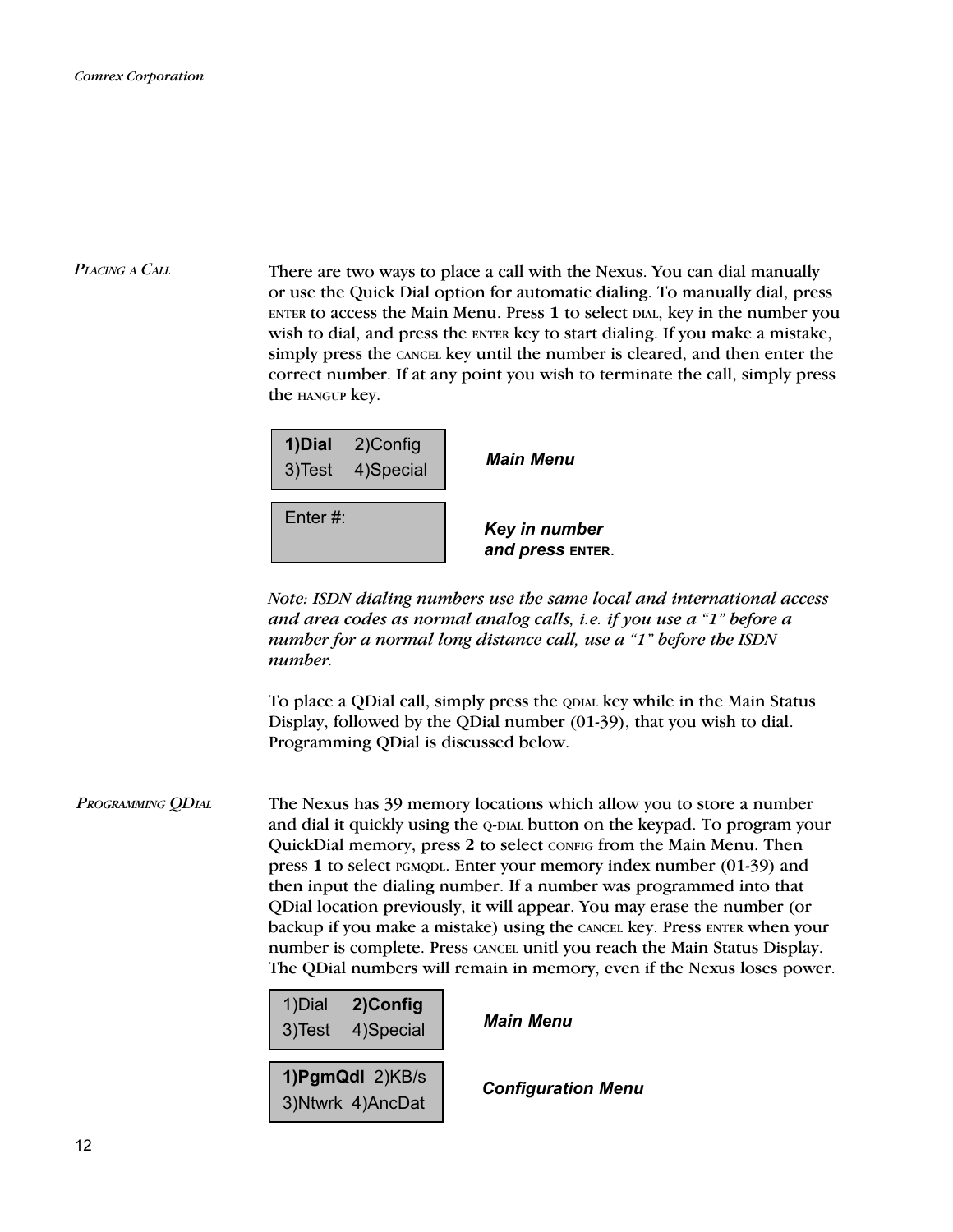| PROGRAMMING QDIAL<br>(CONT.) | QDIAL #: (01-39)<br><b>Select the QDIAL index number</b><br>and press the ENTER key                                                                                                                                                                                                                                                                                                                                                                                                                                                                                                                                                                                                                                                                                                                                                                                                                                                                                                                                                                                                                                |  |  |
|------------------------------|--------------------------------------------------------------------------------------------------------------------------------------------------------------------------------------------------------------------------------------------------------------------------------------------------------------------------------------------------------------------------------------------------------------------------------------------------------------------------------------------------------------------------------------------------------------------------------------------------------------------------------------------------------------------------------------------------------------------------------------------------------------------------------------------------------------------------------------------------------------------------------------------------------------------------------------------------------------------------------------------------------------------------------------------------------------------------------------------------------------------|--|--|
|                              | Enter # to save:<br><b>Enter the QDIAL</b><br>number to be stored                                                                                                                                                                                                                                                                                                                                                                                                                                                                                                                                                                                                                                                                                                                                                                                                                                                                                                                                                                                                                                                  |  |  |
| <b>LAST NUMBER REDIAL</b>    | Redialing the last number is easy — press the QDIAL key and 00. The last<br>number you dialed from the Nexus will be redialed. However, the QDIAL key<br>will only work when you can see the Main Status Display.                                                                                                                                                                                                                                                                                                                                                                                                                                                                                                                                                                                                                                                                                                                                                                                                                                                                                                  |  |  |
| <b>RECEIVING CALLS</b>       | As long as your options are set to be compatible with the incoming device,<br>the Nexus should autiomatically answer the incoming call and "wake-up,"<br>providing full duplex audio.                                                                                                                                                                                                                                                                                                                                                                                                                                                                                                                                                                                                                                                                                                                                                                                                                                                                                                                              |  |  |
| ANCILLARY DATA               | Ancillary data provides a low speed data channel along the same ISDN<br>phone call used for the coded audio. It has little impact on the audio<br>quality and allows two computers (or other asynchronous devices) to<br>communicate at 4800 baud. The 4800 baud rate is fixed regardless of the<br>data rate selected. The one thing to note about ancillary data is that both<br>Nexus MUST be configured the same way with ancillary data on or off. If<br>the ancillary data mode is mismatched between two Nexus, the audio<br>channel will not work correctly. If communicating to a compatible device<br>which is not a Nexus, the ancillary data mode should always be off.<br>To set this mode, press 4 to select ANCDAT from the Configuration Menu.<br>Then select ANC DAT ON OF ANC DAT OFF by pressing 1 or 2 on the keypad.<br>Press the CANCEL key twice to return to the Main Status Display. If you have<br>selected ANC DATA ON, this will be indicated on the display. Configuration<br>and connection of ancillary devices is covered in the "About Ancillary Data"<br>section on pages 35-36. |  |  |
|                              |                                                                                                                                                                                                                                                                                                                                                                                                                                                                                                                                                                                                                                                                                                                                                                                                                                                                                                                                                                                                                                                                                                                    |  |  |
|                              | 1) PgmQdl 2) KB/s<br><b>Configuration Menu</b><br>3) Ntwrk 4) AncDat                                                                                                                                                                                                                                                                                                                                                                                                                                                                                                                                                                                                                                                                                                                                                                                                                                                                                                                                                                                                                                               |  |  |
|                              | 1) Anc Data Off<br><b>Ancillary Data</b><br>2) Anc Data On                                                                                                                                                                                                                                                                                                                                                                                                                                                                                                                                                                                                                                                                                                                                                                                                                                                                                                                                                                                                                                                         |  |  |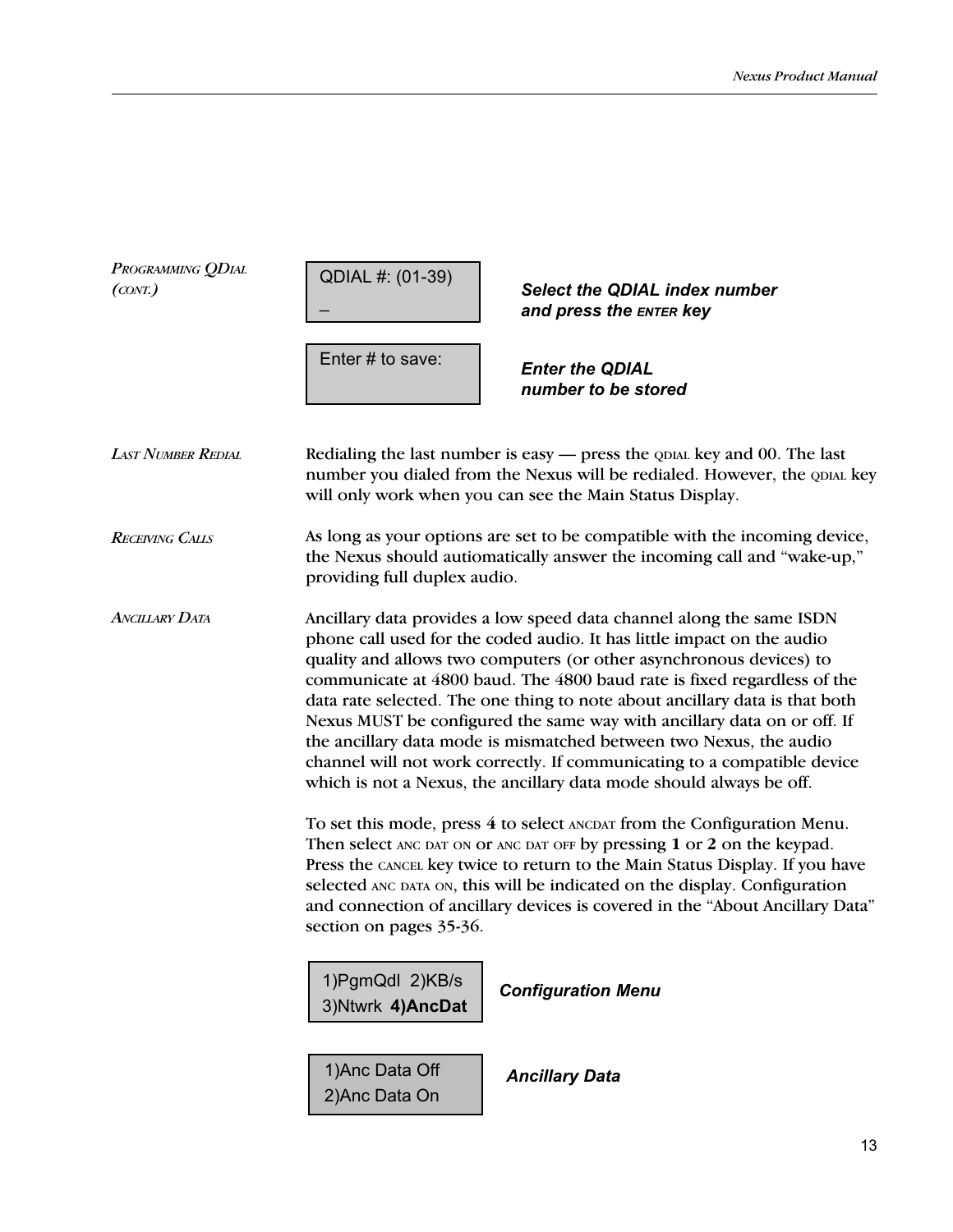### For some users who carry their Nexus between different ISDN equipped locations, it can become difficult and confusing to reprogram all the necessary information about the ISDN line into the Nexus each time it is moved. The Nexus eases this task, by allowing you to create ten "profiles" for ISDN lines, which simply need to be "loaded" at each location. ISDN LINE PROFILES

To access the profile features, press the ENTER key from the Main Status Display. Press 2 for CONFIG, then 3 for NTWRK, and finally 4 for PROFILES.

| 56<br>OK<br>ΝI<br>Enter for Menu | <b>Main Status Display</b>                 |
|----------------------------------|--------------------------------------------|
| 1) Dial 2) Config                | Main Menu                                  |
| 3) Test 4) Special               | <b>Select 2 for config</b>                 |
| 1) PgmQdial 2)KB/s               | <b>Configuration Menu</b>                  |
| 3) Ntwrk 4) AncDat               | <b>Select 3 for the NTWRK</b>              |
| 1)Switch 2)SPID                  | Network Menu                               |
| 3)LDN 4)Profiles                 | <b>Select 4 to load and store PROFILES</b> |

To store a profile, select option 1.

| 1) Store Profile | <b>Profile Menu</b>         |
|------------------|-----------------------------|
| 2) Load Profile  | Select 1 to store a profile |

You will be prompted for a profile index  $\#$ :

Enter Config Profile # (0-9)

Select which user profile you would like to set up (0 - 9)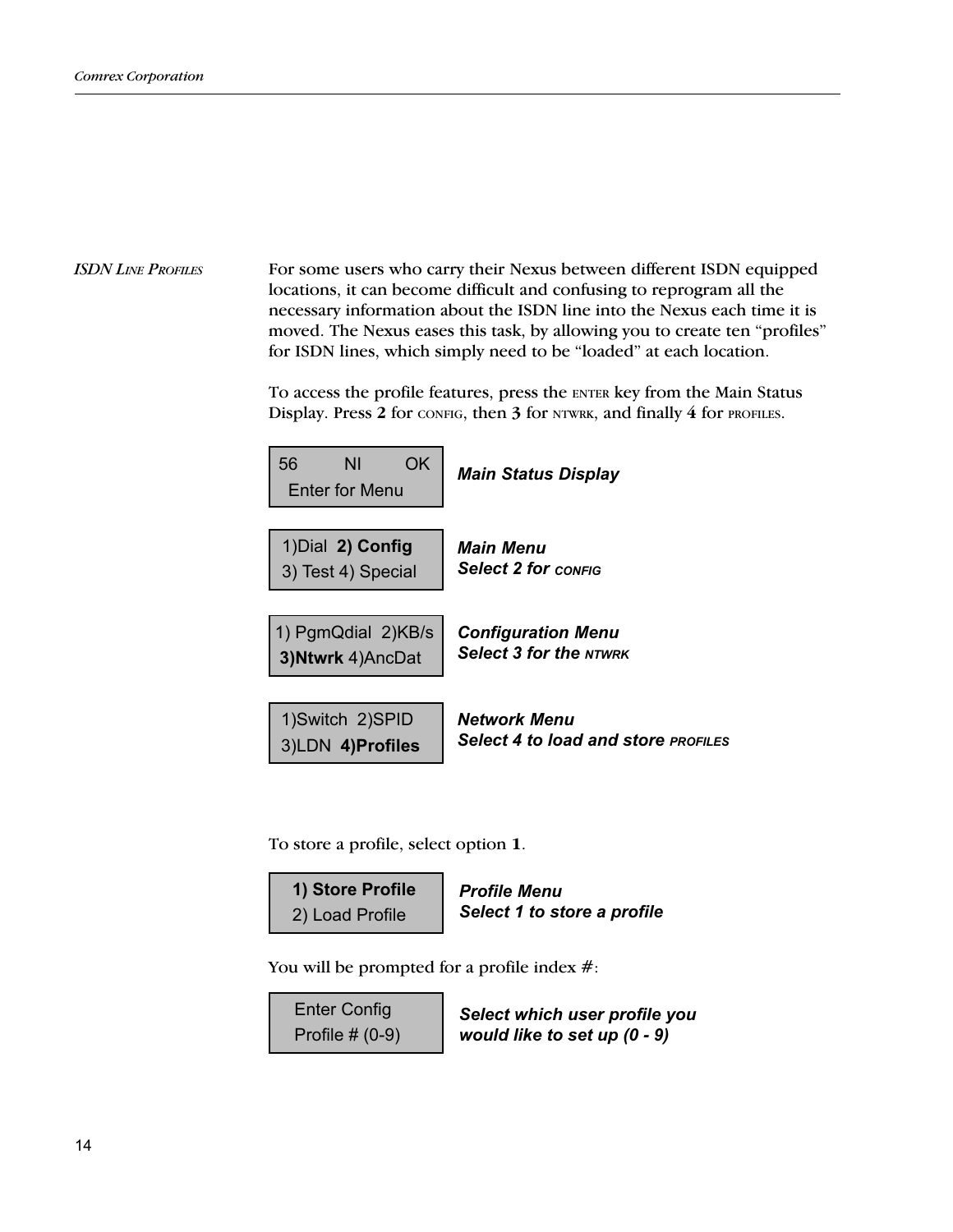You will be prompted for the SPIDs, LDNs, switch type, anc data mode, and data rate for the profile. If a SPID or LDN has been entered previously for a profile, it will appear on the LCD display. You may use the CANCEL key to back over the entry unil it is cleared or press ENTER if the numbers are correct. The profiles will be stored in memory even if the Nexus is powered off.

To load the stored profile, follow the directions to access the profile features (page 14). Once in the Profile Menu, select option 2 and then the appropriate profile index number  $(0 - 9)$ . The Nexus will automatically load all the preset parameters.



Repeat all the steps to store and load multiple profiles. You may wish to attach a label to the Nexus indicating which profile index number applies to which ISDN location.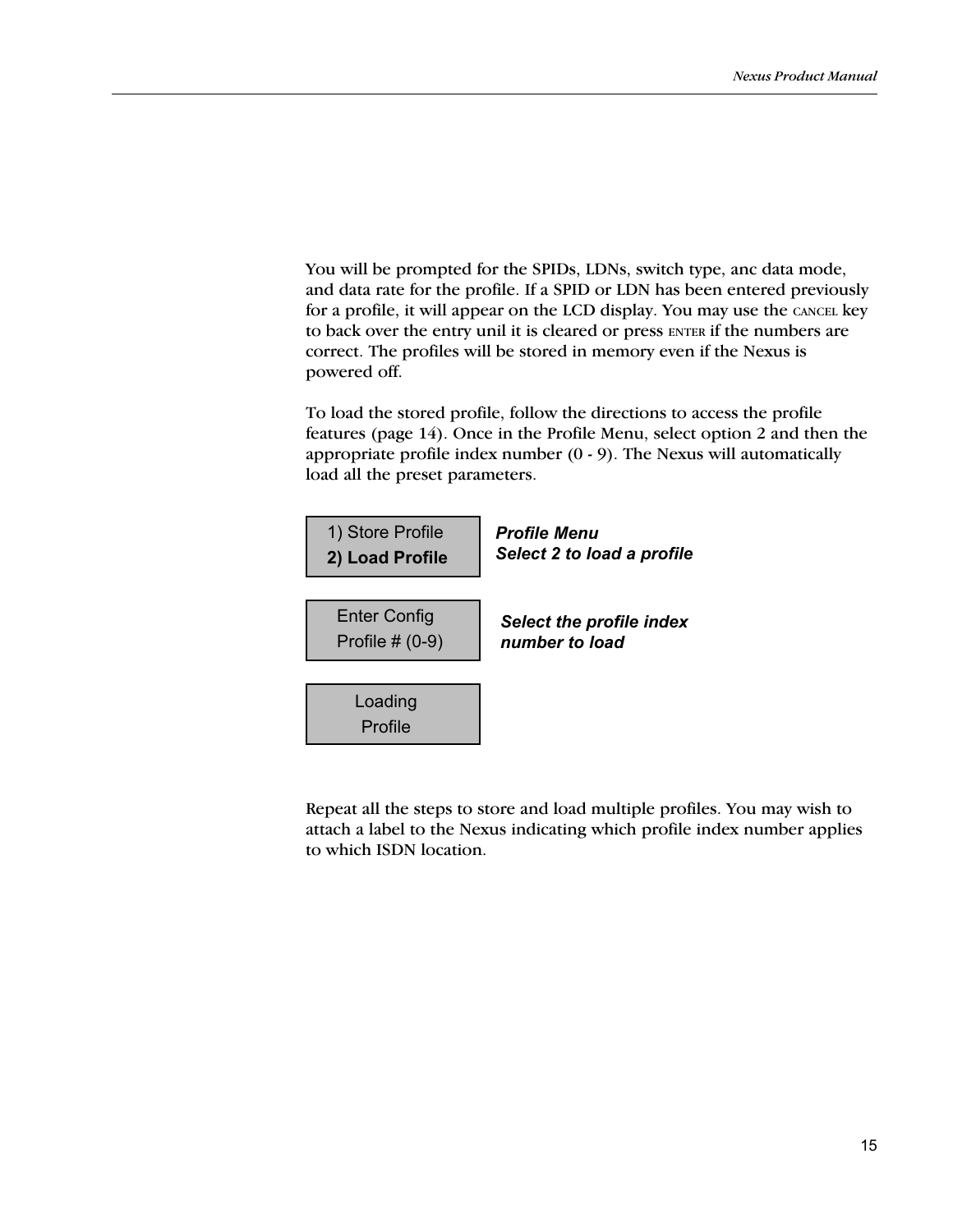# SECTION 4. SPECIAL OPERATIONAL MODES

The Nexus has two "special" operational modes: STL Backup Mode and External DCE Mode. To access these modes press 4 to select SPECIAL from the Main Menu.



Note: While these special modes are engaged, the other menus are disabled. For this reason you will want to make sure all settings are correct before you enter any "special" mode.

| <b>STL BACKUP MODE</b> | This mode allows the Nexus to automatically dial the number stored in QDial<br>01. To set up STL Backup Mode:                                                                                                                                                                                                                                                                                                                                                                                                                                                                                  |  |  |
|------------------------|------------------------------------------------------------------------------------------------------------------------------------------------------------------------------------------------------------------------------------------------------------------------------------------------------------------------------------------------------------------------------------------------------------------------------------------------------------------------------------------------------------------------------------------------------------------------------------------------|--|--|
|                        | 1) Set the Nexus options as you need them (data rate, and data, etc.).<br>2) Select 1 for str via the Special Menu.<br>3) Connect pins 1 and 18 on the EIA 530 connector to a contact<br>closure which will close when the Nexus is needed.                                                                                                                                                                                                                                                                                                                                                    |  |  |
|                        | The Nexus will dial QDial 01 when the pins are closed together. It will<br>disconnect when the pins are opened or STL Backup Mode is exited. To exit<br>STL Backup Mode press the CANCEL key. If the Nexus should lose power while<br>in STL Backup Mode, it will return to it when power is re-applied.                                                                                                                                                                                                                                                                                       |  |  |
|                        | STL Backup Mode is also useful in providing "fail-safe" remote operation.<br>Simply hardwire together pins 1 and 18 on the EIA connector. When ready to<br>place a call, enter STL Backup Mode (having preset all the Nexus<br>paramenters). The Nexus will immediately dial QDial 01 and connect. If at<br>any point the connection should be lost, the Nexus will detect this and<br>immediately redial the number. When the call is to be disconnected, exit STL<br>Backup Mode by pressing the CANCEL key. The pin closure will have no effect<br>on operation other than STL Backup Mode. |  |  |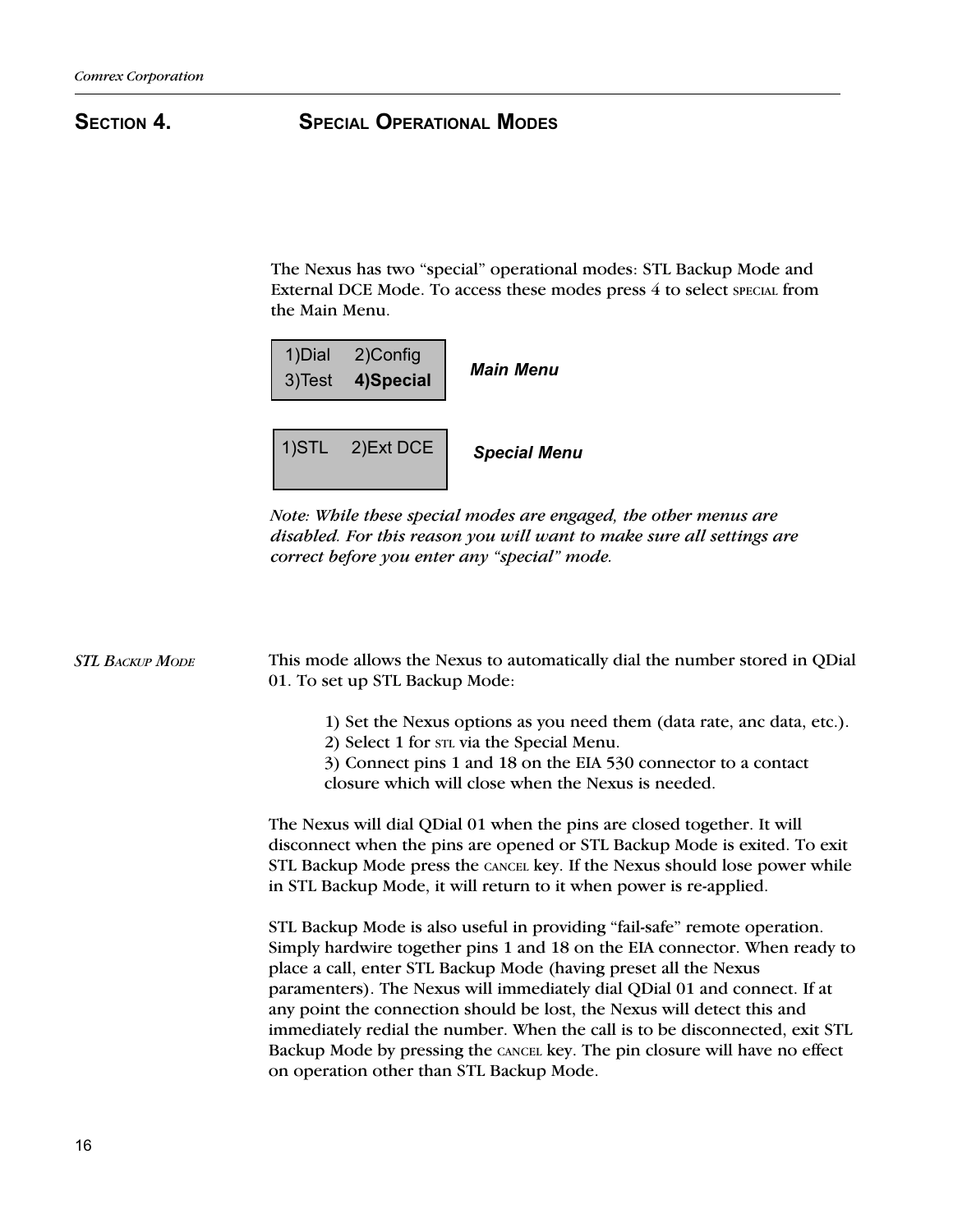This mode disconnects the terminal adapter from the codec inside the Nexus and allows you to connect an external terminal adapter, DSU, satellite terminal, etc. EXTERNAL DCE MODE

> In this mode, the Nexus works very much like the Comrex DXP.1 or DXR.1, except that it will allow for ancillary data transmission. The EIA530 connector may easily be adapted to V.35 or X.21 via adapter cables available from Comrex.

> The codec section will automatically detect the incoming data rate, so it is not necessary to set it correctly on the Nexus.

If you are using ancillary data while in External DCE Mode, you need to set AncDat to ON (see page 13) before going into External DCE. When you select the External DCE Mode, the Nexus screen will appear as below. Press CANCEL at any time to leave External DCE Mode. The Nexus will automatically return to this mode if power is lost.

Ext DCE Mode Cancel = Exit

Note: External DCE Mode provides access to the codec section, not the TA section. The Nexus cannot be used as a stand-alone terminal adapter (say, for use with another codec).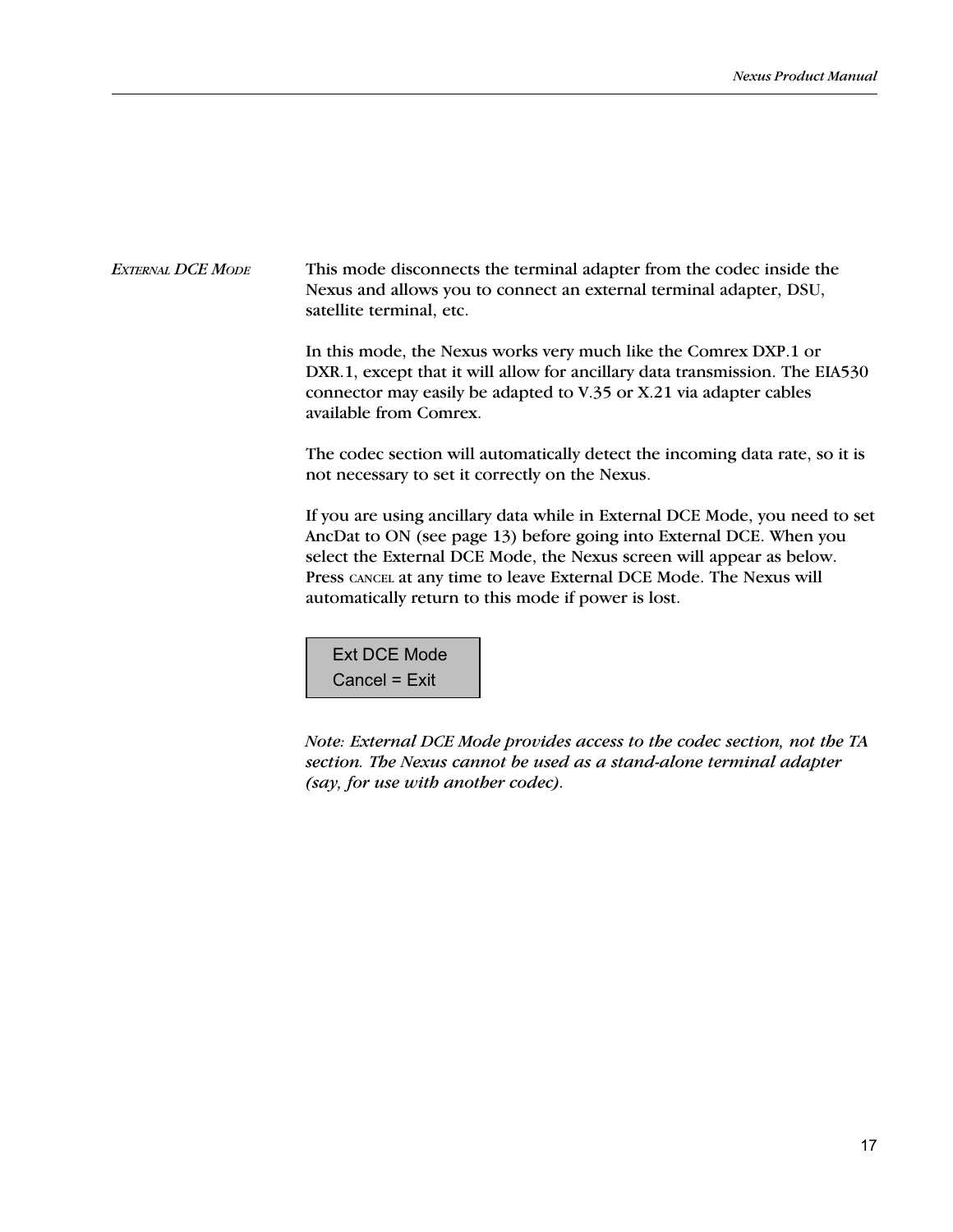# SECTION 5. **ADDITIONAL FUNCTIONS**

The Nexus has the ability to enter a special mode for connection on "leased" or "nailed up" ISDN circuits. Although this service is not as common as ISDN, some of the more progressive telephone companies have tariffed it. This provides a full-time, dedicated 128 kb/s link. See the diagram below for an example of "nailed up" ISDN service. LEASED LINE MODE

> To set your Nexus for leased line mode, enter the CONFIG menu and then the KB/S menu. Although the menu shows only the four options described in the manual, if you select option 5 here, you will enter Leased Line Mode. Attach the leased ISDN line to the Nexus via the same jack used for dial-up ISDN. If a Nexus is connected at the other end of the leased line, the units should handshake within about one minute, and the READY light should turn green.

> In Leased Line Mode, the Nexus operates only at 128 kb/s. The only other option you should need to set is the ancillary data on/off option (see page 13). As with dial-up operation, ancillary data option must be set the same on each end of the link. The Nexus will automatically return to Leased Line Mode if power is lost.

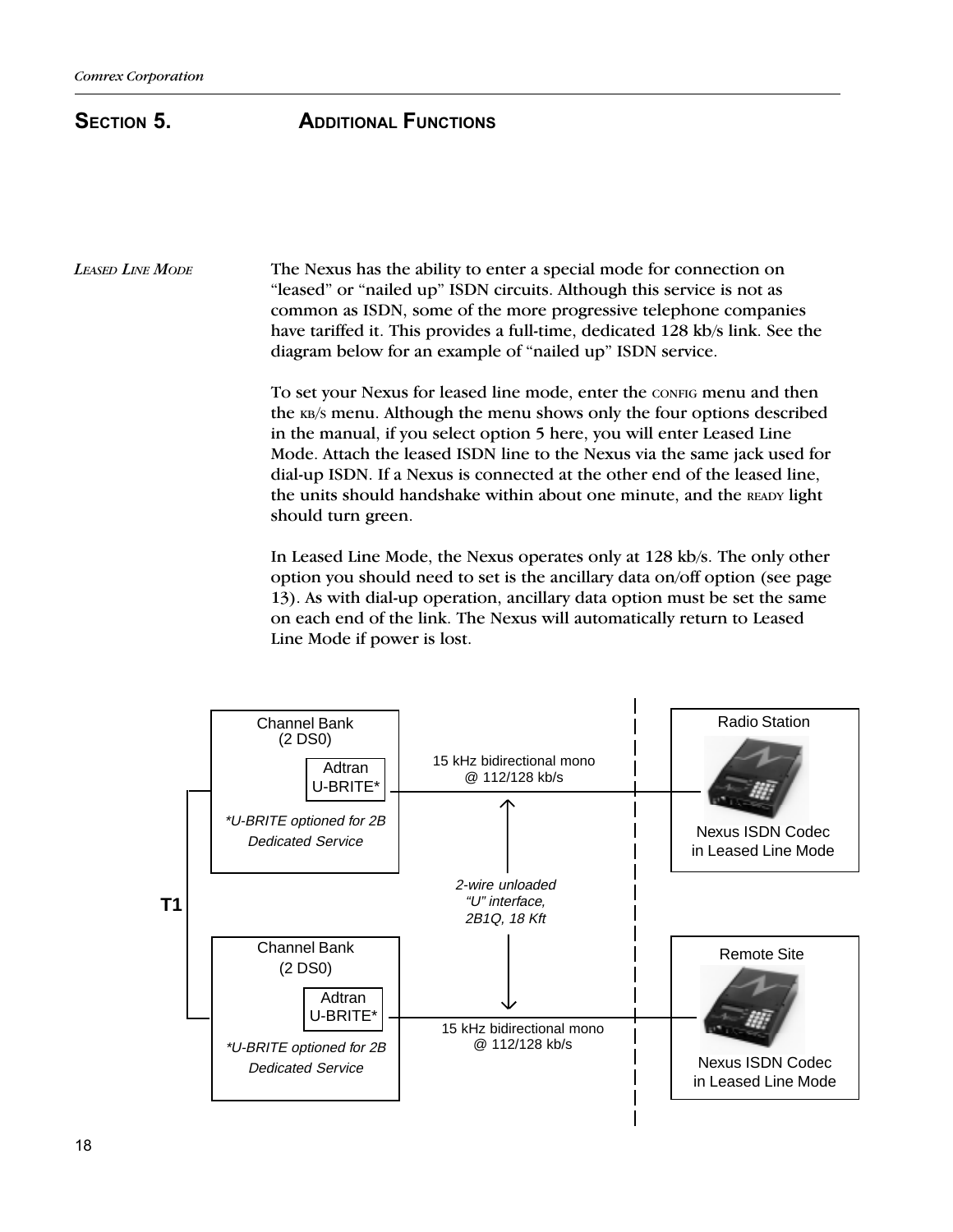### LDM MODE

The Nexus has the ability to operate as a Limited Distance Modem (LDM) on a "dry pair," or plain old copper wire pair. This can be useful when connecting two local points where ISDN is not available, but unloaded and unequalized telephone loops (pairs of wires) are. This mode is not for use on plain old "subscriber" telephone lines. The service must be a simple pair of wires running from point A to point B (these may exist already within your local telephone plant, or may be purchased from the phone company as an unequalized broadcast loop, or simply as an "alarm pair"). There is a distance limitation in this mode, and it depends on the gauge of wire used and other environmental factors. In general, use 18,000 feet as a limit when using typical telephone gauge wire.

In this mode, one of your Nexus will be configured as the "Master" (this Nexus provides the clocking signal to the wire) and the other as a "Slave" (this Nexus uses the clocking signal on the wire). The units will provide a completely independent wideband audio channel in each direction on the single pair of wires.

To enter LDM Mode, select KB/S in the CONFIG menu. Although the menu shows only four options, if you select option 6 here, you will enter LDM Master Mode. Option 7 will enter LDM Slave Mode. It doesn't matter which Nexus you configure for master or slave, only that one is programmed as each. Now you can attach the wire pair to the Nexus as you would an ISDN line, using the center two pins of the RJ-11 connector. Within about a minute, the Nexus should wake up, the ready lights should turn green, and your audio link should appear. If either Nexus should lose power, they will return to this mode when power is restored.

The Nexus always connects at 128 kb/s in LDM Mode, so the only control you need to preset is the ancillary data on/off control (see page 13). As on ISDN, this mode must be selected the same way on each Nexus.

LDM mode is also a good way to "prove out" a pair of Nexus even without connection to ISDN. You can simply connect an RJ-11 cable between your Nexus, and when you enter LDM Mode, a connection will complete between the units.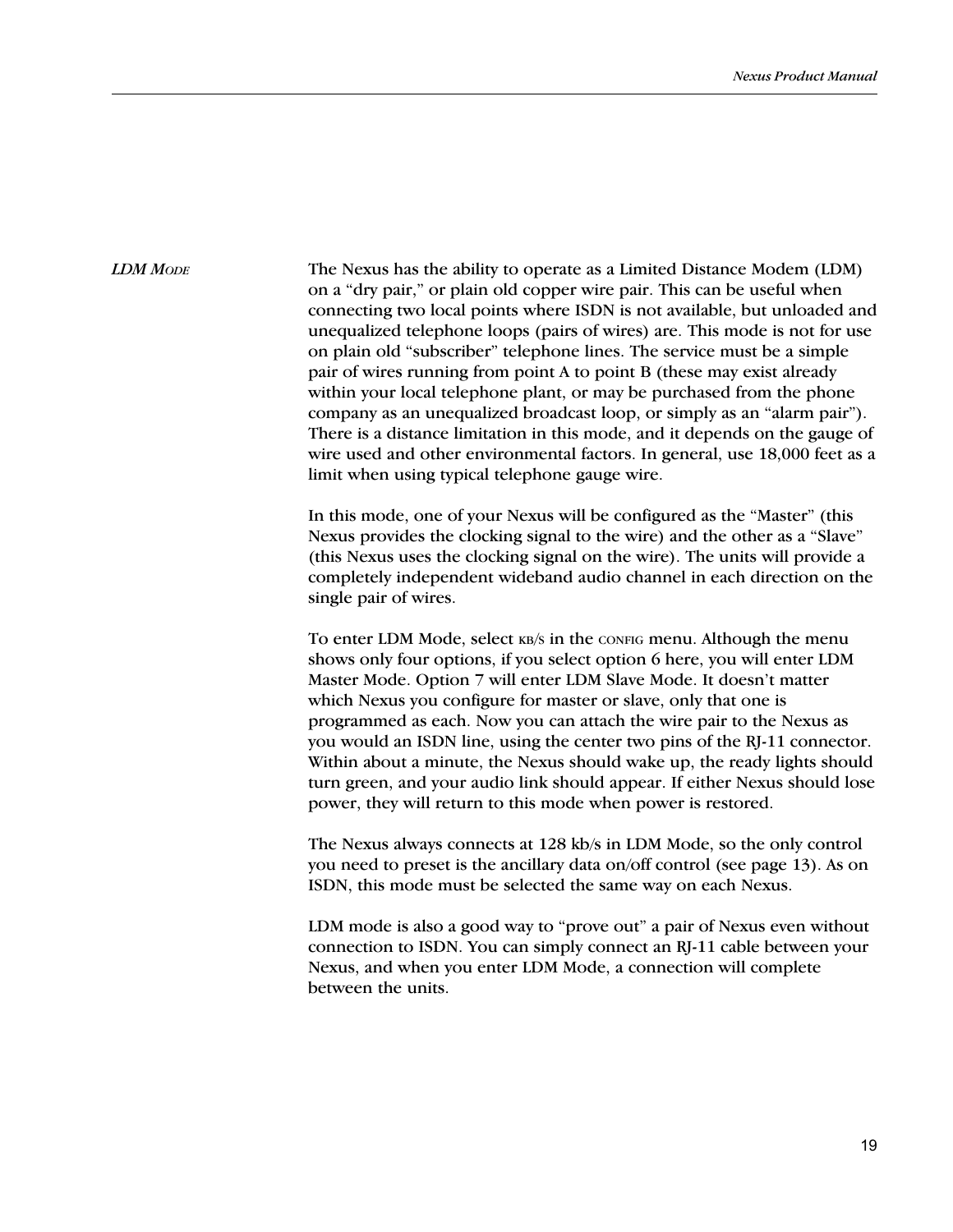# SECTION 6. TROUBLESHOOTING

The Comrex Nexus coding algorithm eliminates redundancy in audio. For this reason, the Nexus cannot be subjected to traditional specifications of distortion and signal-to-noise ratio. Most tests done with the codec should be by subjective listening between the original source material and codecprocessed audio. Because of the algorithm's dynamic processing properties, tests done with tones tend to prove little. Unlike analog technology, which might work but just be a little off, digital technology tends to either work perfectly or not at all! The trick is to isolate the source of the problem to either the telephone network or the equipment attached to it, so you know where to turn to for a solution. The Nexus provides some simple diagnostic functions to help you do this: Codec, TA, and Remote Loopback. This test examines the codec portion of the Nexus, independent of the built-in TA or the digital circuit. Audio must be fed into the unit through the AUDIO IN plug and you must be able to monitor the audio out. Be certain to turn the LOCAL PROGRAM volume control all the way down so that you are sure you are monitoring the codec return audio only. Power must be connected to the Nexus, and it needs to be turned ON. You do not need to be connected to an ISDN line (or other type of digital service). This test cannot be run while a call is placed. To enter the Loopback Test Menu, press 3 from the Main Menu. Then press 2 for CODEC LOOPBACK. This activates two things. It puts the local clock into use to drive the signal, and it connects the encode and decode channels. Press CANCEL at any time to exit Codec Loopback. CODEC LOOPBACK 1)Dial 2)Config 3)Test 4)Special Main Menu 1)TA loopback 2)Codec loopback | Loopback Test Menu Codec loopback  $Cancel = Exit$  Codec Loopback Status Display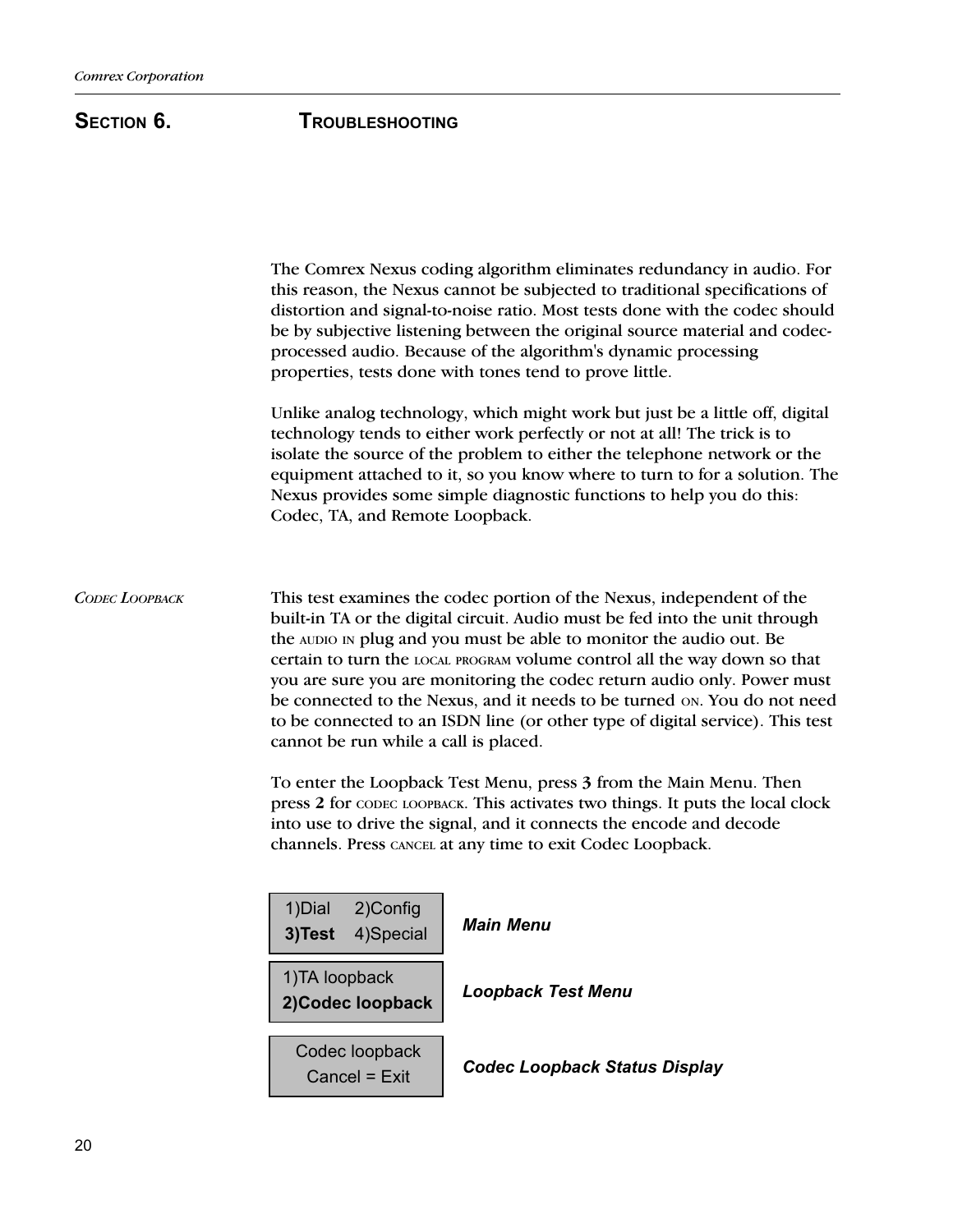| <b>EXPECTED RESULTS IN CODEC</b><br>LOOPBACK TEST | You will hear the same audio in your headphones that you are feeding<br>into the system, and the READY light should be on. Note: There may be a<br>few seconds of noise before your audio is heard.<br>If you do not hear audio, or it is distorted:                                                                                                                                                                                                                                                                                                                    |                                                                                                                                                                                |  |
|---------------------------------------------------|-------------------------------------------------------------------------------------------------------------------------------------------------------------------------------------------------------------------------------------------------------------------------------------------------------------------------------------------------------------------------------------------------------------------------------------------------------------------------------------------------------------------------------------------------------------------------|--------------------------------------------------------------------------------------------------------------------------------------------------------------------------------|--|
|                                                   |                                                                                                                                                                                                                                                                                                                                                                                                                                                                                                                                                                         |                                                                                                                                                                                |  |
|                                                   | • Check your connections.                                                                                                                                                                                                                                                                                                                                                                                                                                                                                                                                               | • Make sure the power light on the front panel is on.<br>• Make sure the peak light is flashing occasionally.<br>• Insure that the mic/line switch is in the correct position. |  |
|                                                   | the Nexus.                                                                                                                                                                                                                                                                                                                                                                                                                                                                                                                                                              | If there is still a problem, please contact Comrex to arrange for repair of                                                                                                    |  |
| ТА <i>LOOPBACK</i>                                | This function tests the terminal adapter and the codec portions of the<br>Nexus together. Audio must be fed into the unit through the AUDIO IN plug,<br>and you must be able to monitor the audio out. Be certain to turn the<br>LOCAL PROGRAM VOlume control all the way down so that you are sure you are<br>monitoring the codec return audio only. Power must be connected to the<br>Nexus, and it needs to be turned on. You do not need to be connected to<br>an ISDN line (or other type of digital service). This test cannot be run<br>while a call is placed. |                                                                                                                                                                                |  |
|                                                   | To enter the Loopback Test Menu, press 3 from the Main Menu. Then<br>press 1 for TA LOOPBACK. This will send your audio through the encoder to<br>the TA and back through the decoder, without going onto the network.<br>Press CANCEL at any time to exit TA Loopback.                                                                                                                                                                                                                                                                                                 |                                                                                                                                                                                |  |
|                                                   | 2)Config<br>1)Dial<br>4)Special<br>3)Test                                                                                                                                                                                                                                                                                                                                                                                                                                                                                                                               | <b>Main Menu</b>                                                                                                                                                               |  |
|                                                   | 1) TA loopback<br>2) Codec loopback                                                                                                                                                                                                                                                                                                                                                                                                                                                                                                                                     | <b>Loopback Test Menu</b>                                                                                                                                                      |  |
|                                                   | TA loopback<br>Cancel = Exit                                                                                                                                                                                                                                                                                                                                                                                                                                                                                                                                            | <b>Codec Loopback Status Display</b>                                                                                                                                           |  |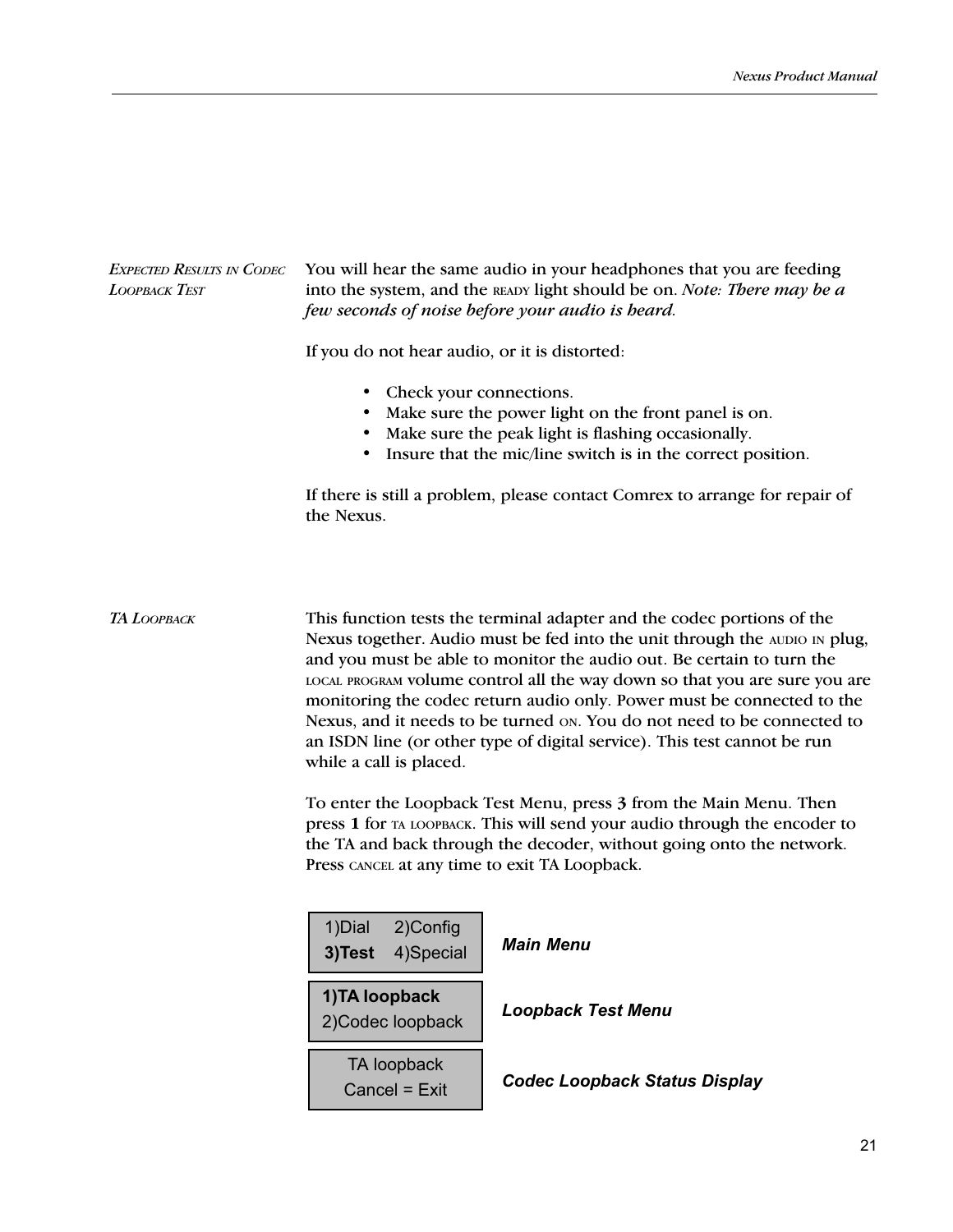| <b>EXPECTED RESULTS IN THE</b><br>TA LOOPBACK TEST | You will hear the same audio in your headphone that you are feeding<br>into the system, and the READY light should be on. Note: There may be a<br>few seconds of noise before your audio is heard. Also, there will be a<br>noticeable delay in the audio returned to the decoder from the TA. This<br>delay is a function of the TA loopback test and does not reflect actual<br>coding delay in program transmission.                                                                                                                                                                                                                                                                                                                                                                                          |  |
|----------------------------------------------------|------------------------------------------------------------------------------------------------------------------------------------------------------------------------------------------------------------------------------------------------------------------------------------------------------------------------------------------------------------------------------------------------------------------------------------------------------------------------------------------------------------------------------------------------------------------------------------------------------------------------------------------------------------------------------------------------------------------------------------------------------------------------------------------------------------------|--|
|                                                    | If you do not hear audio, or it is distorted:                                                                                                                                                                                                                                                                                                                                                                                                                                                                                                                                                                                                                                                                                                                                                                    |  |
|                                                    | Check your connections.<br>$\bullet$<br>Make sure the power light on the front panel is on.<br>Make sure the peak light is flashing occasionally.<br>Insure that the mic/line switch is in the correct position.                                                                                                                                                                                                                                                                                                                                                                                                                                                                                                                                                                                                 |  |
|                                                    | If there is still a problem, please contact Comrex to arrange for repair of<br>the Nexus.                                                                                                                                                                                                                                                                                                                                                                                                                                                                                                                                                                                                                                                                                                                        |  |
| <b>REMOTE LOOPBACK TEST</b>                        | This test checks out the Nexus together with the ISDN line (or other<br>digital circuit). To run this test, you must have a call connected at either<br>56 or 64 kb/s. While the call is connected, press the QDIAL button. In a few<br>seconds, the LCD display should change from an ON LINE indication to<br>REMOTE LOOPBACK. The READY light will go out momentarily and come back<br>on. You should hear your own audio at the output of the Nexus. Press<br>CANCEL to return to normal transmission.                                                                                                                                                                                                                                                                                                       |  |
|                                                    | If this test is successful, this shows that both your Nexus and the digital<br>circuit are OK, and the problem is likely to be with the far end<br>equipment. If the test is not successful, and you have been able to do a<br>successful TA loopback through the Nexus, the problem is likely to be<br>with your telephone circuit. Look for the Big OK! Most problems with<br>ISDN occur during the initial setup of the line. In order for the Nexus to<br>work, there must be an ok message in the upper right corner of the<br>Nexus LCD screen. If any other message appears (Lnk Dn or Lnk A<br>through F - or in older Nexus versions: T1ok, T2ok, etc.), the initial<br>"handshake" with the ISDN line has not been completed and a call<br>cannot be made. See the next section "Look for the Big OK." |  |
|                                                    |                                                                                                                                                                                                                                                                                                                                                                                                                                                                                                                                                                                                                                                                                                                                                                                                                  |  |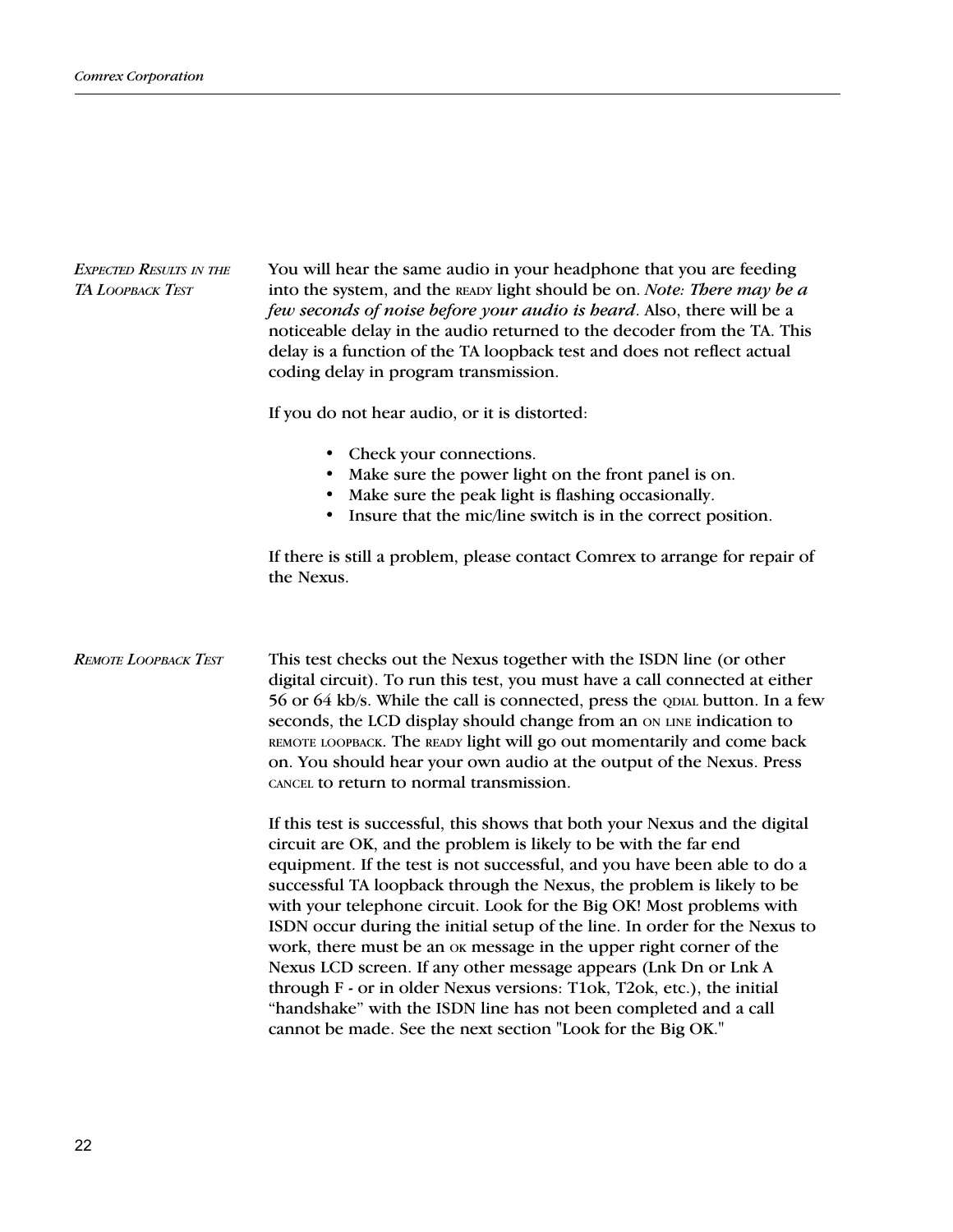LOOK FOR THE BIG OK Most problems with ISDN occur during the initial setup of the line. In order for the Nexus work, you must program some information specific to your ISDN line, and there must be an "OK" message on the display. If any other message appears, the initial handshaking with the ISDN line has not been completed, and a call cannot be made.

> Prior to programming the Nexus, you need some information from the telephone company. This may have been written on the ISDN jack, or on a tag or paper left by the installer. If not, you should contact the telephone company and ask for the following:

> SPID Numbers: You will usually be given two of these. They normally contain the phone numbers of the two "B" channels of your ISDN line, possibly with some extra digits before or after the number. The most common format is XXX-XXXX-XXXX-0101, where the X's represent the 10-digit phone number, including area code.

> Switch Type: The Nexus has three choices for switch type, NI-1 (National ISDN-1), DMS-100 and 5ESS. These refer to the type of switching equipment your telephone company has at the other end of your ISDN line. Regardless of the make or model of their switch, if they are using the National ISDN 1 or 2 software, the correct choice would be NI-1. Also note that if the SPID numbers end in "0101", you can assume that NI-1 would be the switch type.

LDNs: The local dialing numbers are almost always just the 7-digit local telephone numbers without the area code or the extra digits found in the SPIDs.

Once you have this information, unplug the ISDN line from the Nexus, and program the unit according to the instructions (pages 8-10). With all of the numbers and choices stored, go back to the top menu and plug the line back in. You should now see a series of messages on the LCD screen (some may be skipped), ending in "OK". Allow a minute or so for the process to complete.

| <b>Link Message</b> | <b>Description</b>                                   |
|---------------------|------------------------------------------------------|
| Lnk Dn              | No activity has been detected on the ISDN line.      |
| Lnk A               | Layer 1 (Physical handshake accomplished with line). |
| LinkB               | Terminal Endpoint Identifier 1 is being retrieved.   |
| LnkC                | Terminal Endpoint Identifier 1 is OK.                |
| Lnk $D$             | Service Profile ID 1 is OK.                          |
| Ink E               | Terminal Endpoint Identifier 2 is being retrieved.   |
| Ink F               | Terminal Endpoint Identifier 2 is OK.                |
| OK                  | SPIDs are OK, handshaking is completed.              |
|                     |                                                      |

If the unit stops at Link Down, there is a basic communication problem with the ISDN line, possibly due to a physical wiring problem. Check that you are plugged into the correct jack, and that your telephone cord is OK.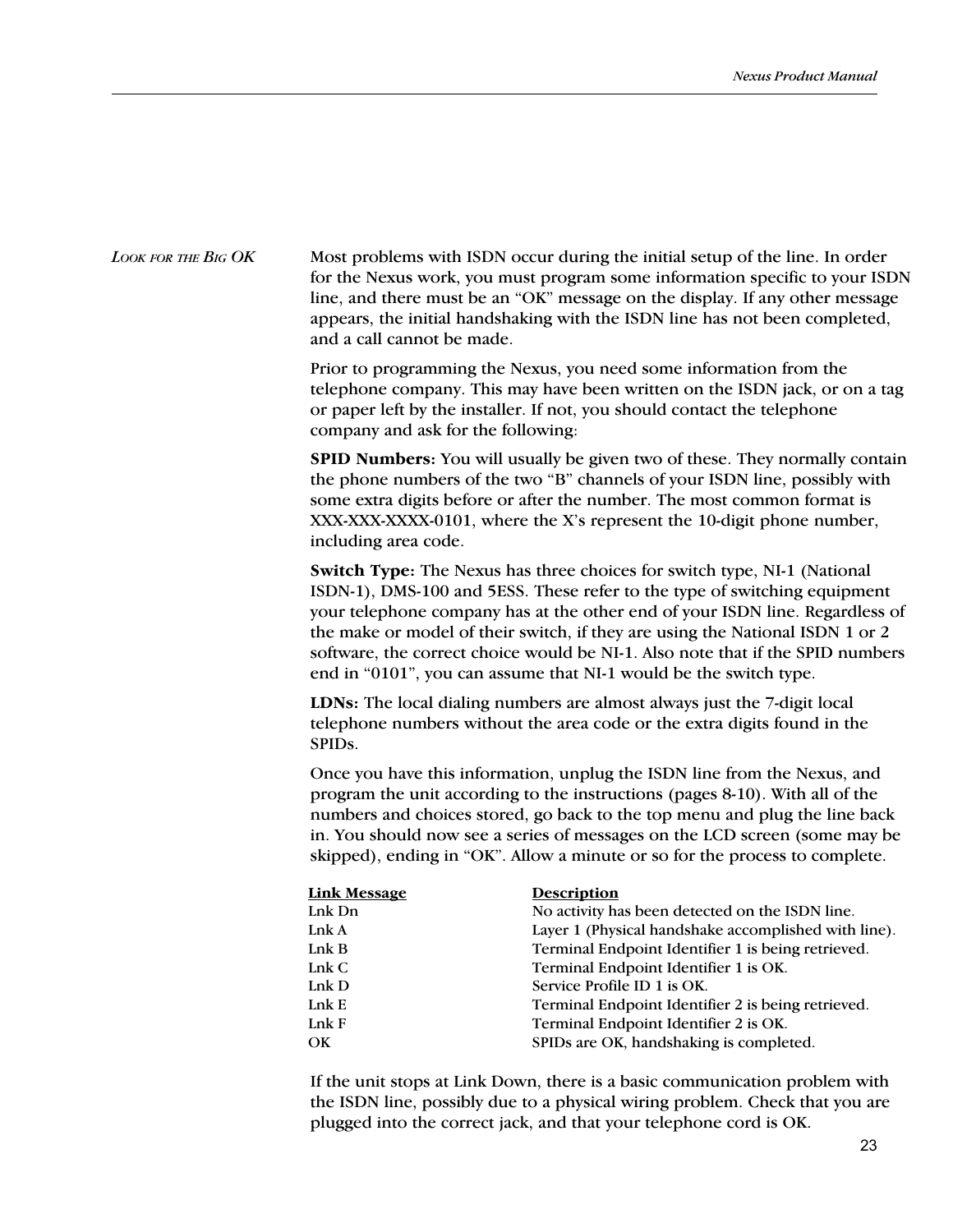|                                                   | If the display stops at an intermediate point, unplug the line, and check the<br>numbers you have entered, particularly the SPIDs. You may have transposed<br>some digits or made another mistake. Focus on SPID 1 if the message stops at<br>Link B or C, and on SPID 2 if it stops at Link E or F. Also, be sure that you have<br>correctly chosen the switch type. Plug the line back into the unit, and see if the<br>problem is solved.                                                                                                                      |
|---------------------------------------------------|-------------------------------------------------------------------------------------------------------------------------------------------------------------------------------------------------------------------------------------------------------------------------------------------------------------------------------------------------------------------------------------------------------------------------------------------------------------------------------------------------------------------------------------------------------------------|
|                                                   | Still can't get the "OK"? Assuming you haven't made a "typo" (go ahead, check<br>those SPIDs again), the telephone company may have given you incorrect<br>information. You may save some time by simply calling them and asking for it<br>over the phone. Otherwise, here are some tips that may help you out:<br>• New ISDN lines are usually installed with SPIDs consisting of the area code,<br>local number and "0101" at the end. The correct switch type for these lines is<br>NI-1. It may be worth trying this combination.                             |
|                                                   | • NI-1 is the proper choice for most new ISDN installations.<br>• There is a flavor of ISDN provisioning called "5ESS custom point-to-point"<br>that may not require SPIDs or LDNs. If you think that is possible in your case,<br>try removing them, and selecting "5ESS" for the switch type. Do note, however,<br>that you may sometimes get a false "OK" when no SPID numbers are entered.<br>You will not be able to place calls in that case.<br>• If there has been a recent area code change at your location, you may want to                            |
|                                                   | try both the new and old area codes.<br>• On pages 25&26, we list some conventional wisdom about SPIDs and<br>switches, gleaned from many years of experience with ISDN. Some of this<br>information is becoming dated, but it may be useful on older lines or in areas<br>that are slow to update their ISDN practices.<br>• If none of this helps, Comrex Tech Support may be the solution. Remember,<br>though, that we are quickly going to ask whether you have verified the line<br>information with the telephone company, so you should do that first.    |
|                                                   | Once you have the "OK" on the screen, you should be able to place and receive<br>calls. Comrex Tech Support would be happy to help with these initial tests.                                                                                                                                                                                                                                                                                                                                                                                                      |
| <b>USING LONG DISTANCE</b><br><b>ACCESS CODES</b> | A frequent problem with new ISDN installations is being unable to place a<br>long-distance call. Unless you have made arrangements with a long-distance<br>company to provide service on that line, you may be in this position. We<br>strongly suggest using one of the major long-distance companies for ISDN<br>calling. You may be able to temporarily make calls by entering the "1010"<br>number for that company, but it is usually best to actually sign up for service.<br>Here are some useful "1010" numbers:<br>AT&T 1010288<br><b>MCI</b><br>1010222 |
|                                                   | Sprint 1010333                                                                                                                                                                                                                                                                                                                                                                                                                                                                                                                                                    |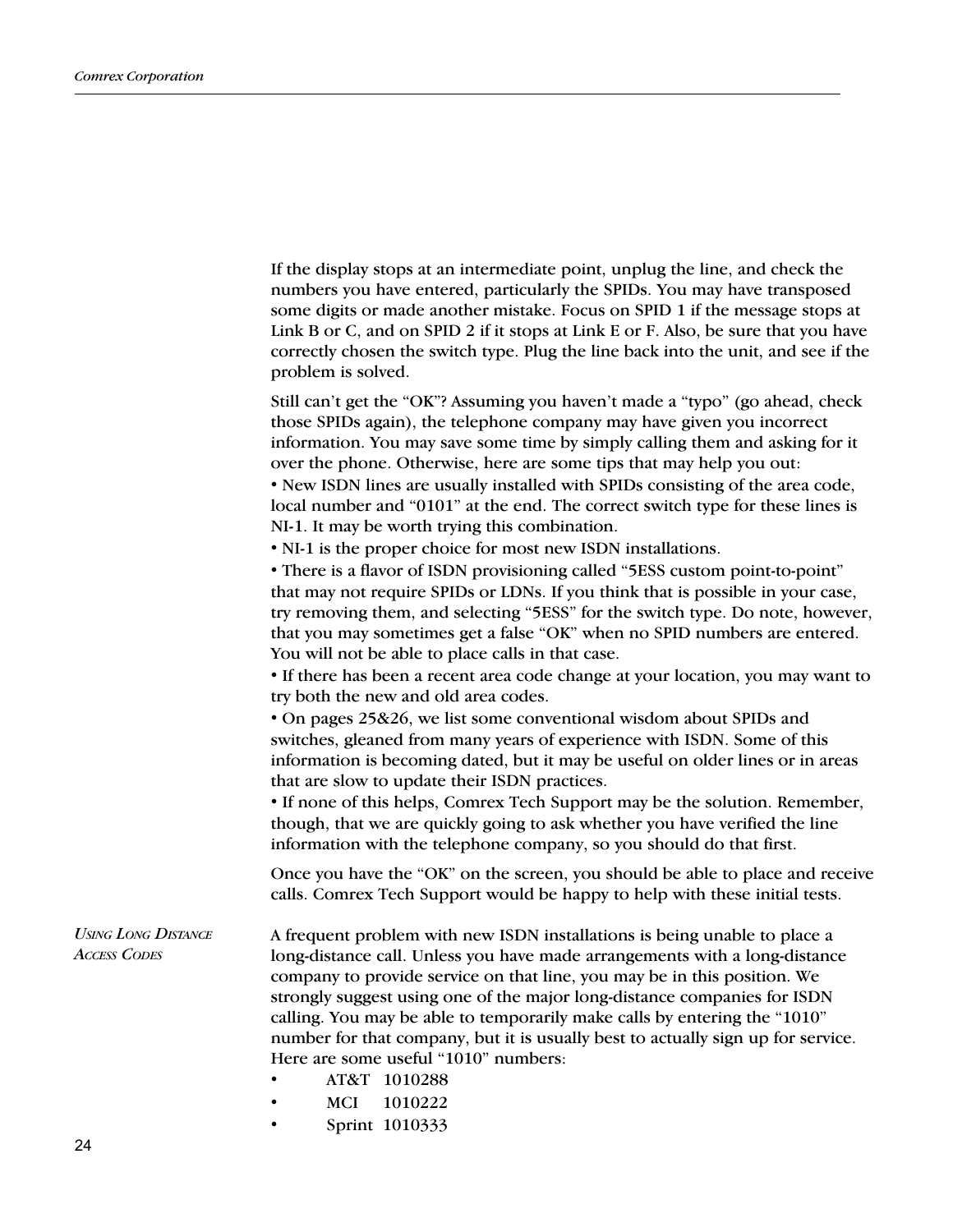| <b>SOME KNOWN SPID</b><br><b>FORMATS</b> |                                     | Information from ISDN, What Every Broadcaster Needs to Know,<br>courtesy Douglas A. Lane, 1900 Woodland Drive, North Reading, MA 01864              |                                                                                                                                       |  |  |
|------------------------------------------|-------------------------------------|-----------------------------------------------------------------------------------------------------------------------------------------------------|---------------------------------------------------------------------------------------------------------------------------------------|--|--|
|                                          |                                     | $7$ digits = local dialing number<br>10 digits = area code + local dialing number<br>$NI1 = National ISDN 1$                                        |                                                                                                                                       |  |  |
|                                          |                                     | <b>Switch Type</b>                                                                                                                                  | <b>SPID Format</b>                                                                                                                    |  |  |
|                                          | Ameritech                           | <b>AT&amp;T 5ESS Custom</b><br><b>AT&amp;T NI1 (5E8)</b><br><b>AT&amp;T NI1 (5E9)</b><br><b>DMS100 - NI1</b><br><b>DMS100 Custom</b><br>Siemens NI1 | $01 + 7$ digits + 0<br>$01 + 7$ digits + 011<br>10 digits $+$ 0111<br>10 digits $+$ 0111<br>10 digits $+0$<br>10 digits $+$ 0111      |  |  |
|                                          | Verizon<br>(Formerly Bell Atlantic) | AT&T NI1<br><b>DMS100 NI1</b><br><b>Custom ISDN</b><br>AT&T Point-to-Point<br>AT&T NI1<br><b>DMS100 NI1</b>                                         | $01 + 7$ digits + 000<br>10 digits $+100$<br>$01 + 7$ digits + 0<br>no SPIDS or LDNs needed<br>10 digits $+0000$<br>10 digits $+0001$ |  |  |
|                                          | <b>Bell Canada</b>                  | <b>DMS100 NI1</b>                                                                                                                                   | $7$ digits + 00                                                                                                                       |  |  |
|                                          | <b>Bell South</b>                   | AT&T NI1<br><b>DMS100 Custom</b><br><b>DMS100 NI1</b><br>$NI-1$                                                                                     | 10 digits $+$ 0100<br>10 digits $+34$ or 4<br>10 digits $+0100$<br>10 digits $+0$ or 00 or 000                                        |  |  |
|                                          | Verizon<br>(Formerly GTE, NC)       | <b>DMS100 NI1</b>                                                                                                                                   | 10 digits $+0100$ or 0000                                                                                                             |  |  |
|                                          | Verizon<br>(Formerly GTE, OR)       | AT&T NI1<br><b>AT&amp;T Custom</b>                                                                                                                  | $01 + 7$ digits + 000<br>$01 + 7$ digits + 0000                                                                                       |  |  |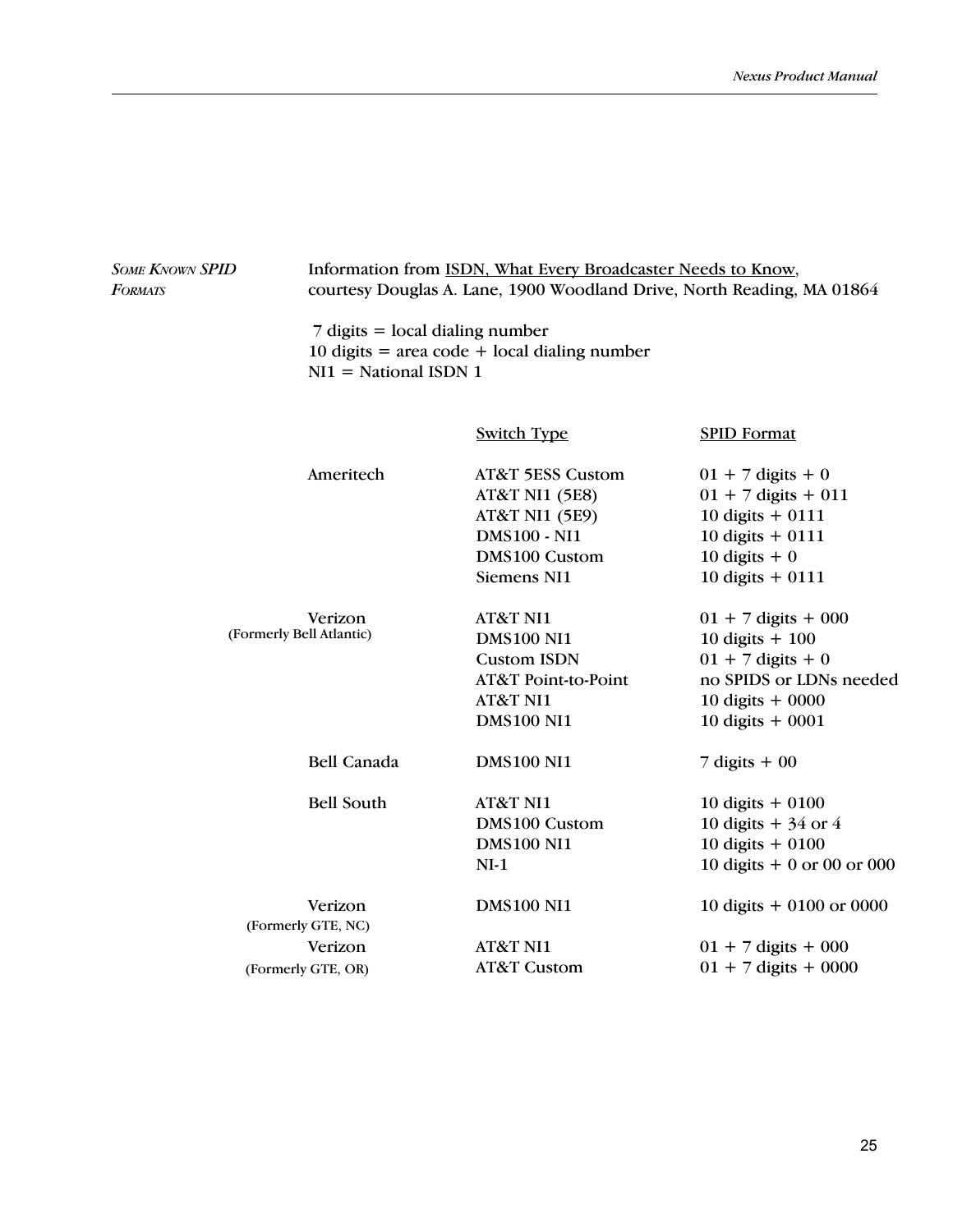| Pac Bell                    | AT&T Custom<br><b>AT&amp;T NI1</b><br><b>DMS100</b> | $01 + 7$ digits + 0<br>$01 + 7$ digits + 000<br>(Note: There may be different<br>suffixes for the B1 channel<br>and the B2 channel)                                                                                                                                                    |
|-----------------------------|-----------------------------------------------------|----------------------------------------------------------------------------------------------------------------------------------------------------------------------------------------------------------------------------------------------------------------------------------------|
|                             |                                                     | 10 digits $+ 1$ (B1) & $+ 2$ (B2)<br>10 digits $+$ 10 (B1) & $+$ 20 (B2)<br>10 digits $+$ 100 (B1) & 200 (B2)<br>10 digits $+$ 1000 (B1) & 2000 (B2)<br>10 digits $+$ 01 (B1) & 02 (B2)<br>10 digits + 010 (B1) & 020 (B2)<br>10 digits $+$ 0100 (B1) & 0200 (B2)<br>or 10 digits $+1$ |
| <b>SNET</b>                 | <b>AT&amp;T NI1</b><br>Custom                       | $01 + 7$ digits + 000<br>10 digits $+$ 0101                                                                                                                                                                                                                                            |
| SW Bell                     | <b>DMS100</b><br>AT&T NI1<br>Siemens NI1            | 10 digits $+01$<br>10 digits $+000$<br>10 digits $+0100$                                                                                                                                                                                                                               |
| Owest<br>(Formerly US West) | <b>AT&amp;T NI1</b><br><b>AT&amp;T Custom</b>       | $01 + 7$ digits + 000<br>or $7$ digits $+$ 1111<br>or 10 digits $+$ 1111<br>$01+7$ digits + 0                                                                                                                                                                                          |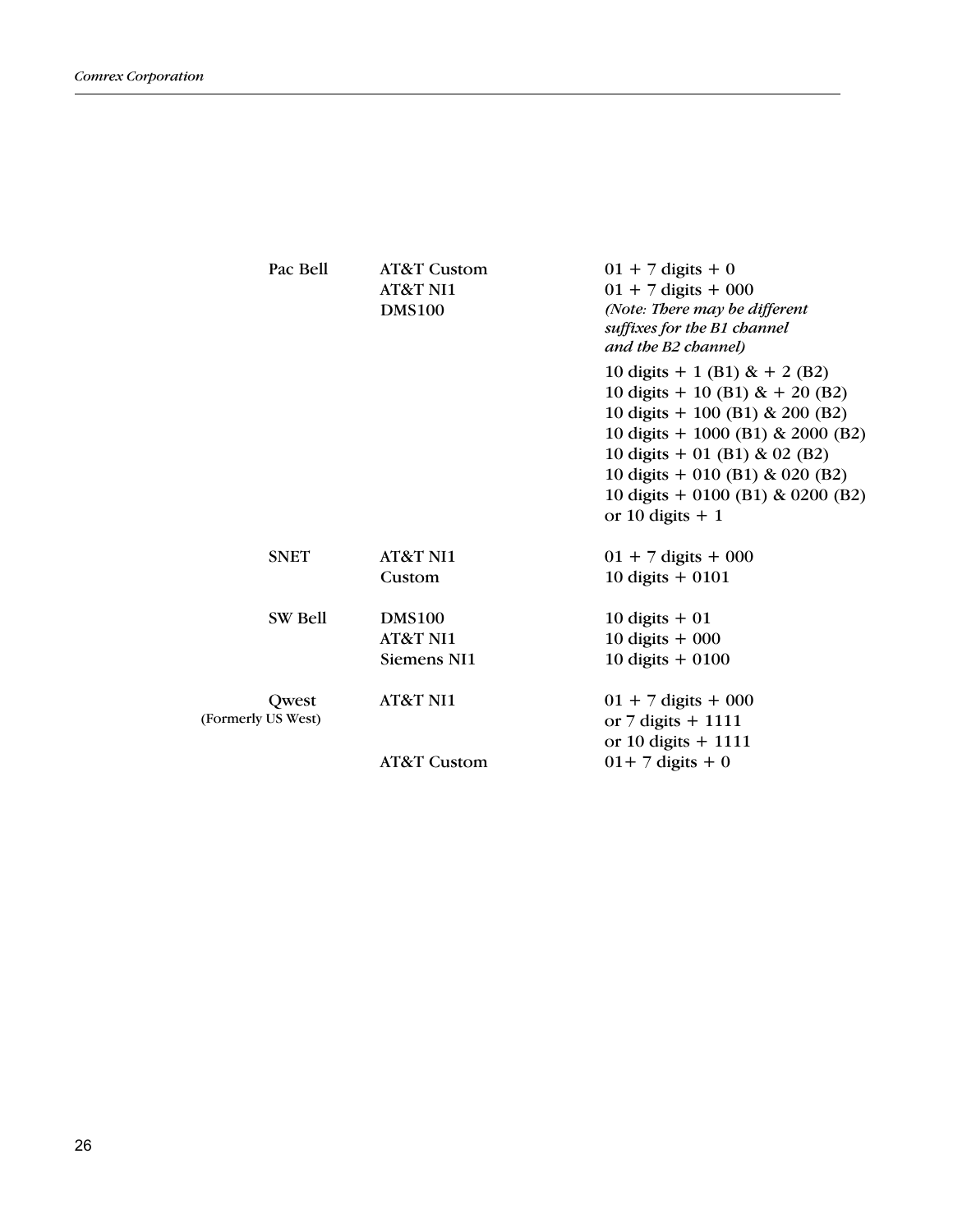# SECTION 7. ABOUT ISDN

ISDN stands for Integrated Services Digital Network, it is a special type of telephone system. While most telephone lines are capable of carrying only analog audio, ISDN lines actually carry high speed data. Like plain old analog phone lines, ISDN lines are linked between the telephone company and the customer premises via a single pair of wires, called the local loop. The signal carried on the local loop is fundamentally different than plain old telephone service, and ordinary phones, modems, and fax machines will not work on them without special interface equipment.

Once a call is placed on an ISDN line, it is treated by the telephone company very much the same way a voice call is. Most of the technology of ISDN lies in the link between the phone company and the customer. The single ISDN phone line has the capability of carrying two, independent telephone channels. These are called "B" channels, and an ISDN user may place a call on either one or both "B" channels simultaneously. The device used to place and answer calls on an ISDN line is called a terminal adapter.

When used for data, each "B" channel of an ISDN has the capacity of  $64,000$  bits per second  $(64 \text{ kb/s})$ . The two "B" channels may be dialed to the same location and their capabilities "summed" together for a total throughput of 128 kb/s. Some ISDN networks use a small piece of this data so they allow the user a little less throughput. The user may have 7/8 of the "B" channel, or 56 kb/s. Two "B" channels may then be summed to 112 kb/s.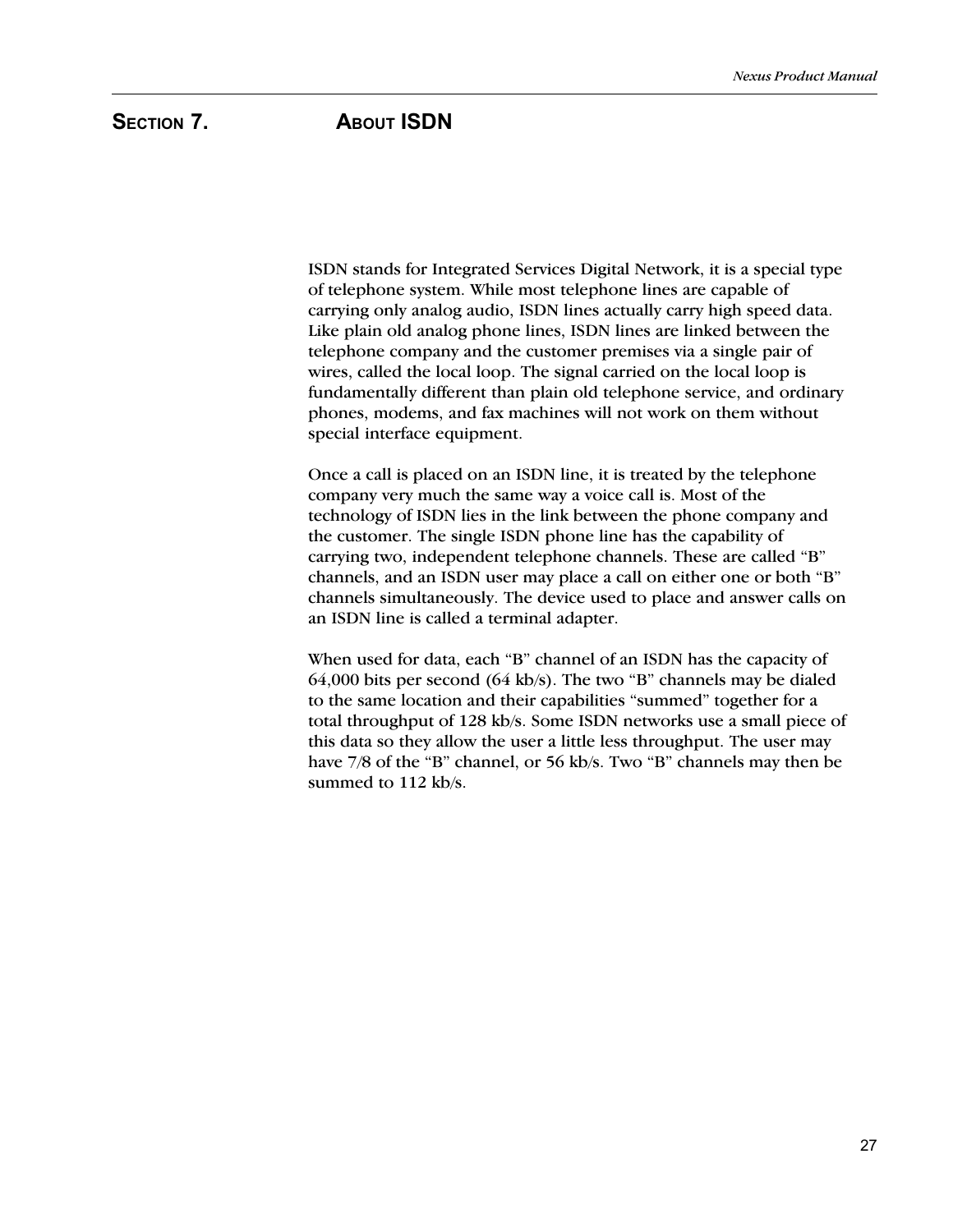# SECTION 8. ORDERING ISDN

| <b>ISDN SERVICE ORDER</b><br><b>INFORMATION</b> | The Nexus ISDN Codec includes both NT1 and Terminal Adapter<br>functionality and supports data rates up to 128 kb/s.                                                                        |
|-------------------------------------------------|---------------------------------------------------------------------------------------------------------------------------------------------------------------------------------------------|
|                                                 | If the telephone company handling your ISDN service order uses the<br>Bellcore National ISDN "Capability Package" designations, simply ask for<br>Capability Package M (or Generic Data M). |
|                                                 | For telephone companies requiring the full details, request an ISDN Basic<br>Rate Interface (BRI) line with:                                                                                |
|                                                 | • U-interface reference point                                                                                                                                                               |
|                                                 | • 2B1Q line coding                                                                                                                                                                          |
|                                                 | and either                                                                                                                                                                                  |
|                                                 | • 2B+D Service (supports up to 128 kb/s)                                                                                                                                                    |
|                                                 | <b>or</b>                                                                                                                                                                                   |
|                                                 | • 1B+D Service (supports up to $64$ kb/s)                                                                                                                                                   |
|                                                 | Note: We suggest that you order $2B+D$ Service to allow maximum                                                                                                                             |
|                                                 | flexibility in using the Nexus since ordering $1B+D$ Service will restrict the                                                                                                              |
|                                                 | Nexus to 7.5 kHz audio bandwidth.                                                                                                                                                           |
|                                                 | The Nexus supports the following switch types and software protocols:                                                                                                                       |
|                                                 | • AT&T 5ESS - Custom, 5E6 and later software                                                                                                                                                |
|                                                 | • NTI DMS-100 - BCS-32 and later software (Pvc1)                                                                                                                                            |

- National ISDN 1 compatible (may be a Siemens switch, AT&T 5ESS
- NI1 switch, Northern Telecom PVC2, or other switch)

Request that the ISDN line allocate one DYNAMIC Terminal Endpoint Identifier (TEI) per phone number.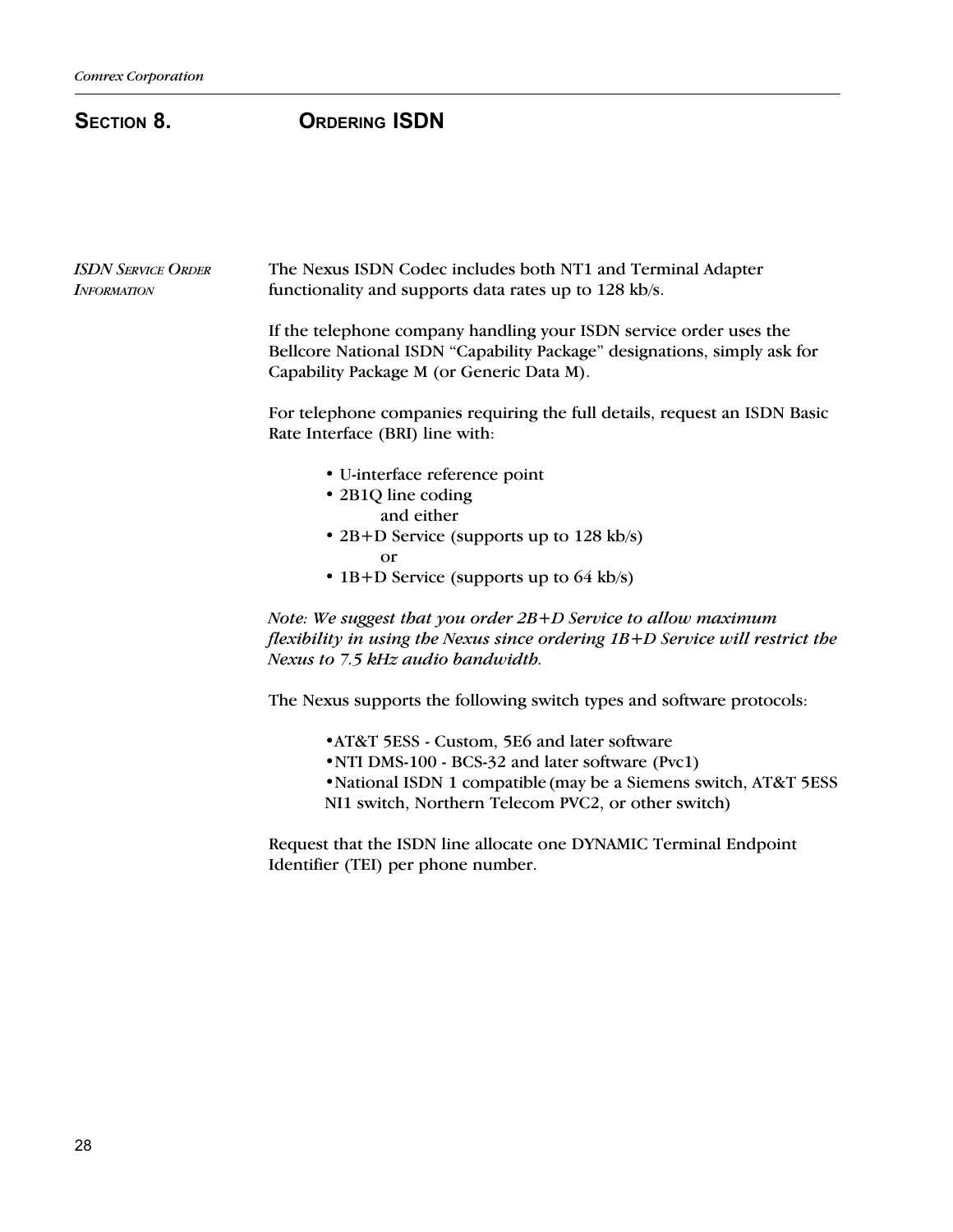# With an AT&T 5ESS switch most telephone companies provide the option of Point-to-Point (one telephone number which operates both B-channels and no SPIDs) or Point-to-Multipoint (two telephone numbers and two SPIDs or Service Profile IDentifiers - one for each "B" channel). Either service may be used with the Nexus. WITH AN **AT&T** 5ESS CUSTOM SWITCH

Request the following features:

Feature - Value B1 Service - On Demand (DMD) B2 Service (if two B channels are ordered) - On Demand (DMD) Data Line Class - Point-to-Point or Point-to-Multipoint Maximum B Channels - 2 if 2B+D, 1if 1B+D Circuit Switched Voice Bearer (CSV) Channel Any Number of CSV calls - 1 (for testing) Circuit Switched Data (CSD) Bearer Channels Any Number of CSD calls - 2 if 2B+D, 1 if 1B+D Terminal Type - Type A

Turn the following features OFF:

Packet Mode Data Multiline Hunt Groups Multiple Call Appearances Electronic Key Telephone Sets (EKTS) Shared Dictionary Numbers Accept Special Type of Number Intercom Groups Network Resource Selector (Modem Pools) Message Waiting Hunting InterLata Competition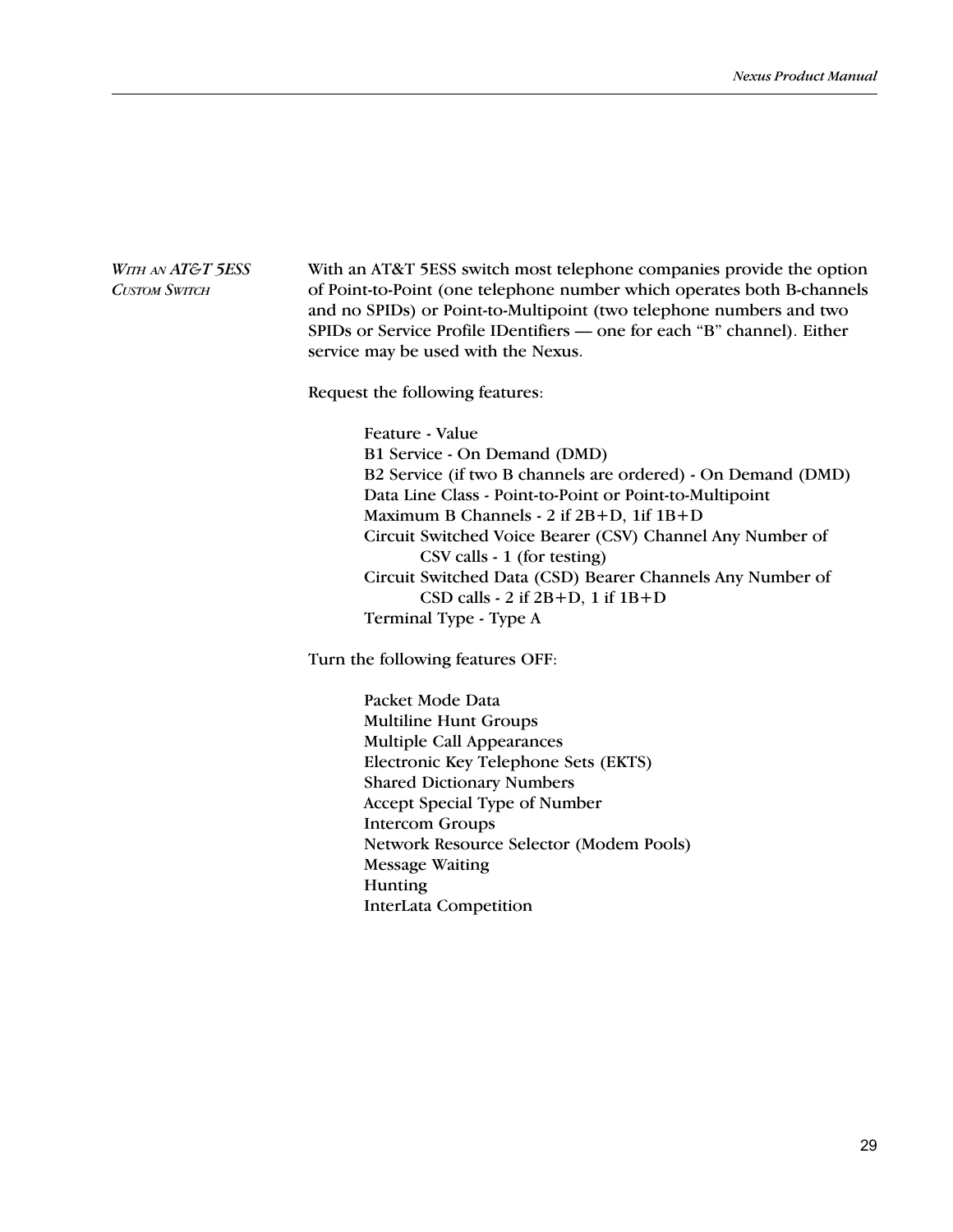| WITH A DMS-100<br><b>NORTHERN TELECOM SWITCH</b> | When accessing a DMS100 switch you are required to have two phone<br>numbers and two SPIDs. Therefore all service is Point-to-Multipoint.                                                                       |  |
|--------------------------------------------------|-----------------------------------------------------------------------------------------------------------------------------------------------------------------------------------------------------------------|--|
|                                                  | Request an ISDN Basic Rate Interface (BRI) with:                                                                                                                                                                |  |
|                                                  | Line type - Basic Rate, Functional<br>Electronic Key Telephone Sets (EKTS) - No<br>Call Appearance Handling (CACH) - No<br>Non-initializing Terminal - No<br>Packet Switched Data Service - No<br>TEI - Dynamic |  |
|                                                  | Bearer Service - Circuit Switched Voice and Data permitted on any B<br>Channel (Packet mode data not permitted).                                                                                                |  |
| <b>CHECKLIST FOR ALL</b><br><b>SWITCH TYPES</b>  | After you have placed your order, make sure that the phone company<br>provides you with the following information for programming the Nexus.                                                                    |  |
|                                                  | <b>ISDN</b> Switch Type<br>ISDN Local Dialing numbers or LDN<br>SPIDs with prefixes and suffixes (if your switch type needs SPIDs)                                                                              |  |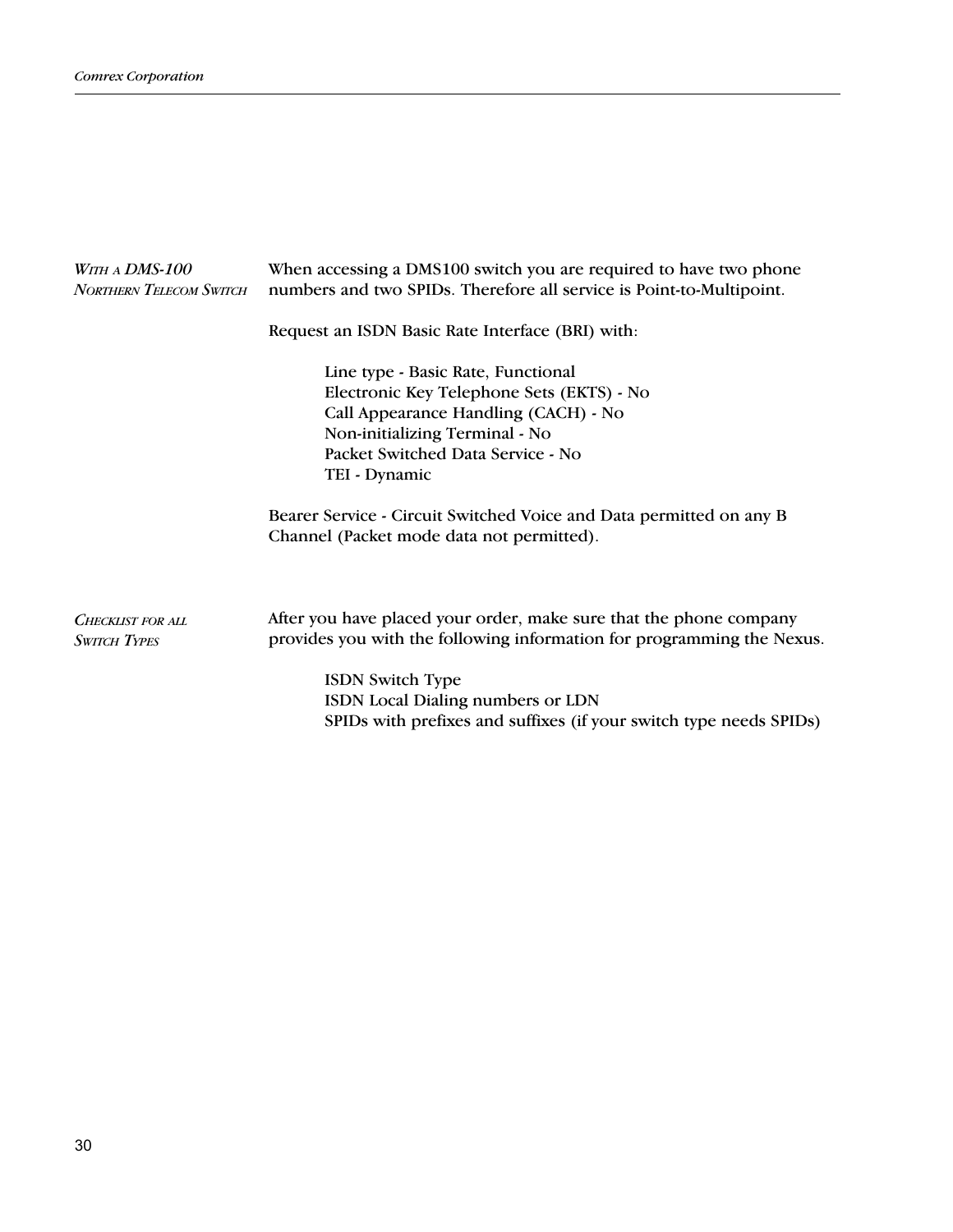| G. 722 ALGORITHM           | The codec is a system that encodes and decodes audio signals for<br>transport over digital networks. At the transmit end, the information is<br>encoded. It is decoded at the receive end. Simple. Well, not so simple. As<br>with most things in the world, if everyone created their own method of<br>doing things, nothing would work together. Something as simple as the<br>standardization of power plugs means that we don't think twice about<br>buying appliances or electronic components. But we do think twice<br>about what format our videotape is in - VHS or BETA. But at least it is a<br>small field from which to choose. The same thing is happening with the<br>compression algorithms used to encode and decode audio signals. |
|----------------------------|------------------------------------------------------------------------------------------------------------------------------------------------------------------------------------------------------------------------------------------------------------------------------------------------------------------------------------------------------------------------------------------------------------------------------------------------------------------------------------------------------------------------------------------------------------------------------------------------------------------------------------------------------------------------------------------------------------------------------------------------------|
|                            | International standards bodies have formed to create standards. There<br>are a different standards available (like VHS and BETA), and it is up to<br>you to select which one you will implement. It is also up to you to<br>insure that the vendor you select is implementing the standard with no<br>changes (that can mean your equipment will not work with other<br>manufacturers' equipment and you will be boxed into a corner).                                                                                                                                                                                                                                                                                                               |
|                            | The international standard known as CCITT G.722 specifies the<br>algorithm that codecs use to convert analog to digital signals and vice<br>versa. The Nexus follows this standard very carefully and can<br>communicate with G.722 codecs from other manufacturers.                                                                                                                                                                                                                                                                                                                                                                                                                                                                                 |
|                            | The Nexus also incorporates a proprietary upgrade of G.722 which<br>automatically doubles the audio bandwidth to 15 kHz when the codec<br>"sees" a transmission rate of 112 or 128 kb/s. The Nexus will<br>automatically adjust to the transmission speed, and it is therefore, not<br>necessary to make any adjustments to the codec to change from<br>standard G.722 to the upgraded version.                                                                                                                                                                                                                                                                                                                                                      |
| <b>THEORY OF OPERATION</b> | The Comrex Nexus performs a digital algorithm in real time on sampled<br>digital input audio. The unit is based on a high speed computer chip,<br>known as a digital signal processor (DSP). The idea behind the codec<br>(and any other DSP-based device) is to perform functions on analog<br>signals which have been divided into samples taken at discrete times.<br>These samples are then "quantized" (assigned a fixed value) and fed as a<br>stream of binary numbers into the DSP.                                                                                                                                                                                                                                                          |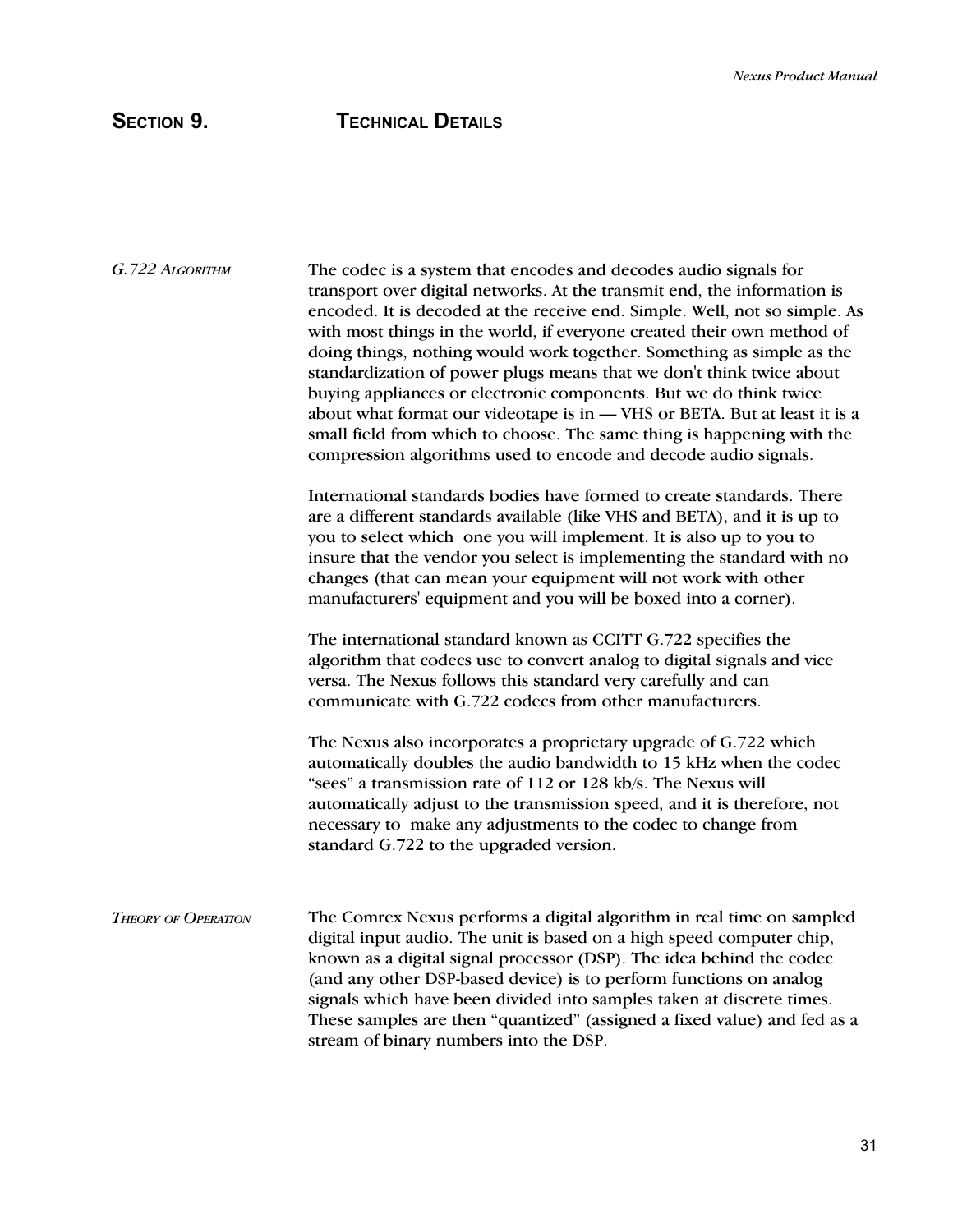The basic assumption of the codec is that digitized audio contains more information than is needed to reproduce it in analog form. By eliminating this redundant information, more audio information may be stored or transmitted.

As mentioned before, the input to the DSP portion of the codec is a series of discrete time samples. Each portion of the codec link (transmitter and receiver) contains a computer program which can predict the next sample based on previous values processed. This function is performed identically in the transmitter and receiver. The difference between the transmitter and receiver is that only the transmitter knows the true value of the next discrete time sample. Since it already possesses an approximation of this value, it can calculate the difference between the two numbers it possesses. This difference is what the transmitter sends to the receiver. The receiver uses this difference to calculate the true value. Since the difference signal contains less than the data sample, data rate is conserved.

In human speech, (and most other audio) much more energy exists in the lower part of the audio spectrum than in higher frequencies. Therefore, the codec reproduces audio more accurately at the lower end than at the higher end. Using digital filters, audio is divided between high and low sub-bands, and each sub-band is sent through the encoderdecoder combination separately. The lower band can then use up the majority of the bits available, leaving only a few for the relatively less complicated high band.

Discrete time sampling and quantization of an analog waveform is known as Pulse Code Modulation (PCM). Since the codec algorithm uses differences between samples, and since the predictors adapt automatically with changing values of previous input samples, we call the algorithm used Adaptive Differential PCM, or ADPCM. When we add the concept of dividing and conquering individual bands, the process becomes Sub-band (SB) ADPCM. SB-ADPCM is defined as a international standard by the CCITT as recommendation G.722. The text of this specification is public information, and it is a good source for further information on this algorithm.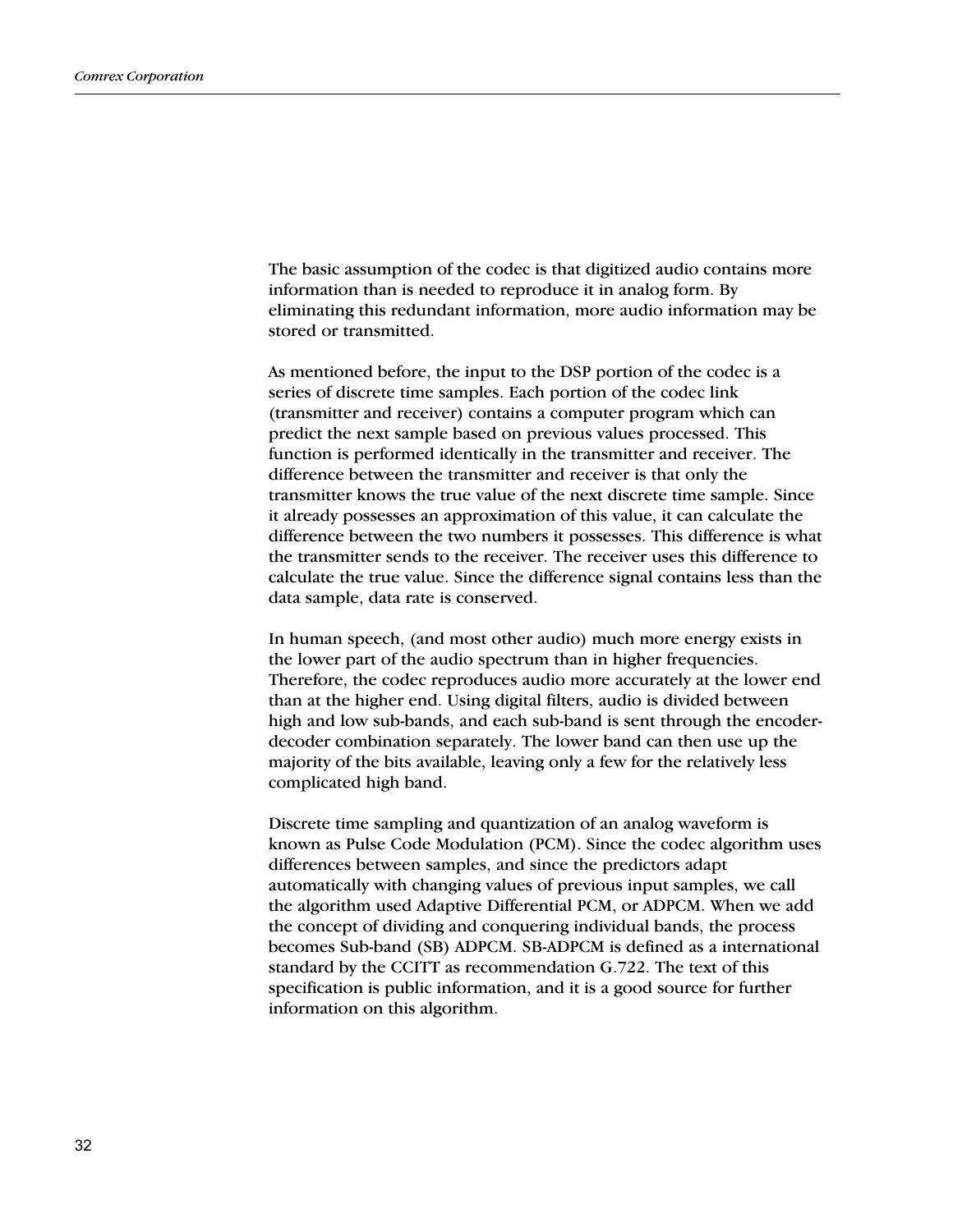The transmitting codec forms its outgoing data into words, each consisting of seven or eight characters. The receiving codec is able to decode and decompress data intelligibly because it has identified the beginning and end of each word it receives. This process of identifying and aligning with the correct word order is called synchronization. **SYNCHRONIZATION** 

> The Nexus uses a self synchronizing technique which allows the encoder to use the entire channel for audio data. With no overhead for synchronization data, the decoder can determine the sync position by performing an algorithm on the raw, incoming data. It takes about one second for the decoder to find sync and begin decoding data. The READY light on the front panel is an indication that the decoder is in sync.

Every half second, the Nexus rechecks to make sure that it is still in sync. If the network causes an error that makes the data stream line up differently, the codec can determine this and resync within one second. Remember, because the Nexus is fully duplex, it is simultaneously encoding/compressing outgoing information and decoding/decompressing incoming information.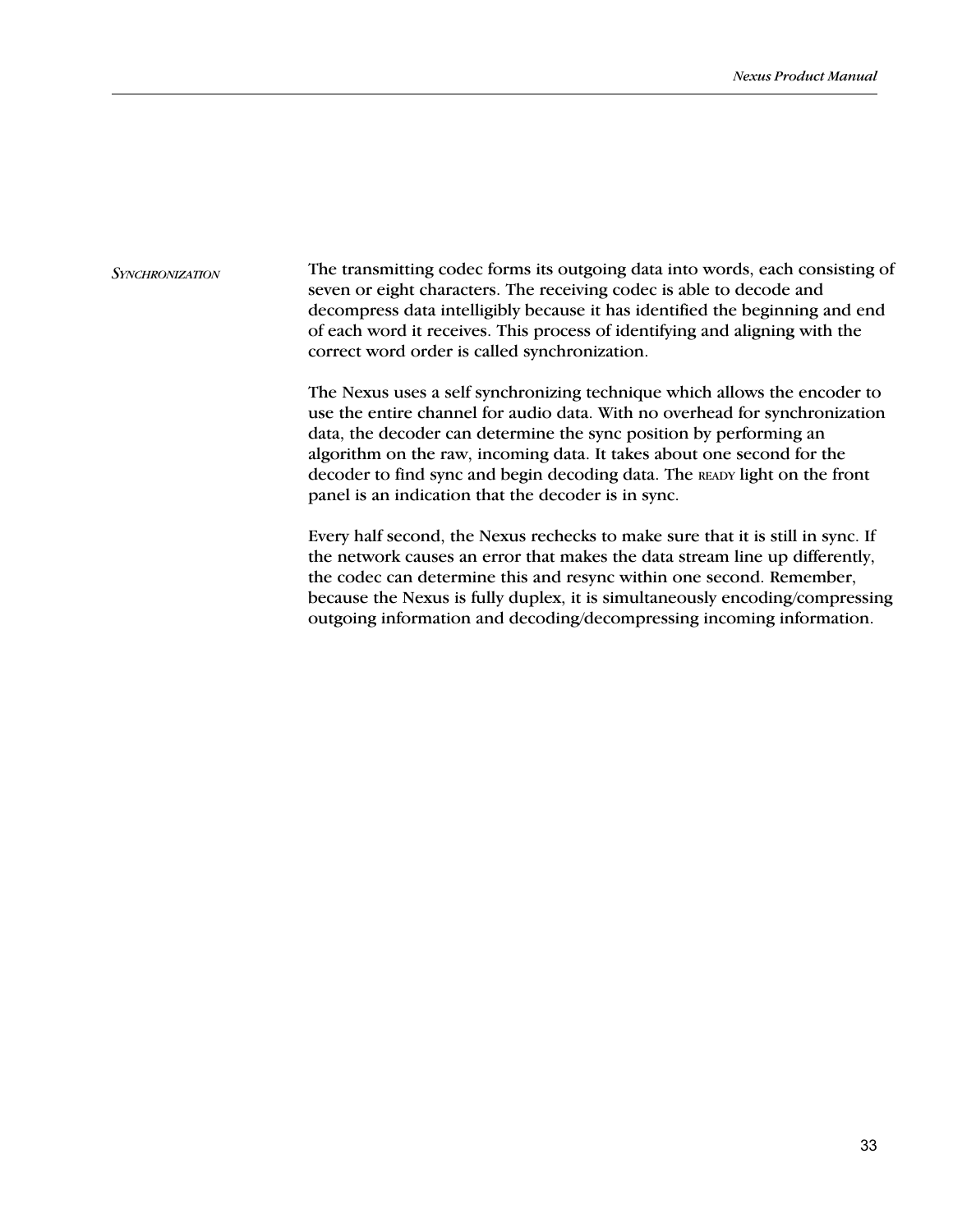Inverse Multiplexing, or IMUXing for short, sounds complicated but is actually quite simple. It means combining two or more lower data rate channels into one, higher data rate channel. It is an extremely important concept when working on digital phone lines like Switched 56 and ISDN, as digital transmission channels on these services come in chunks of 56 or 64 kb/s. These chunks have very little to do with each other normally. They may be routed differently throughout the telephone network and incur substantially different transmission path delay. Even the two "B" channels of a Basic Rate Interface ISDN installation offer no guarantee that both calls will be routed along the same path. On a North American coastto-coast linkup, for example, the first "B" channel connection may be routed via Texas and the second via Michigan. INVERSE MULTIPLEXING

> The IMUX must be able to measure the time delay between the two digital channels and delay the fastest so that it arrives synchronously with the slowest. This procedure is called "aggregation" and is performed differently with different IMUX protocols.

> The Nexus Terminal Adapter uses an IMUX protocol called BONDING (the most widely used IMUX standard in North America) to send 15kHz on a BRI ISDN line.

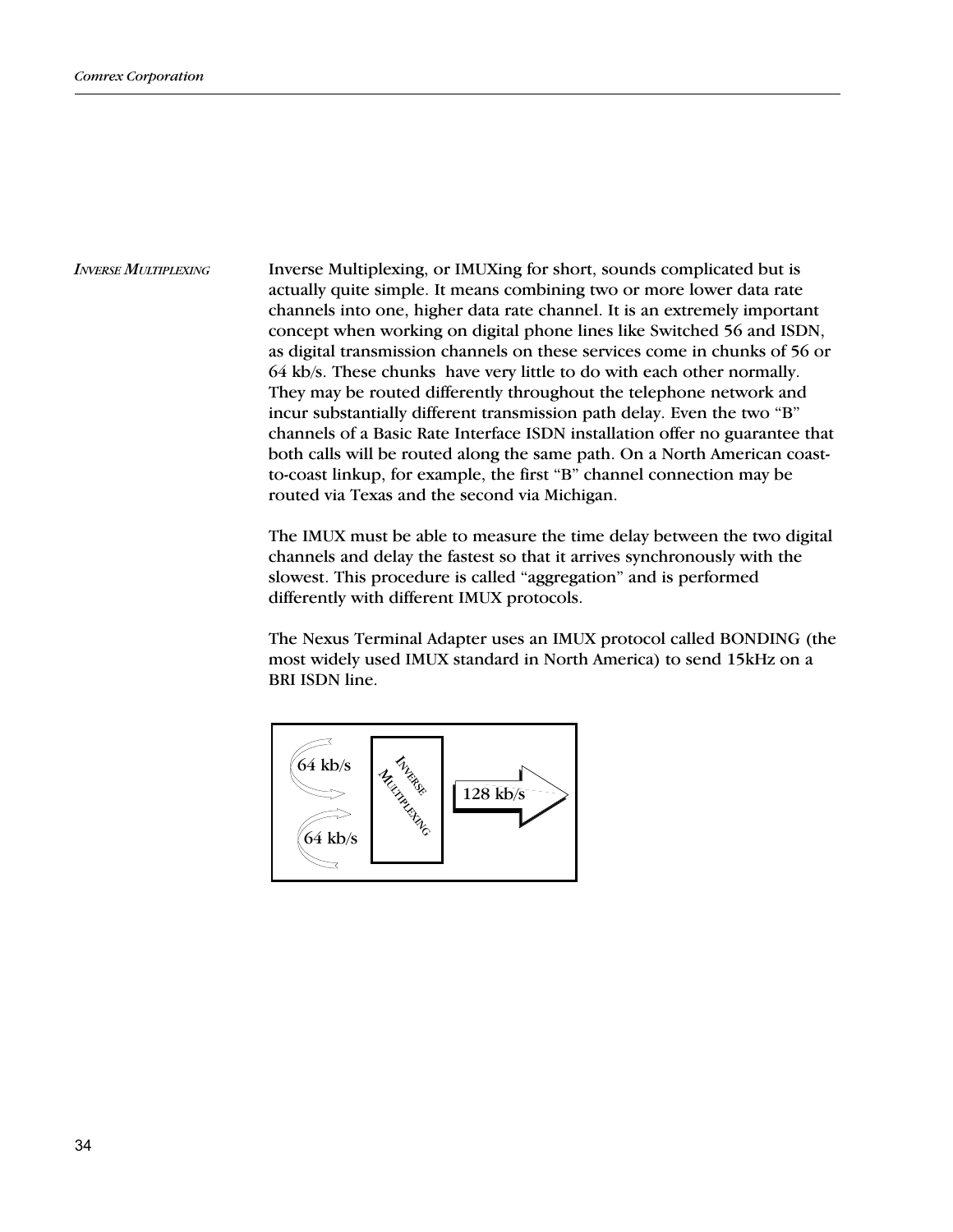The Nexus provides an ancillary data channel which allows the user to send low speed data along the same digital telephone channel used for the Nexus audio. The vital information you need to know is that this channel has the following parameters: ABOUT ANCILLARY DATA

4800 Baud; 8 bits; no parity; 1 stop bit

### Now, we will describe a few concepts:

The Nexus ancillary data channel is Asynchronous. This is the most common format for information exchange between computers. An asynchronous data link simply provides a "pipe" which passes bits back and forth between the devices. What you do with this data is dependent completely on the computers and software used in the connection.

It is the nature of asynchronous data that we define a baud rate. This is the rate at which individual bits run along the asynchronous link. In some asynchronous systems, however, a continuous stream of data at the specified baud rate will overload the system. This is because the baud rate specifies only the speed on the pipe feeding into the system. Further down, the pipe may narrow and less throughput is possible. Asynchronous communication allows flow control where the sending device will be triggered by the network when enough capacity is available to send more information. In the Nexus, the "pipe" has the same throughput all the way across, and flow control is not necessary.

Flow control works because asynchronous links do not need to send information at all times. When there are no characters for a computer to send a modem, for example, the asynchronous link is idle. When the computer has information to send, it will usually format this information into one or more bytes, attach a start and stop bit, (so the receiving system knows where the byte begins and ends), send it off, and again make the line idle. In the most common application for ancillary data (two terminals with operators sending text characters back and forth), the asynchronous link is active only a small fraction of the time. During a file download, however, the link will most likely be constantly active, with one byte being sent immediately after the next (unless flow control is active).

The Nexus audio algorithm operates in one of three possible modes. It either formats its audio data into 8, 7, or 6 bit words. Without ancillary data engaged, the Nexus forms its codewords into 8 bit words at 64 and 128 kb/s, and 7 bit words at 56 and 112 kb/s. With ancillary data engaged, the codewords are each sliced by one bit, i.e. 7 bits at 64/128 kb/s, and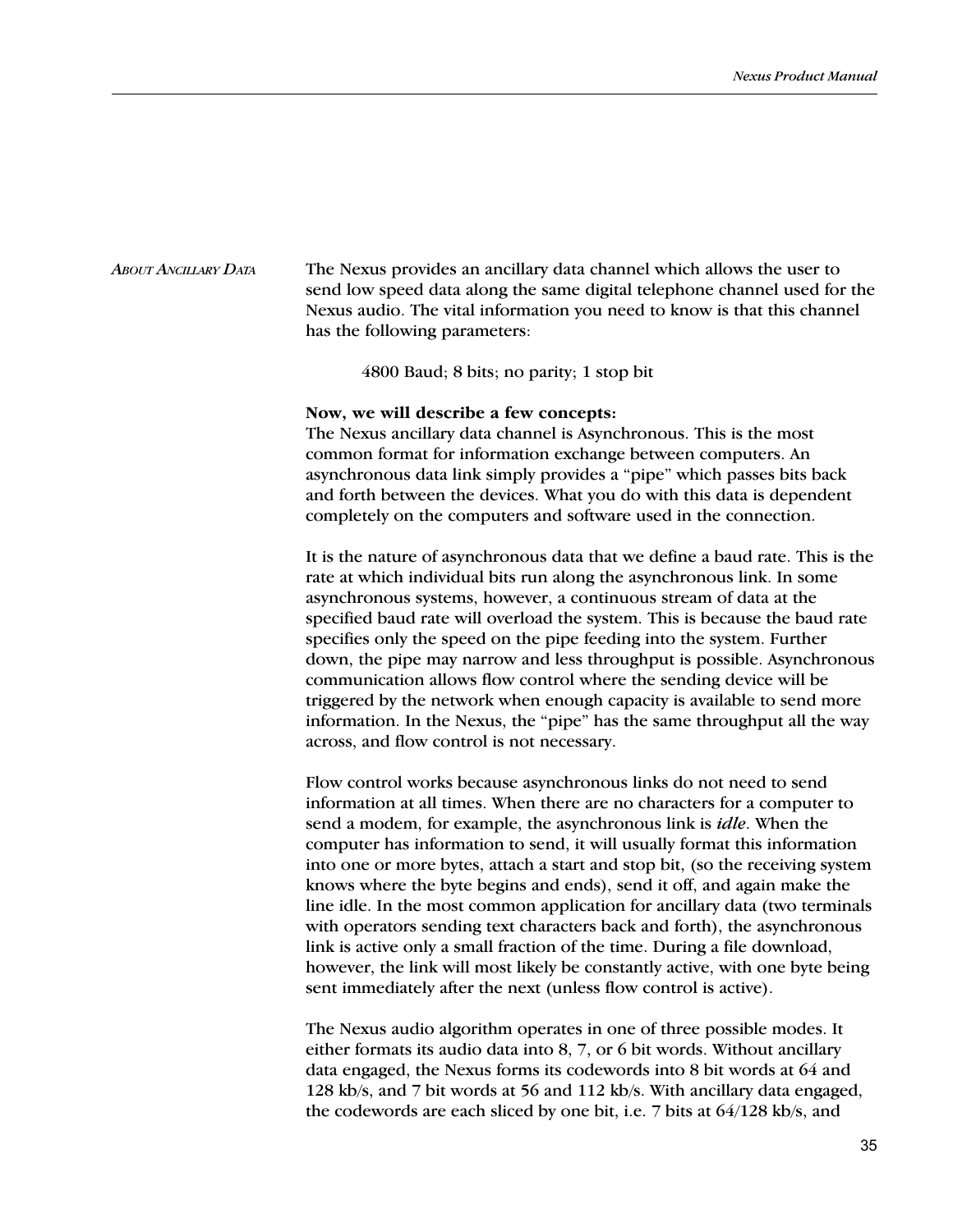6 bits at 56/112 kb/s, in order to make enough room to imbed the data. This "slicing" is done whether or not the ancillary data channel is active or idle, and the audio quality is reduced very slightly with a smaller codeword.

## Here is a description of a typical ancillary data hookup:

Each Nexus operator will configure his unit for operation at the desired bit rate and engage the ancillary data function. The call will be completed. Each operator will attach a PC com port to the ancillary data connector on the Nexus (via a straight-through 9 pin cable) and load a terminal emulation program such as Windows<sup>tm</sup> terminal or Procomm<sup>tm</sup>. Each will set the correct com port in software and set the communications parameters to 4800 baud, 8 bits, no parity, 1 stop bit. Flow control should be turned off.

In most ways, the link will resemble a normal modem connection. When a key is typed on one terminal, the ASCII byte corresponding to that character will be sent out the computer com port to the Nexus. The Nexus will embed this character into the data it is sending, and the Nexus on the far end will extract this character from the incoming data. It will then send the character to the other computer com port, and it will appear on the other display. Of course, since the channel is full duplex, this exchange may be happening in both directions simultaneously.

A few common options in terminal programs will ease communication: a) Local echo — Engage this if you wish to see what you are typing on your own display. The Nexus cannot echo the characters you send back to your display. It can only send them to the other end. You must configure your communications program to do this.

b)  $Cr$  >  $CR$ -LF — When you type a carriage return (enter key), the  $CR$ character is all that is usually sent through the Nexus data link. Your program will likely interpret this correctly and send the cursor back to the beginning of the same line. Your program can probably be set to interpret the CR character as both a CR and LF (line feed) sending the cursor to the beginning of the next line. Your program can also usually be altered to send both characters when the "enter" key is pressed. Usually only one of the above options is required.

c) Other options — The software setup of your communications program may require additional parameters. Keep in mind that the Nexus data channel is simply a "pipe." What bytes are sent and how they are interpreted is completely dependent on the software being used and how that software is configured.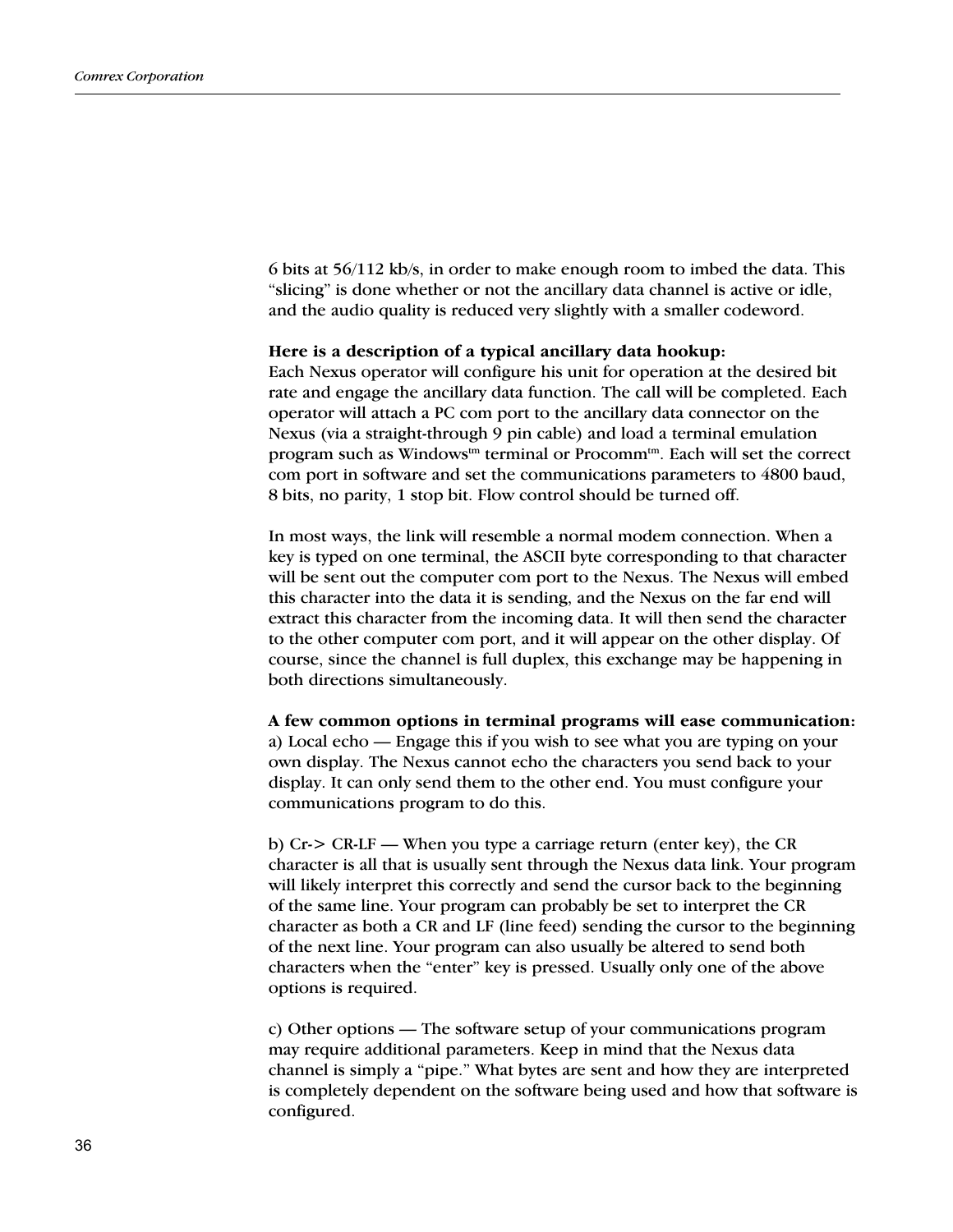# TROUBLESHOOTING THE ANCILLARY DATA CHANNEL

The loopback testing facility in the Nexus can aid in troubleshooting ancillary data connections. It is often difficult to find a fault in a problem like this, since the trouble could be at either end of the link. By loopback testing the ancillary data channel on each end, at least you can easily find which end has the trouble. To loopback test ancillary data:

1) Connect a computer serial port to the Nexus.

2) Run a program on the computer with basic serial communications functions, such as Procomm, Windows Terminal, or Win95 Hyperterminal.

3) Set the communications parameters as follows:

4800 baud 8 bits no parity 1 stop bit echo off (half-duplex mode in Hyperterminal)

4) Make sure the software has the serial port chosen which is connected to the Nexus.

5) If not already done, configure the Nexus for ancillary data mode.

6) Type some characters on your computer, and verify that you do NOT see them on your screen.

7) Go into the test menu on the Nexus, and select TA LOOPBACK. The READY light should come on.

8) Type on your computer keyboard. You should see your characters echoed back to you on the screen.

If this test is successful, you have sent data down the cable to the Nexus, into the encoder, looped it through to the decoder, and back to your computer screen.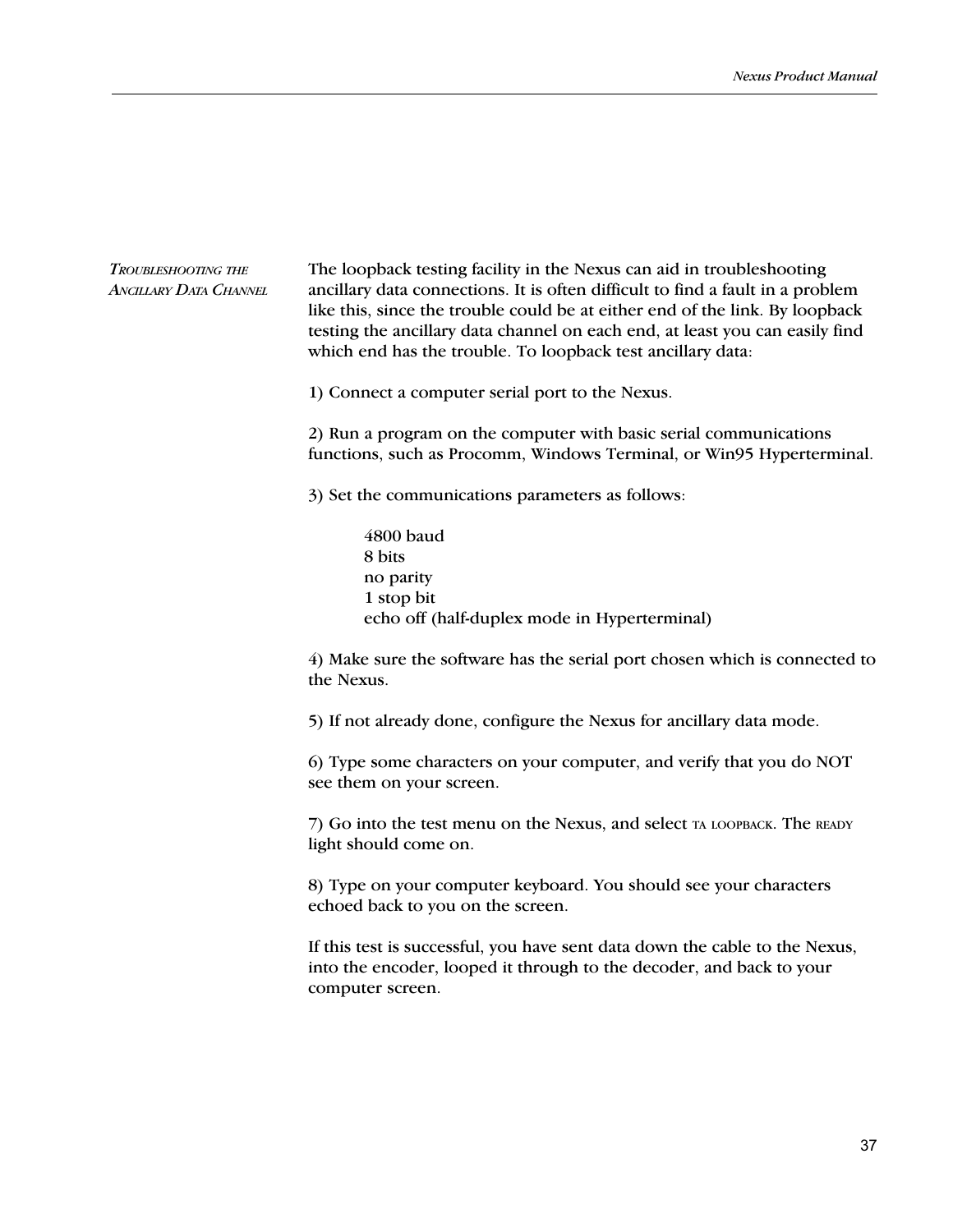If not successful, try the following:

1) Type "AT "(Enter). If you get a response "OK," then you are probably talking to a modem inside your computer, configured for the chosen com setting. Try a different configuration.

2) Try a different com port. Sometimes these ports "burn out" if connected wrong previously.

3) Remove any adapters, "dongles," or other connectors on the port.

4) Make sure you are using a "straight through" 9 pin to 9 pin cable. Do not use a null modem cable.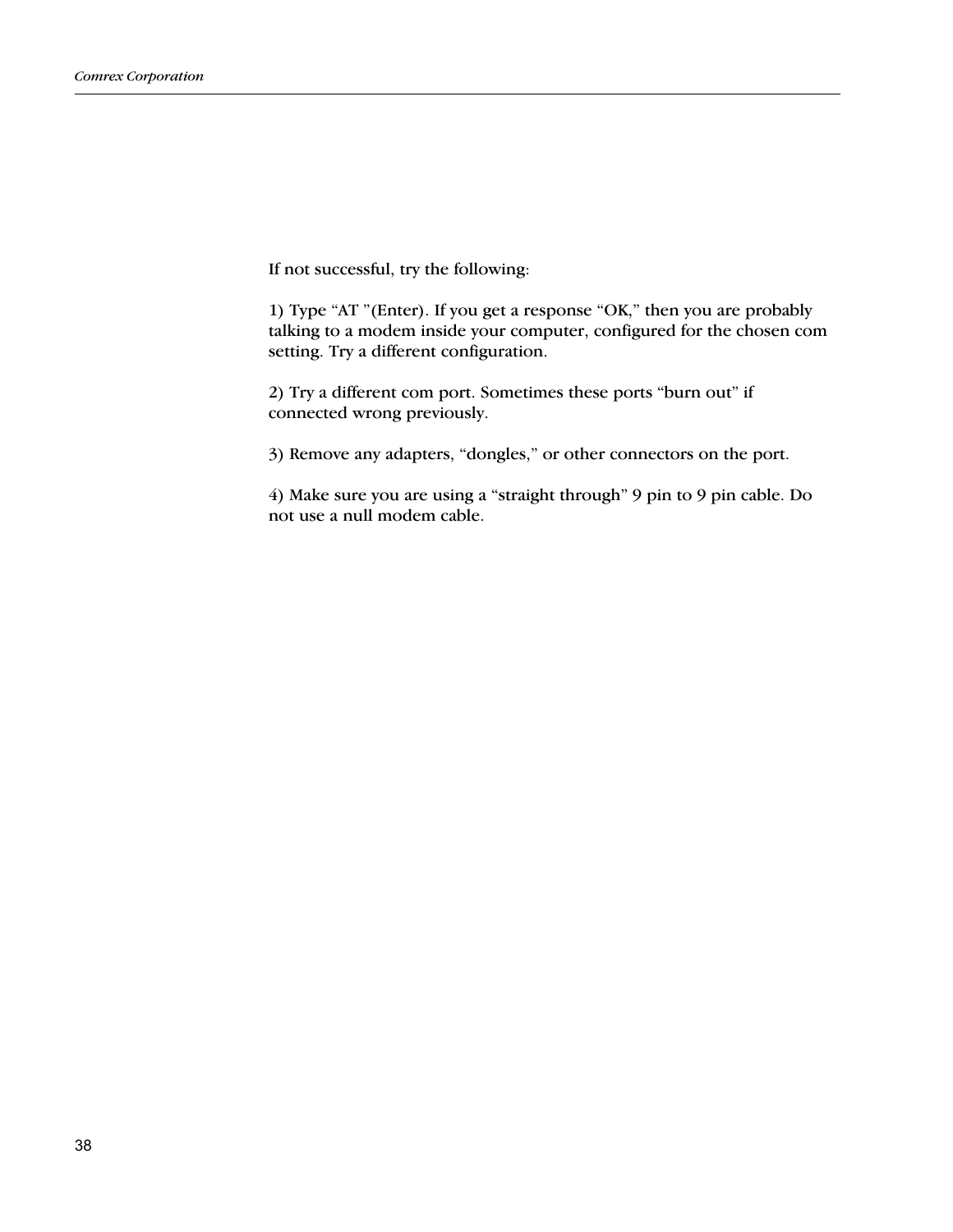NEXUS SPECIFICATIONS

### **Connections**

Audio In: 3-pin XLR Female Tape In: 1/8" 2-conductor mini jack Audio Out: 3-pin XLR Male Headphone Out: 1/4" stereo jack ISDN "U" Interface: RJ11C Modular Jack Ancillary Data: DB-9 Female EIA 530 Data In/Out: DB-25 Male Power: 2.1 mm i.d. 5.5mm o.d., coaxial

# Levels

Audio Inputs: Impedance: 10K ohms XLR Mic Input levels: -85 to -40 dBu XLR Line Input levels:  $-10$  to  $+10$  dBu Tape Input level: -10 dBu (fixed)

Audio Outputs: Line level output: +12 dBu maximum Headphone output: 1 watt

Ancillary Data: RS232 electrical signals EIA 530 Data In/Out: RS422 electrical signals Audio Bandwidth 56, 64 kb/s: 20 Hz - 7.5 kHz 112,128 kb/s: 20 Hz - 15 kHz Power

External supply: 5V 2.5 Amp; 100 to 240 VAC, 50/60 Hz

Size

6.25"W x 9.5"D x 2"H

# Weight

Net: 2.4 lbs; Shipping: 6 lbs

ISDN CONNECTION BRI ISDN lines can be terminated by the telco on either a 6-pin RJ11C modular jack or an 8-pin RJ45 jack. The Nexus ISDN "U" Interface connector is an RJ11C connector. If the telco provides an RJ11C jack, then the standard modular telephone cord provided with the Nexus is the correct cable for connecting the Nexus to the ISDN line. If the telco uses an RJ45 jack, the supplied cable will still work if care is taken to insert the 6-pin RJ11 plug into the 8-pin RJ45 telco jack exactly in the center (leaving a spare pin on each side of the RJ45 jack). Be certain that the pins are aligned correctly.

> Alternatively, custom RJ11 to RJ45 connecting cables can be ordered through companies such as Black Box Corporation: 412-746-5500 or Digi-Key: 800-344-4539.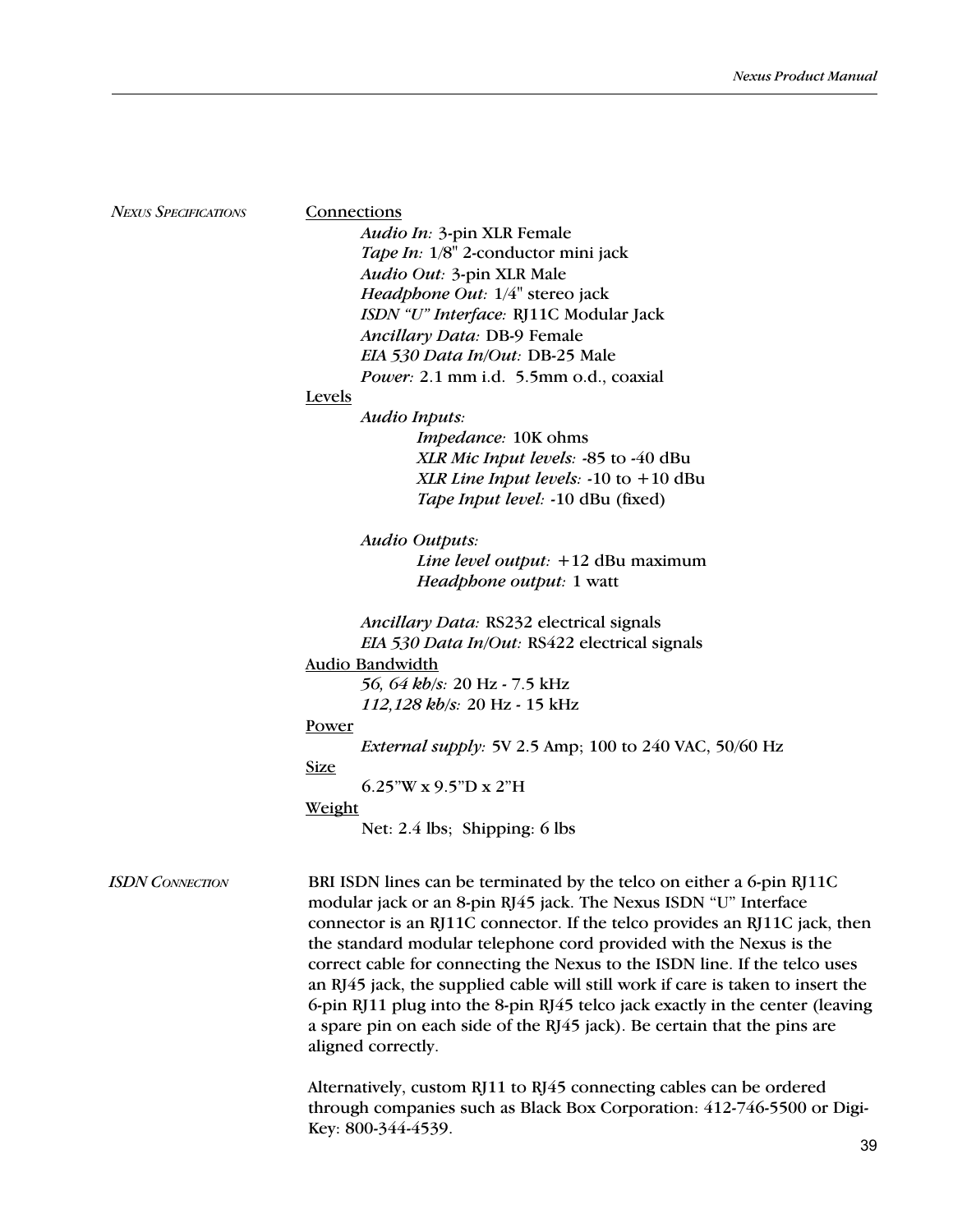PIN DESIGNATIONS

ISDN "U" Interface: Physical: RJ11C 6-pin modular jack Pin 3: Tip Pin 4: Ring Main input: Physical: 3-pin female XLR Pin 1: Ground Pin 2: + Audio In Pin 3: - Audio In Tape input: Physical: 2-conductor 1/8" mini jack Tip: + Audio In Sleeve: Ground Main output: Physical: 3-pin male XLR Pin 1: Ground Pin 2: + Audio Out Pin 3: - Audio Out Headphone output: Physical: 3-conductor 1/4" phone jack Tip: Audio Out L Ring: Audio Out R (same as L) Sleeve: Ground "Ready" Contact Closure: Physical: 2-conductor 1/8" mini jack Dry closure between Tip and Sleeve Power: Physical: 2.1mm i.d., 5.5mm o.d., coaxial. Outer shield: Ground Inner core: +5V EIA 530 Data in/out (DTE): Ancillary Data in/out (DCE) : Pin 1 Shield Pin 2 RX Data Pin 2 TX Data A Pin 3 TX Data Pin 3 RX Data A Pin 4 DTR (unused) Pin 7 GND Pin 5 GND Pin 9 RX Clk B Pin 6 DSR (always valid) Pin 12 TX Clk B Pin 7 RTS (unused) Pin 14 TX Data B Pin 8 CTS (Goes valid on "ready") Pin 15 TX Clk A Pin 9 RI (unused) Pin 16 Rx Data B Pin 17 RX Clk A Pin 18 STL Mode trigger Pin 20 DTR A Pin 23 DTR B

| Pin 24 | <b>DTR</b> (RS232) |
|--------|--------------------|
|        |                    |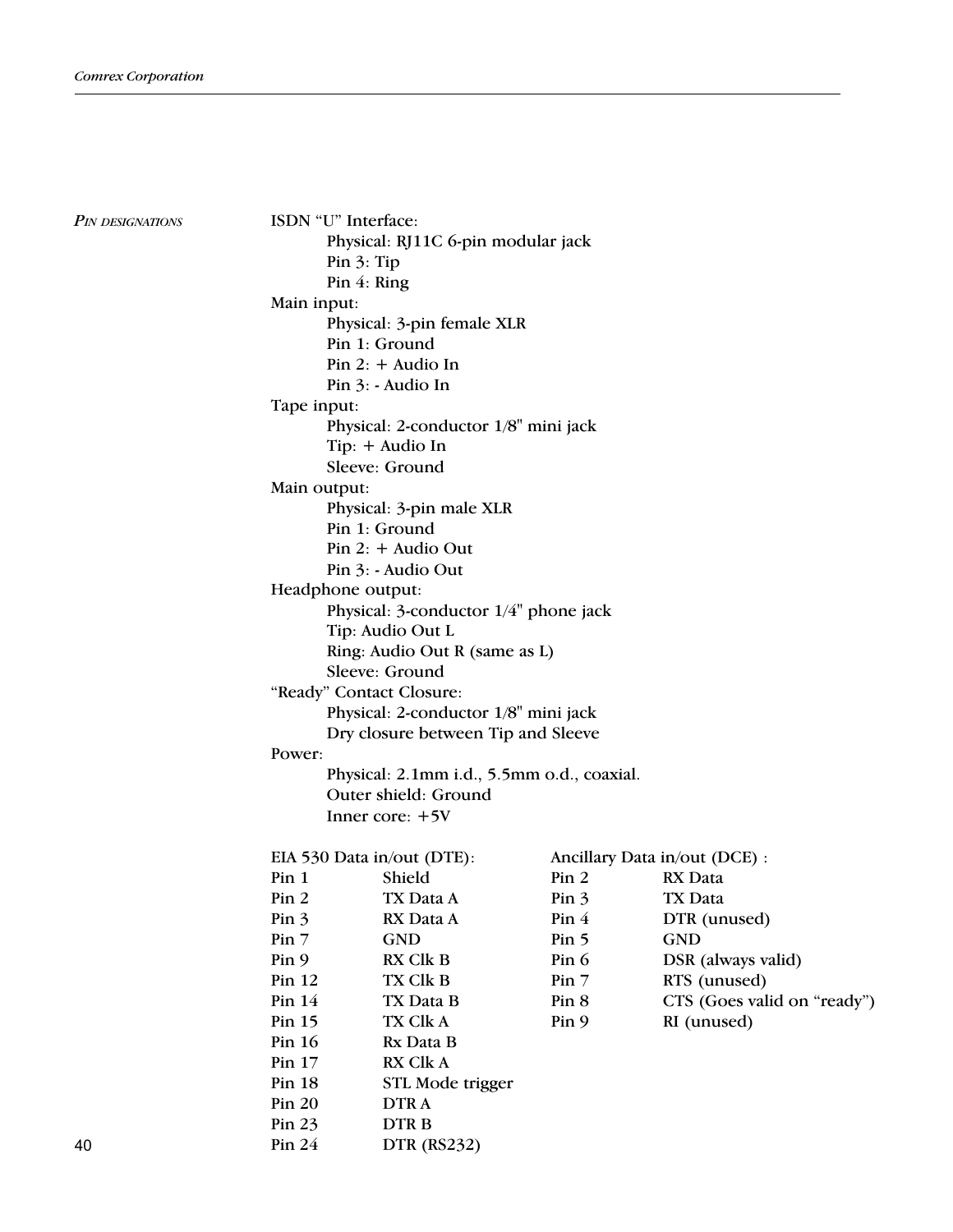# SECTION 10. **ABOUT MIX-MINUS**

Even the simplest remotes are a two-way process. The remote site must send its audio to the studio and receive a return feed to monitor the programming. This return feed may be done over a radio station's regular transmitter (with an AM or FM radio at the remote), a special radio link or a telephone circuit. This feed may just go to headphones at the remote, and it may also be put on speakers for the local audience.

The problem comes when there is a time delay in getting audio to and/or from the studio. In this case, the remote talent hears a delayed version of their voice in the headphones and may find this very distracting. Even a remote done with simple equipment or a frequency extender on plain phone lines may have this problem on a long-distance call. All remotes using ISDN, Switched-56 and POTS codecs will have delays each way as signals are processed from analog to digital, compressed, uncompressed and converted back to analog audio. Some digital compression schemes, such as G.722, result in shorter delay times, but there will still be a "reverb" effect in headphones at the remote site, if their audio is sent back from the studio. In any of these cases, it may not be possible for the remote people to listen to an off-air or program channel feed.

The solution is **mix-minus**. A mix-minus feed has a mix of all of the programming on the radio station (or network) minus the audio from the remote. In other words, the station or network doesn't send the remote audio back to the remote. At the remote end, this mix-minus feed is converted back to an "air monitor" by mixing in the local audio from the remote.

For radio stations, in addition to fixing the time delay problem, using a mixminus feed has two other advantages. First, if the station uses a 6-7 second delay to allow editing of phone calls, pre-delay audio can be sent to the remote site. Second, if there is a PA system at the remote, they will be able to run the speaker levels higher with the mix-minus audio. This is because the remote microphone audio is not running through the station's audio processing, and the levels stay under the control of the remote operator.

The simplest way to do one mix-minus feed in a typical radio studio is to use the Audition or second program channel. On many audio consoles, each fader's output may be sent to both Program and Audition. If your board will allow those feeds simultaneously, just set all of the modules to Program and Audition, with the exception of the one carrying the remote audio. Set that one to Program only. The Audition channel will then be a mix of everything on the console except the remote. That will be your mix-minus, and it should be sent to the remote site.